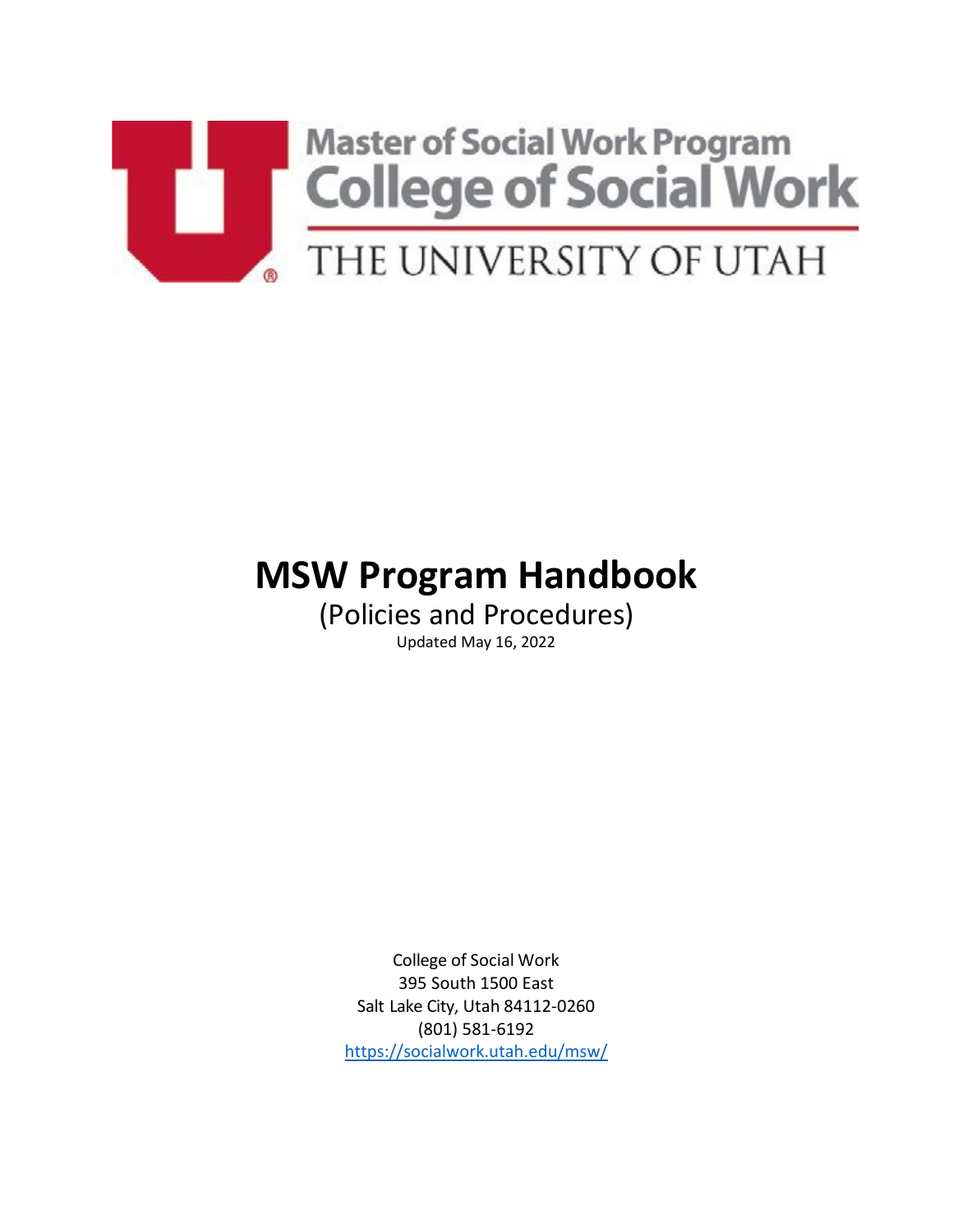# **Introduction**

The College of Social Work (CSW) Master of Social Work (MSW) Program Handbook is the official document of policies, procedures, and resources governing the MSW Program. All students must be familiar with its contents. Every effort will be made to provide students accurate and current MSW Handbook information. The College of Social Work reserves the right to change, without notice, policies, procedures, programs, and other matters as circumstances require. Further, MSW curriculum and program policies are evaluated regularly. As a result, changes will be made to the curriculum or policies as recommended by the MSW Advisory Committee and the College Council. Every effort is made to notify students when these changes occur.

Current policies, procedures, and standards of the MSW Handbook apply to all current students, regardless of their matriculation date. The [University of Utah Code](https://regulations.utah.edu/academics/6-400.php) of Student Rights [and Responsibilities](https://regulations.utah.edu/academics/6-400.php) <https://regulations.utah.edu/academics/6-400.php> and the NASW Code of Ethics<https://www.socialworkers.org/About/Ethics/Code-of-Ethics/Code-of-Ethics-English> are also integral policies and professional standards in establishing expectations for the MSW Program, administration, faculty, and students.

#### **CSW Anti-Racism Statement**

The College of Social Work commits to the long-term work of anti-racism; that is, recognizing and dismantling racism and interrelated oppressions in its curriculum, programs, organizational practices, processes, and outcomes. Anti-racist social work education supports us in doing the important work of reshaping social work practice, programs, and policies for an equitable and inclusive society. It explicitly highlights, critiques, and challenges all forms of racism – individual, interpersonal, institutional, and structural - by addressing how racist beliefs and ideologies structure lived experiences, personal and professional relationships, education and employment opportunities, and physical and emotional health. It also examines and challenges how programs and institutions such as education, health care, housing, food access, justice, and social provisioning, among others, support and maintain disadvantages and advantages along racial lines. We engage in the work of anti-racism to prepare social workers who will contribute to building a just, equitable, and peaceful society.

#### **CSW Curriculum Statement**

Social work education encompasses learning, observing, listening to, and talking about a wide variety of difficult or challenging life experiences that may overlap with the personal experiences of students. When this happens, students may experience feelings that are unpleasant, intense, and challenging to manage.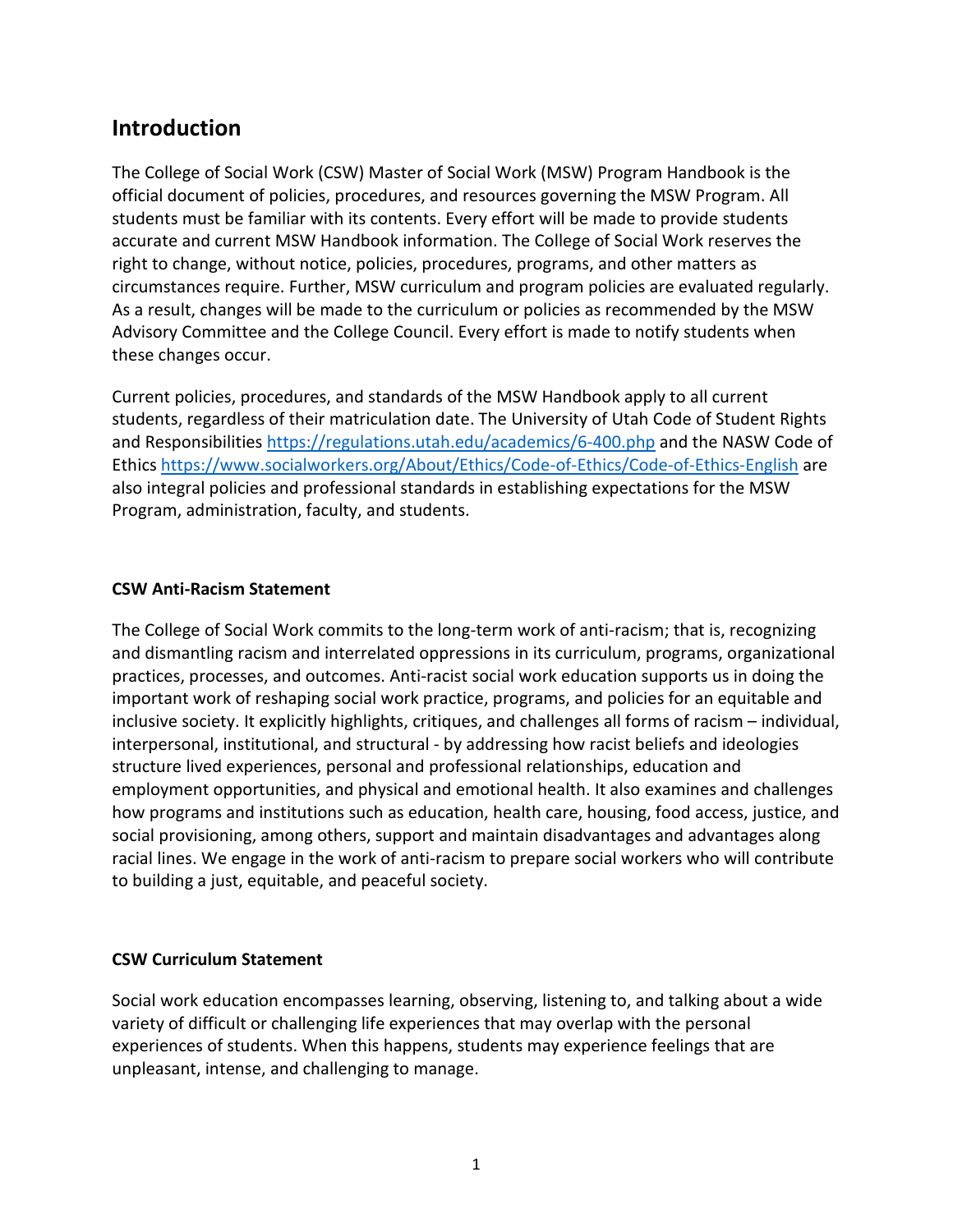Students enrolled in graduate level social work training need to be prepared to engage in an appropriate and professional manner with course content, challenging conversations, and client interactions, all of which are critical to advanced social work training. Avoiding uncomfortable classroom content or discussions or disrupting field practicum training due to difficulty managing personal experiences may (will) result in academic progression delays.

The College of Social Work encourages students to exercise self-awareness, adaptability, and self-care. In turn, the College of Social Work is committed to supportive learning environments that foster relationships and encourage openness, self-awareness, adaptability, and self-care.

If you are experiencing emotional difficulties with classroom content, discussions, or client interactions in field, please reach out to field or classroom faculty or our advising team. We are happy to provide information about campus and community resources intended to support you.

Please note the following, according to the [University of Utah Content Accommodations policy:](https://academic-affairs.utah.edu/wp-content/uploads/sites/18/2015/03/accommodations-policy-background.pdf)

- Accommodations do not require faculty to alter course content.
- Accommodations do not permit students to "opt out" of course assignments for religious or any other reason.
- Accommodations do not oblige faculty to grant accommodation requests, except in those cases when a denial would be arbitrary and capricious or illegal.
- Accommodations do not require faculty to predict what course content may conflict with a student's deeply held core beliefs.
- Accommodations do not require faculty to judge either the sincerity or the validity of a student's beliefs.
- The University of Utah and the College of Social Work cannot guarantee that all students will be able to complete all classes or majors at the University.

### **CSW Civility Statement**

The College of Social Work is strongly committed to the values and ethics of the social work profession as indicated by the National Association of Social Workers (NASW). The NASW core values include service, social justice, dignity and worth of the person, importance of human relationships, integrity, and competence. The College of Social Work is an inclusive environment that does not discriminate against applicants, students, or employees on the basis of age, class, color, creed, disability, ethnicity, family structure, gender, gender identity, marital status, national origin, political orientation, race, religion, sex, or sexual orientation. We expect all social work staff, faculty, and students to endeavor to provide an affirming environment that is anti-oppressive and supports individuals' diversity and lived experiences, including the use of preferred names and pronouns.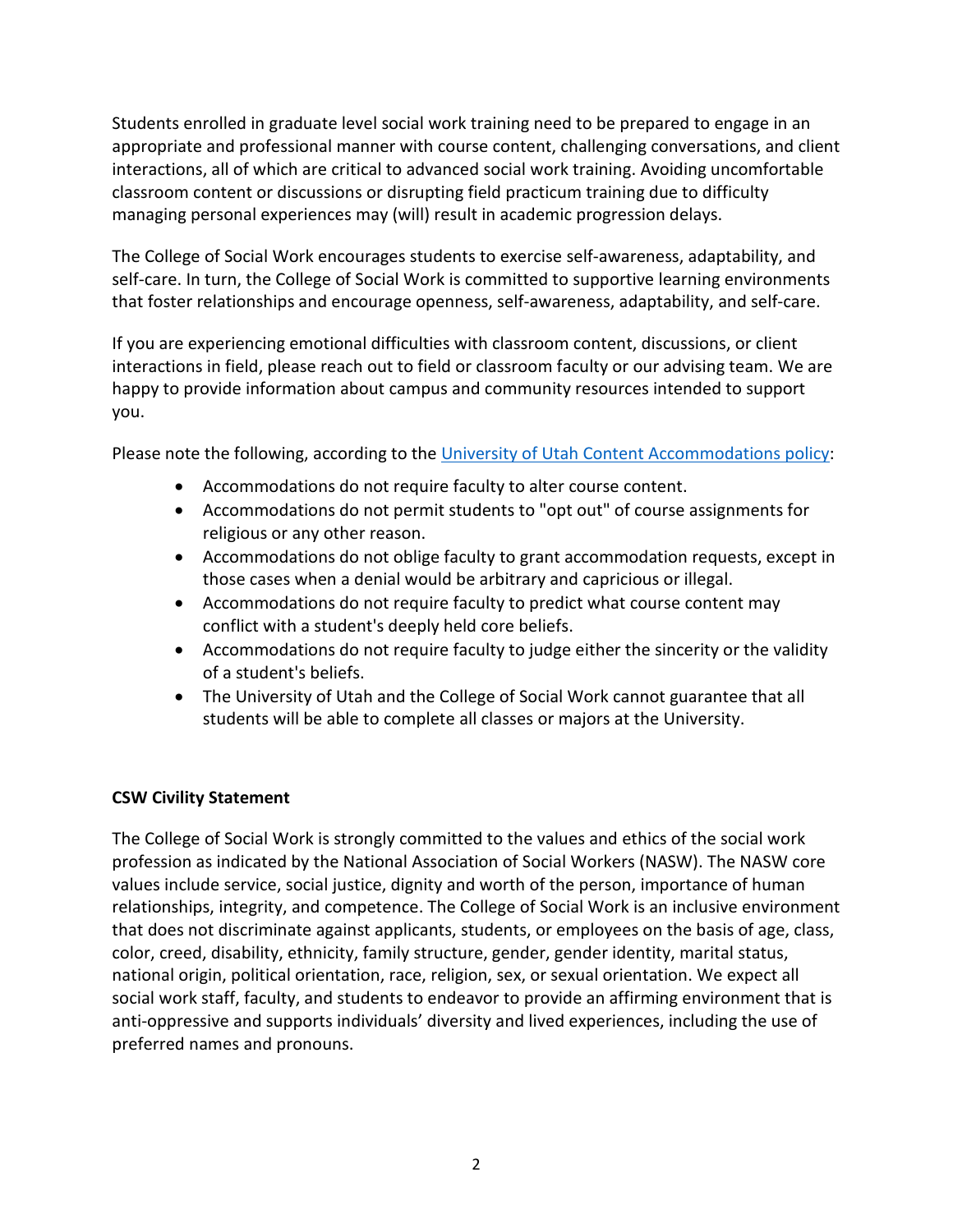#### **CSW Land Acknowledgement**

The College of Social Work acknowledges that the land the University of Utah occupies has always belonged to Indigenous Peoples. The erasure of the relationship between Native Peoples and their traditional lands is an insidious form of ongoing settler colonialism, and we must be mindful of its continuing impact and work to mitigate it. We recognize and honor the deep history of these sovereign communities as well as the enduring relationship that exists between Indigenous Peoples and their traditional territories. As social workers, we are obligated to past and future indigenous communities to hold our College accountable to the hopes and needs of Native American and Indigenous Peoples.

We encourage you to explore the indigenous land you live and work on. You can find this information on [native-land.ca.](https://native-land.ca/)

#### **U of U Land Acknowledgement Statement**

<https://president.utah.edu/indigenous-land-acknowledgment/>

#### **Lauren's Pledge**

I will listen and believe you if someone is threatening you.

[McCluskey Center for Violence Prevention](https://violenceprevention.utah.edu/)

### **Family Educational Rights and Privacy Act (FERPA)**

Student records at the University of Utah are governed by the Family Educational Rights and Privacy Act (FERPA). The act forbids the university from releasing personal identifiable student educational records or files, or personal information contained in those files, without the student's written consent, except in specified situations. For a full description of the rights of students and their parents under these regulations, please visit <https://registrar.utah.edu/handbook/ferpa.php>

#### **University of Utah Nondiscrimination and Accessibility Statement**

The University of Utah and College of Social Work do not discriminate on the basis of race, ethnicity, color, religion, national origin, sex, pregnancy, pregnancy-related conditions, age, disability, sexual orientation, gender identity, gender expression, genetic information or protected veteran's status, in employment, treatment, admission, access to educational programs and activities, or other University benefits or services.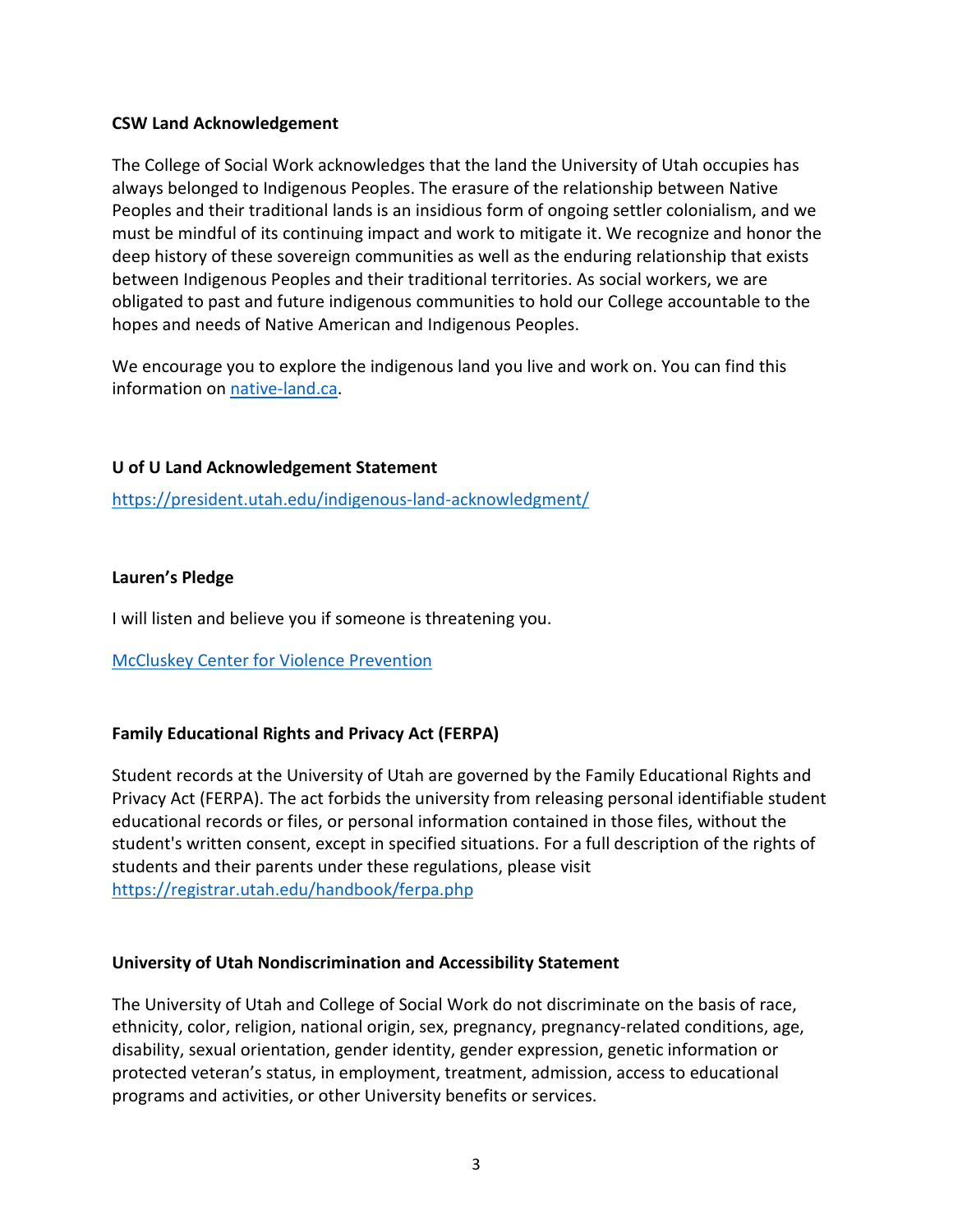The University does not discriminate on the basis of sex in the education program or activity that it operates, as required by Title IX and 34 CFR part 106. The requirement not to discriminate in education programs or activities extends to admission and employment. Inquiries about the application of Title IX and its regulations may be referred to the Title IX Coordinator, to the Department of Education, Office for Civil Rights, or both.

Additionally, the University endeavors to provide reasonable accommodations and to ensure equal access to qualified persons with disabilities. Click here to request a reasonable [accommodation.](https://oeo.utah.edu/how-can-we-help/disability-access.php)

Where discrimination is found to have occurred, the University will take reasonable steps to investigate the matter, stop the harassment, prevent its recurrence and remedy its effects.

If you or someone you know has experienced discrimination, [sexual misconduct](https://oeo.utah.edu/how-can-we-help/sexual-misconduct.php) including sexual harassment, or disability discrimination, we encourage you to report it to the University's designated and authorized Title IX/ADA/Section 504 Coordinator in the Office of Equal Opportunity and Affirmative Action:

> Director & Title IX Coordinator Office of Equal Opportunity and Affirmative Action (OEO/AA) 383 South University Street, Level 1 OEO Suite Salt Lake City, UT 84112 801-581-8365 [oeo@utah.edu](mailto:oeo@utah.edu) Online reports may be submitted at<https://oeo.utah.edu/>

For further information, please see: <https://www.utah.edu/nondiscrimination/> <https://regulations.utah.edu/general/1-011.php> <https://regulations.utah.edu/general/1-012.php>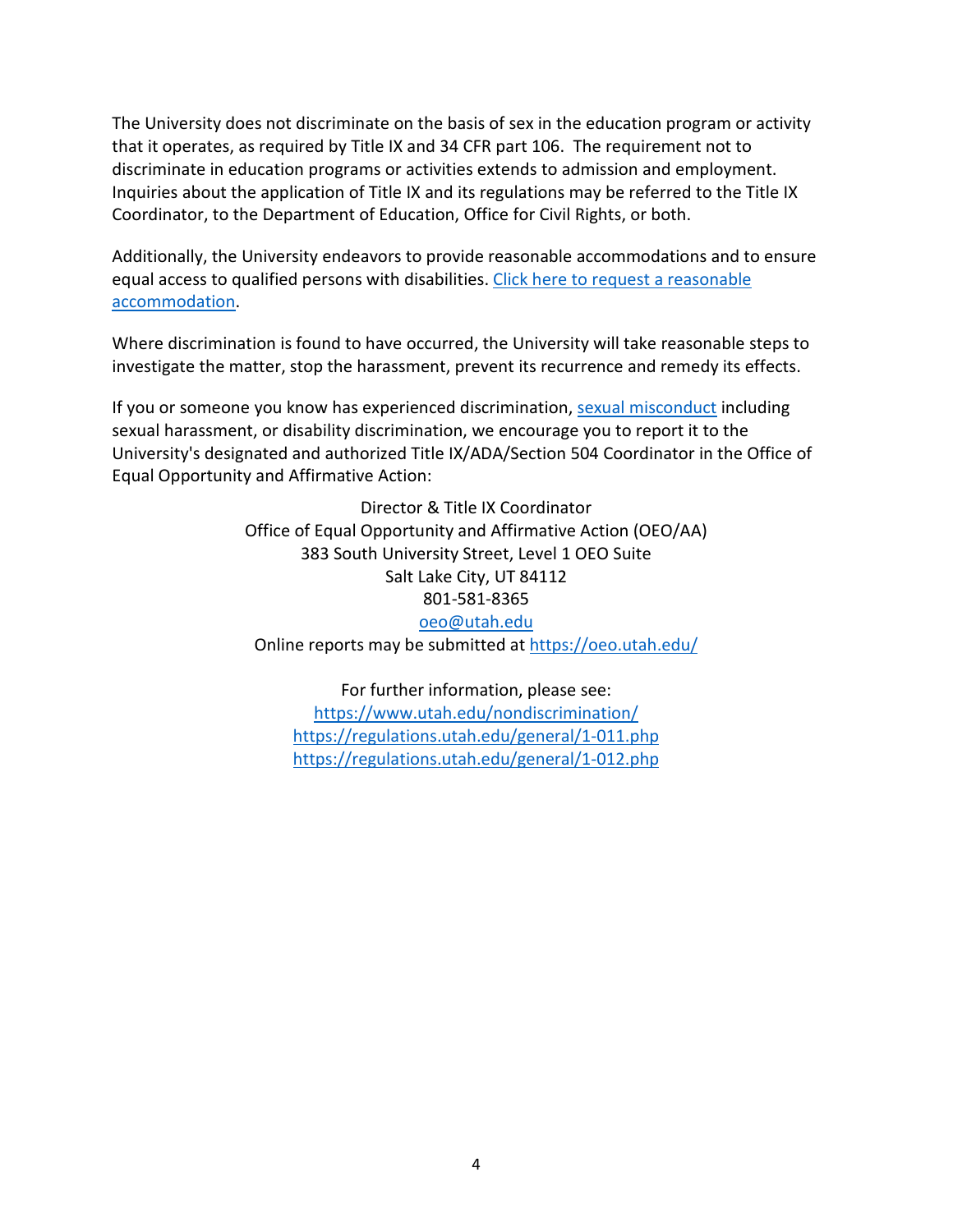# **MSW Program Contact Information**

#### **MSW Program Office**

College of Social Work Building 395 South 1500 East, Room 331 Salt Lake City, UT 84112 801-581-3026 [MSWDirector@utah.edu](mailto:MSWDirector@utah.edu) <https://socialwork.utah.edu/msw/>

#### **Practicum Office**

College of Social Work Building 395 South 1500 East, Room 322 801-585-0445 <https://socialwork.utah.edu/practicum/>

### **Academic Advising Office**

College of Social Work Building 395 South 1500 East, Room 319 [msw@utah.edu](mailto:msw@utah.edu) <https://socialwork.utah.edu/advising/>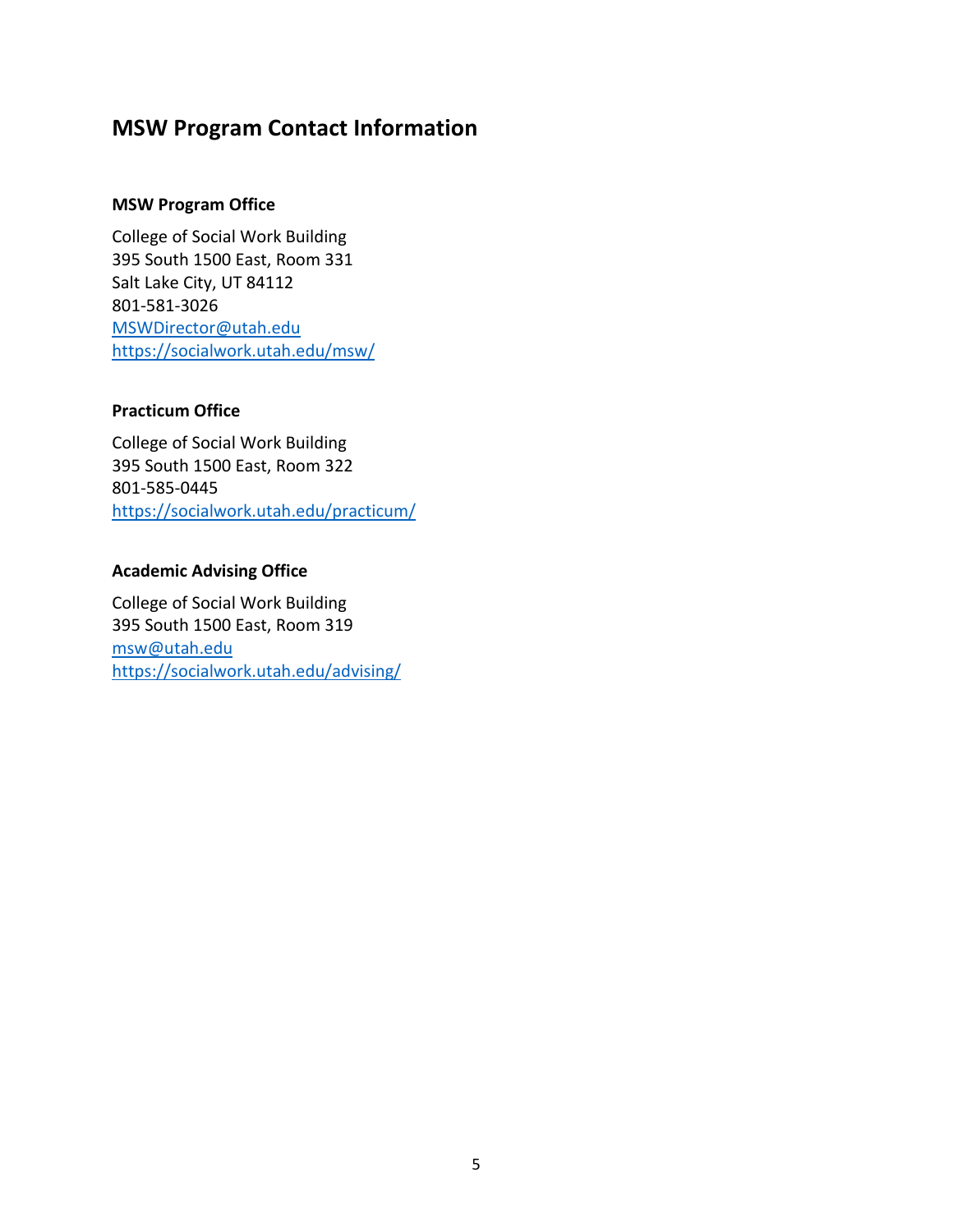# **TABLE OF CONTENTS**

| 1. |        |                                                                                      |  |
|----|--------|--------------------------------------------------------------------------------------|--|
|    | 1.1.   |                                                                                      |  |
|    | 1.2.   |                                                                                      |  |
|    | 1.3.   |                                                                                      |  |
|    | 1.4.   |                                                                                      |  |
|    | 1.5.   |                                                                                      |  |
|    | 1.6.   |                                                                                      |  |
|    | 1.7.   | International Phi Alpha Honor Society for Social Work University of Utah Lambda lota |  |
| 2. |        |                                                                                      |  |
|    | 2.1.   |                                                                                      |  |
|    | 2.2.   |                                                                                      |  |
|    | 2.3.   |                                                                                      |  |
|    | 2.4.   |                                                                                      |  |
| 3. |        |                                                                                      |  |
|    | 3.1.   |                                                                                      |  |
|    | 3.2.   |                                                                                      |  |
|    | 3.2.1. |                                                                                      |  |
|    | 3.2.2. |                                                                                      |  |
|    | 3.3.   |                                                                                      |  |
|    | 3.4.   |                                                                                      |  |
|    | 3.5.   |                                                                                      |  |
|    | 3.6.   |                                                                                      |  |
|    | 3.7.   |                                                                                      |  |
|    | 3.8.   |                                                                                      |  |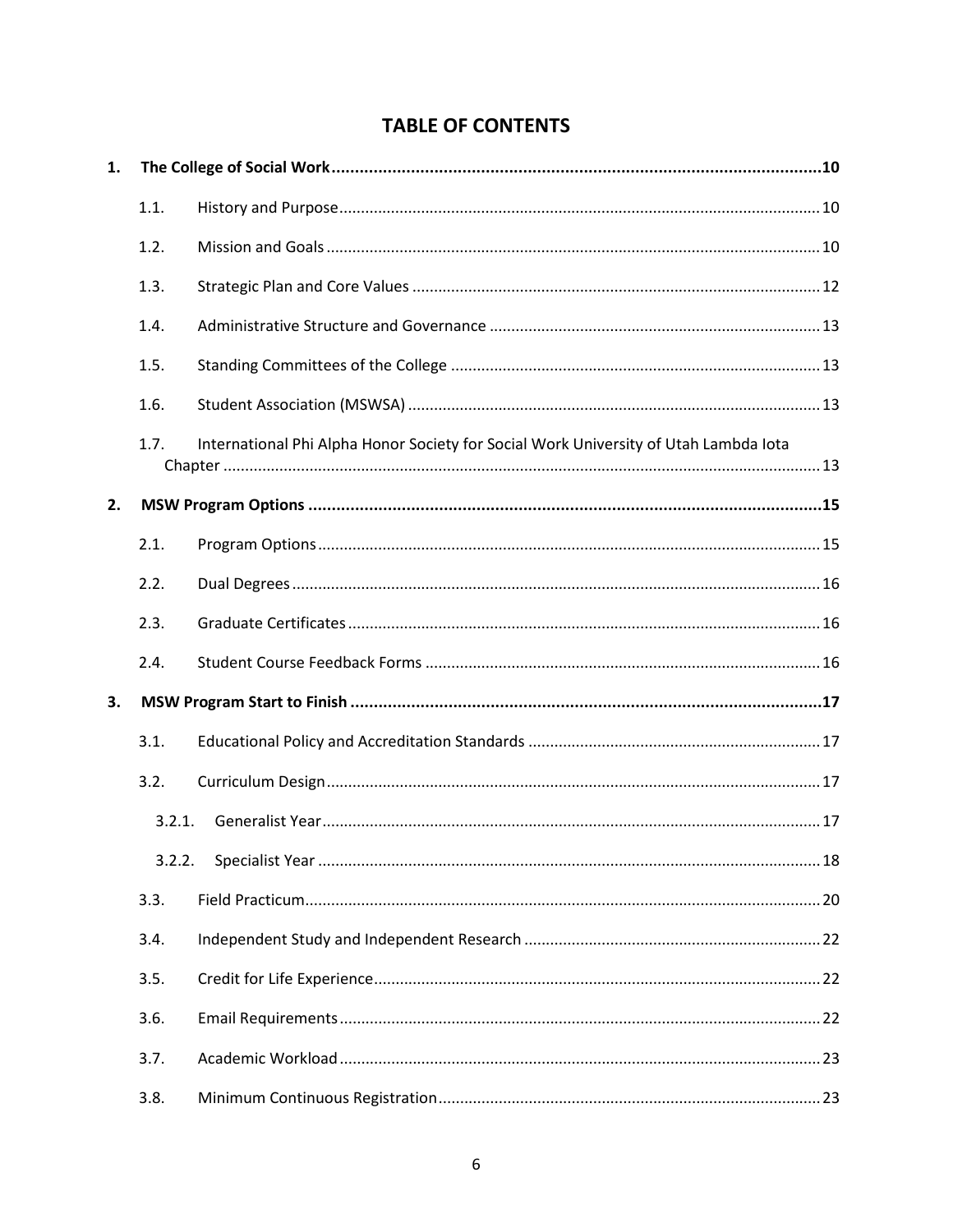| 4. |         |  |
|----|---------|--|
|    | 4.1.    |  |
|    | 4.2.    |  |
|    | 4.3.    |  |
| 5. |         |  |
|    | 5.1.    |  |
|    | 5.2.    |  |
|    | 5.3.    |  |
|    | 5.4.    |  |
|    | 5.5.    |  |
|    | 5.6.    |  |
|    | 5.7.    |  |
|    | 5.8.    |  |
|    | 5.9.    |  |
|    | 5.9.1.  |  |
|    | 5.9.2.  |  |
|    | 5.10.   |  |
|    | 5.11.   |  |
|    | 5.11.1. |  |
|    | 5.11.2. |  |
|    | 5.12.   |  |
|    | 5.13.   |  |
|    | 5.13.1. |  |
|    | 5.13.2. |  |
|    | 5.14.   |  |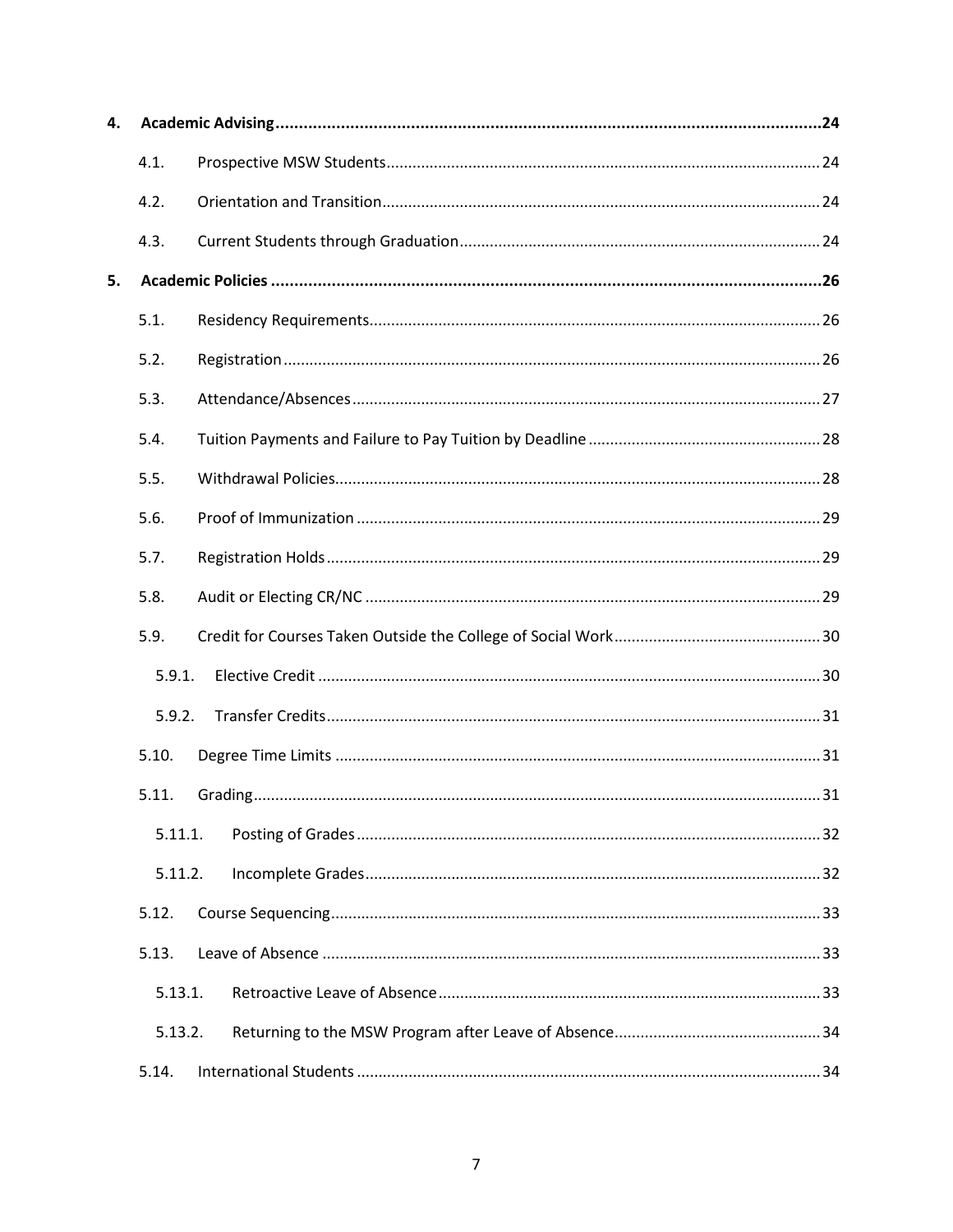|    | 5.15.  |  |
|----|--------|--|
|    | 5.16.  |  |
| 6. |        |  |
|    | 6.1.   |  |
|    | 6.1.1. |  |
|    | 6.1.2. |  |
|    | 6.1.3. |  |
|    | 6.1.4. |  |
| 7. |        |  |
|    | 7.1.   |  |
|    | 7.2.   |  |
|    | 7.3.   |  |
|    | 7.4.   |  |
|    | 7.4.1. |  |
|    | 7.4.2. |  |
|    | 7.4.3. |  |
|    | 7.4.4. |  |
| 8. |        |  |
|    | 8.1.   |  |
|    | 8.2.   |  |
|    | 8.2.1. |  |
|    | 8.2.2. |  |
|    | 8.3.   |  |
|    | 8.4.   |  |
|    | 8.5.   |  |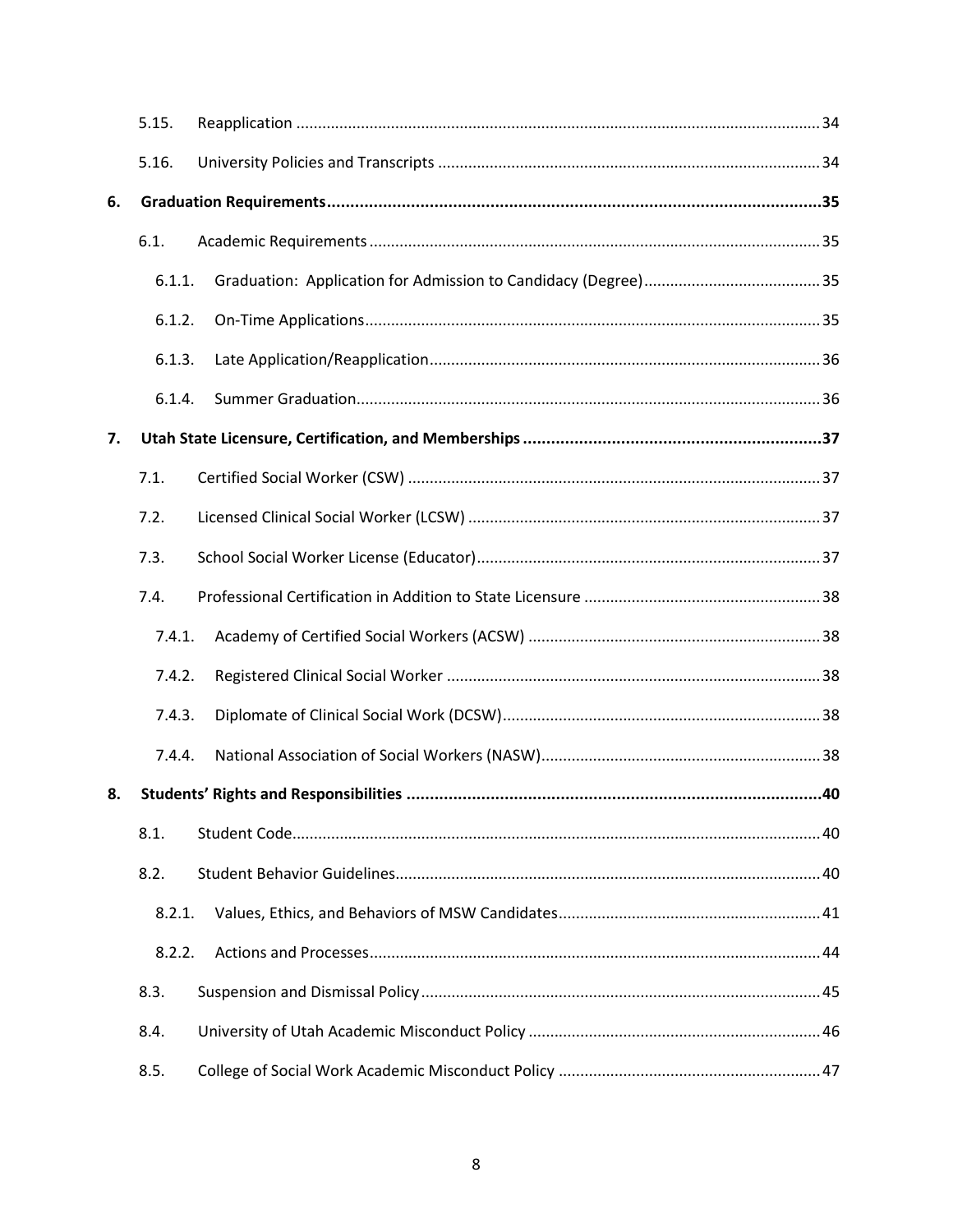| 8.5.1.  |                                                                          |  |
|---------|--------------------------------------------------------------------------|--|
| 8.5.2.  |                                                                          |  |
| 8.5.3.  |                                                                          |  |
| 8.5.4.  |                                                                          |  |
| 8.6.    |                                                                          |  |
| 8.7.    |                                                                          |  |
| 8.8.    |                                                                          |  |
| 8.9.    |                                                                          |  |
| 8.9.1.  |                                                                          |  |
| 8.9.2.  |                                                                          |  |
| 8.9.3.  |                                                                          |  |
| 8.9.4.  |                                                                          |  |
| 8.9.5.  |                                                                          |  |
| 8.9.6.  | Treatment of Official Records Following Graduation or Withdrawal55       |  |
| 8.10.   |                                                                          |  |
| 8.10.1. |                                                                          |  |
| 8.10.2. |                                                                          |  |
|         |                                                                          |  |
| 9.1.    | Student - Faculty Relations: A Guide to Informal Conflict Resolution  57 |  |
| 9.2.    |                                                                          |  |
| 9.3.    |                                                                          |  |
| 9.4.    |                                                                          |  |
| 9.4.1.  |                                                                          |  |

9.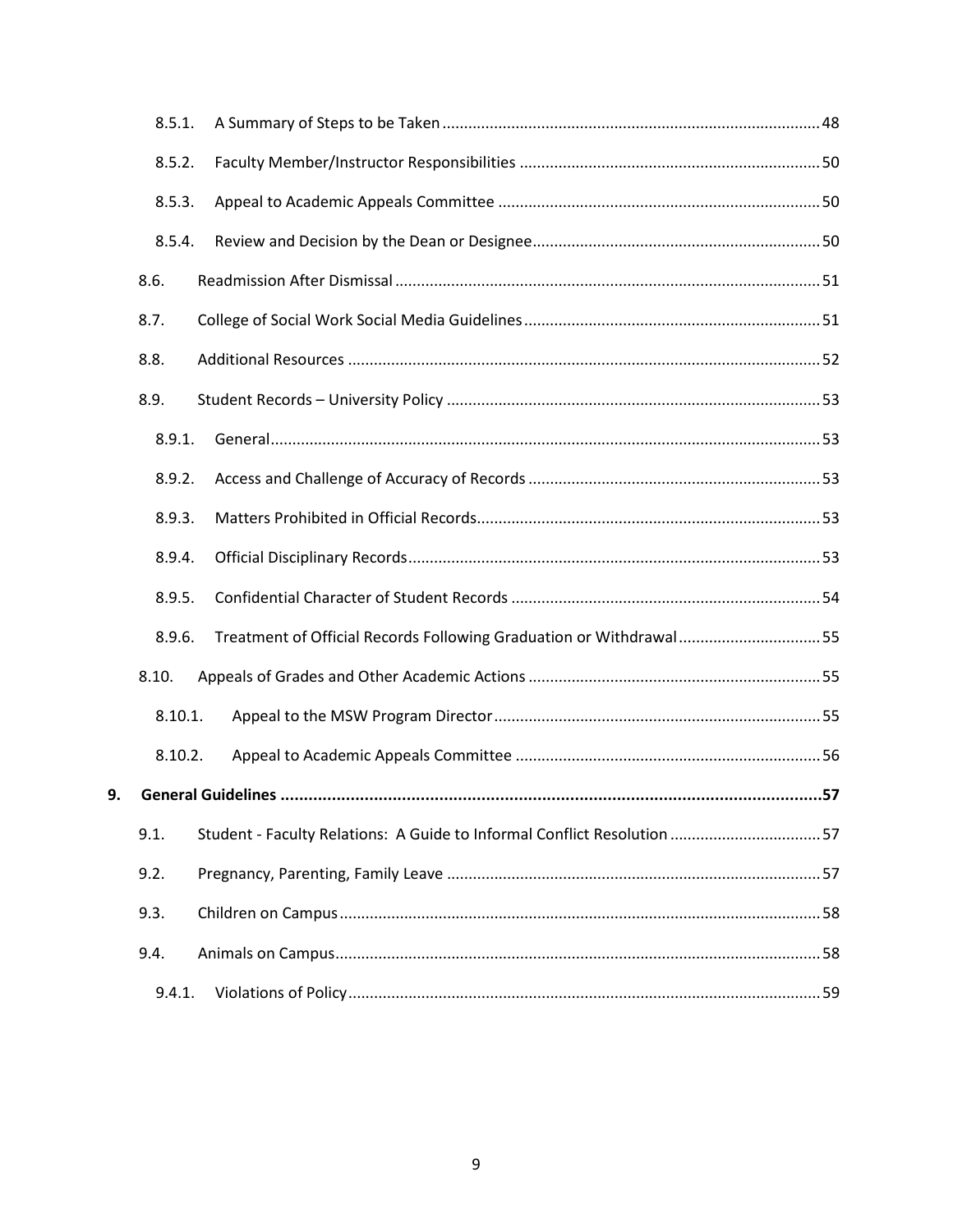# <span id="page-10-1"></span><span id="page-10-0"></span>**1. The College of Social Work**

# *1.1. History and Purpose*

Founded in the fall of 1937, the College of Social Work consisted of a one-year certificate program designed to prepare students for work in social service agencies. This program was expanded to a two-year Master of Social Work Program (MSW) in 1949. The MSW Program is accredited by the Commission on Accreditation of the Council on Social Work Education and was last reaffirmed in 2020.

The MSW Program at the University of Utah prepares students for advanced social work practice and is grounded in the profession's values and ethics, emphasizing a commitment to honor diversity and establish social justice. The Generalist-year curriculum is designed to provide a broad, integrated perspective of social work knowledge in evidenced-based practice, ethics, human behavior in the social environment, diversity and self-reflexive practice, policy and macro practice, and clinical practice, which includes theoretical frameworks underlying methods of intervention. In the Specialist year, students are provided the opportunity for specialization in advanced generalist practice. Students select an area of focus from the following: Aging, Child Welfare, Forensic, Global, Health, Mental Health, and Substance Use. In addition, students directly practice classroom knowledge in the field through practicum placement.

# *1.2. Mission and Goals*

<span id="page-10-2"></span>The University of Utah College of Social Work is dedicated to providing outstanding education and training to the professional social workers of tomorrow. Through education, research, and community engagement, the College of Social Work advances the transformation of policies, practice, and interventions to alleviate human suffering, enhance well-being, and promote social justice.

Similarly, the mission of the MSW Program is as follows:

*Prepare students to address the primary mission of the social work profession, which is to enhance the well-being of all people, with particular attention to the needs and empowerment of those who are vulnerable, oppressed, and living in poverty. Our graduates are trained to think critically about issues of power, oppression, and privilege with respect to enhancing individual and community well-being. Upon completion of the MSW, they are prepared to apply the full range of professional social work skills to develop and expand individuals' capacity to address their own needs and increase the responsiveness of organizations, communities, and social institutions to human needs and social problems.*

The following program goals support and enhance the mission: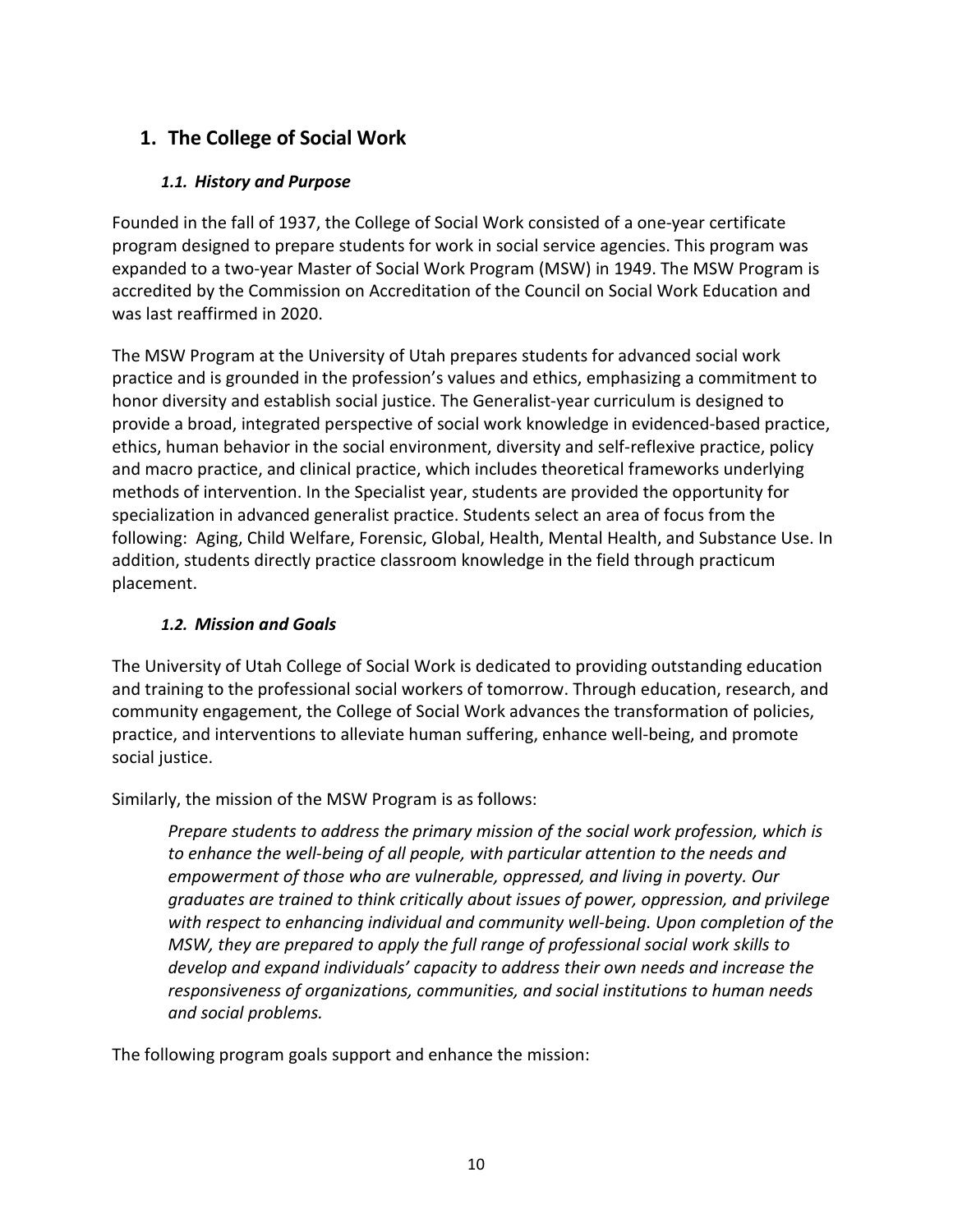#### **Table 1. MSW Goals & Relevance to Mission**

#### **MSW Goals & Relevance to Mission**

**Goal One: Recruit and train diverse cohorts of students who are aware of and committed to the mission and ethics of social work.**

*Relevance to mission*: The mission statement emphasizes training students to think critically about issues of power, privilege, and oppression. As identity factors form the daily reality for individuals, families, groups, and communities, the focus upon how oppression, marginalization, or alienation can create privilege or power remains tantamount. Developing

a diverse student body and awareness of diverse identity factors for all students leads social workers to work with individuals, families, groups, multidisciplinary teams, and community organizations to enable change.

**Goal Two: Deliver a professional curriculum that emphasizes critical thinking skills, is grounded in the liberal arts, and includes both evidence- and theory-based content.**

*Relevance to mission:* The MSW curriculum is structured to support critical thinking and problem-solving among students through collaborative work in classroom and field education settings. A liberal arts education empowers learners to deal with change, complexity, and diversity by providing exposure to society, science, and culture (AACU, 2017). Grounded in the liberal arts, the MSW Program offers students opportunities to explore local and global cultures and traditions, develop analytical skills, and apply their skills and knowledge about policies, services, and interventions to real-world settings. Through skill building and engaging with evidence-based and theory-based content, students develop interventions that enhance individual, family, community, and global well-being. These interventions can lead to the prevention and alleviation of human suffering.

**Goal Three: Provide students with the knowledge, skills, and ethical foundation necessary for entry into advanced social work practice.**

*Relevance to mission:* The MSW curriculum offers students a breadth of activities, including providing direct services, evaluating program outcomes, and measuring practice effectiveness. With guidance from experienced classroom faculty, field faculty, and field instructors, such activities can lead to developing, analyzing, advocating, and providing direction for ethical policy and service provision, which promotes the development of more socially-just agency policies and/or federal, state, or local laws. The MSW Program provides important educational content through both didactic and experiential learning activities and student exercises as beginning social workers to prepare for leadership and specialist roles within the profession. The program provides seven distinct areas of focus to prepare students for advanced social work practice: Aging, Child Welfare, Forensic, Global, Health, Mental Health, and Substance Use.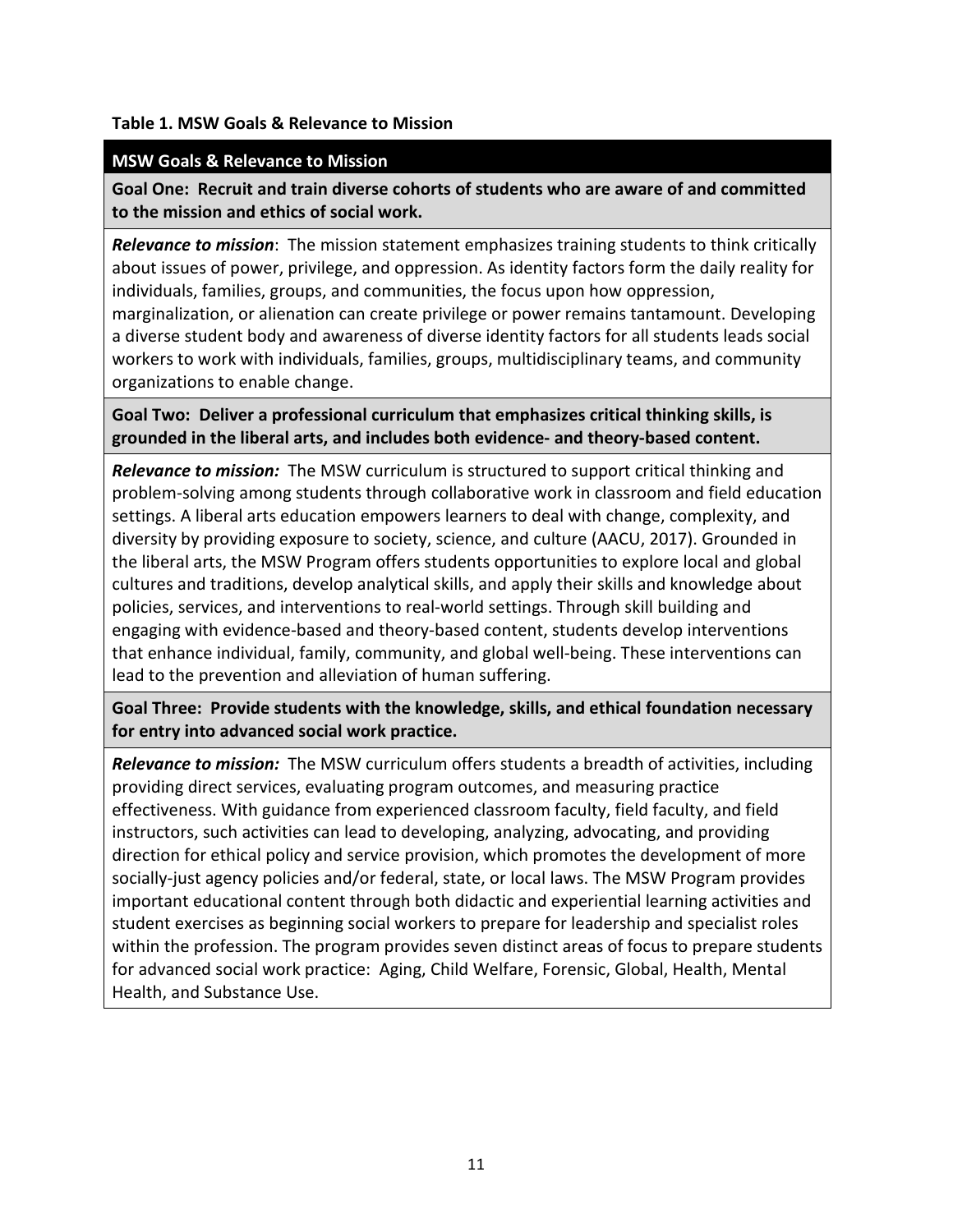**Goal Four: Prepare students to work with vulnerable and marginalized individuals, couples, families, groups, organizations, and communities with respect, knowledge, skill, and humility.** 

*Relevance to mission:* All students are required to grapple with issues of identity and culture and process the ways they impact vulnerable and oppressed populations. The MSW curriculum also seeks to recognize the significant contributions to practice, research, and teaching communities made by Indigenous People; people of color; people with disabilities; and lesbian, gay, bisexual, and transgender individuals. The curriculum celebrates diversity locally, nationally, and globally, both explicitly and implicitly.

**Goal Five: Prepare students to recognize and to influence the dynamics of power, oppression, and privilege.**

*Relevance to mission:* Students are prepared to become critically conscious and reflexive practitioners in a global and multicultural world with an emphasis on deeper cultural awareness and humility. Students participate in didactic and experiential curricular components that prepare them to work with diverse populations and experience the dynamics of power, oppression, and privilege.

**Goal Six: Prepare students to contribute to innovative and responsive programming that will strengthen social work practice, enhance social policies, and promote social, economic, and environmental justice.**

*Relevance to mission:* Students are prepared to conceptualize innovative policies and interventions that seek to improve quality and access to a range of services and supports targeted to diverse populations, individuals, families, groups, organizations, and communities.

### <span id="page-12-0"></span>*1.3. Strategic Plan and Core Values*

The College of Social Work programs are guided and directed by the following **Strategic Plan** and [Core Values:](https://socialwork.utah.edu/about/strategic-plan-and-core-values.php)

- **Strategic Plan**
	- o Create and apply new knowledge in partnership with the community
	- o Educate and empower college of social work students to effect social change and transform lived
	- o Engage communities to improve well-being and social justice
	- $\circ$  Ensure the long-term viability and national visibility of the college of social work by advancing excellence in instruction and research

### • **Core Values**

- o Student success and engagement
- o Research and teaching excellence
- o Diversity
- o Sustainability
- o Global vision and strategy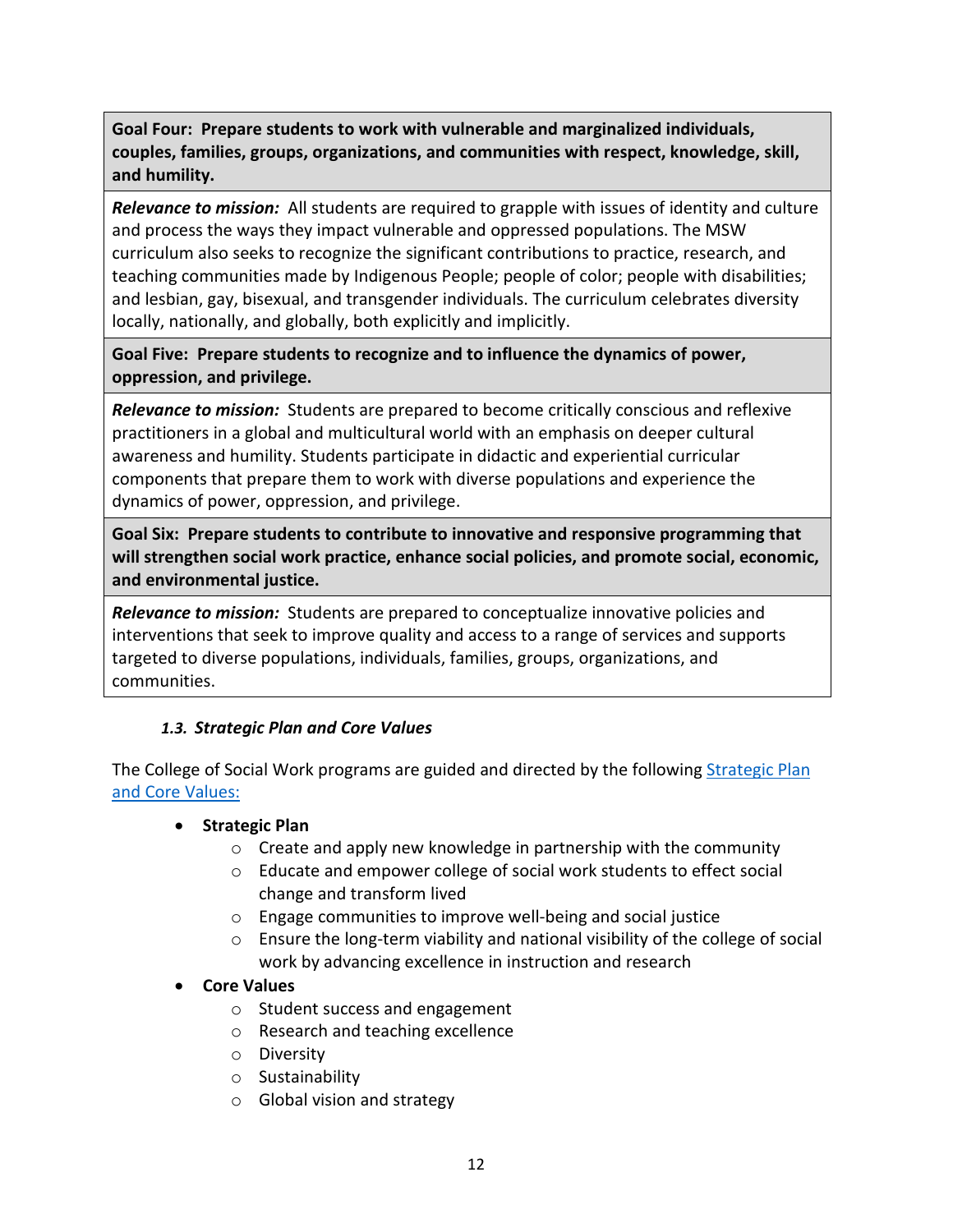- o Community
- o Leadership

# <span id="page-13-0"></span>*1.4. Administrative Structure and Governance*

The College of Social Work operates as a semiautonomous professional college at the University of Utah under a College Charter approved by the University Senate. The College of Social Work Dean is responsible for the overall administration of the College. Each degree program in the CSW is administered by a director.

The College Council serves as the legislative body in formulating curricula, programs, and policies of the College of Social Work. College Council membership consists of the Dean, fulltime and part-time faculty members, student representatives, and a staff representative. Individuals with adjunct, visiting, and clinical faculty appointments participate as nonvoting members. The College Council meets monthly. Any student may participate in the College Council by suggesting items to be included in the council agenda. Such requests are coordinated through the co-presidents of the Master of Social Work Student Association (MSWSA). The student co-presidents or their representative are designated as the official representatives of the student body to the College Council.

As a part of the University of Utah, the College of Social Work, its faculty, staff, and students are subject to the regulations and policies of the University of Utah and specifically the Graduate [School.](https://gradschool.utah.edu/)

# *1.5. Standing Committees of the College*

<span id="page-13-1"></span>The College Council has established several standing committees to implement the College of Social Work programs and policies. Membership on these committees is open to students. The MSWSA coordinates student appointments.

# *1.6. Student Association (MSWSA)*

<span id="page-13-2"></span>Students are an integral part of the College of Social Work community. All students become members of the Master of Social Work Student Association (MSWSA) upon their admission into the College. MSWSA provides students the opportunity to organize in their own interests. The MSWSA organizes social and support functions and holds elections annually according to their constitution, which is approved by the Associated Students of the University of Utah (ASUU) governing body. Only MSW students are eligible for these positions. MSWSA is represented with full voting rights on the College Council and MSW Advisory Committee. Students may also serve on university-level committees.

# <span id="page-13-3"></span>*1.7. International Phi Alpha Honor Society for Social Work University of Utah Lambda Iota Chapter*

Phi Alpha Honor Society for Social Work University of Utah Lambda Iota Chapter extends membership each year to outstanding graduate students. Phi Alpha Honor Society for Social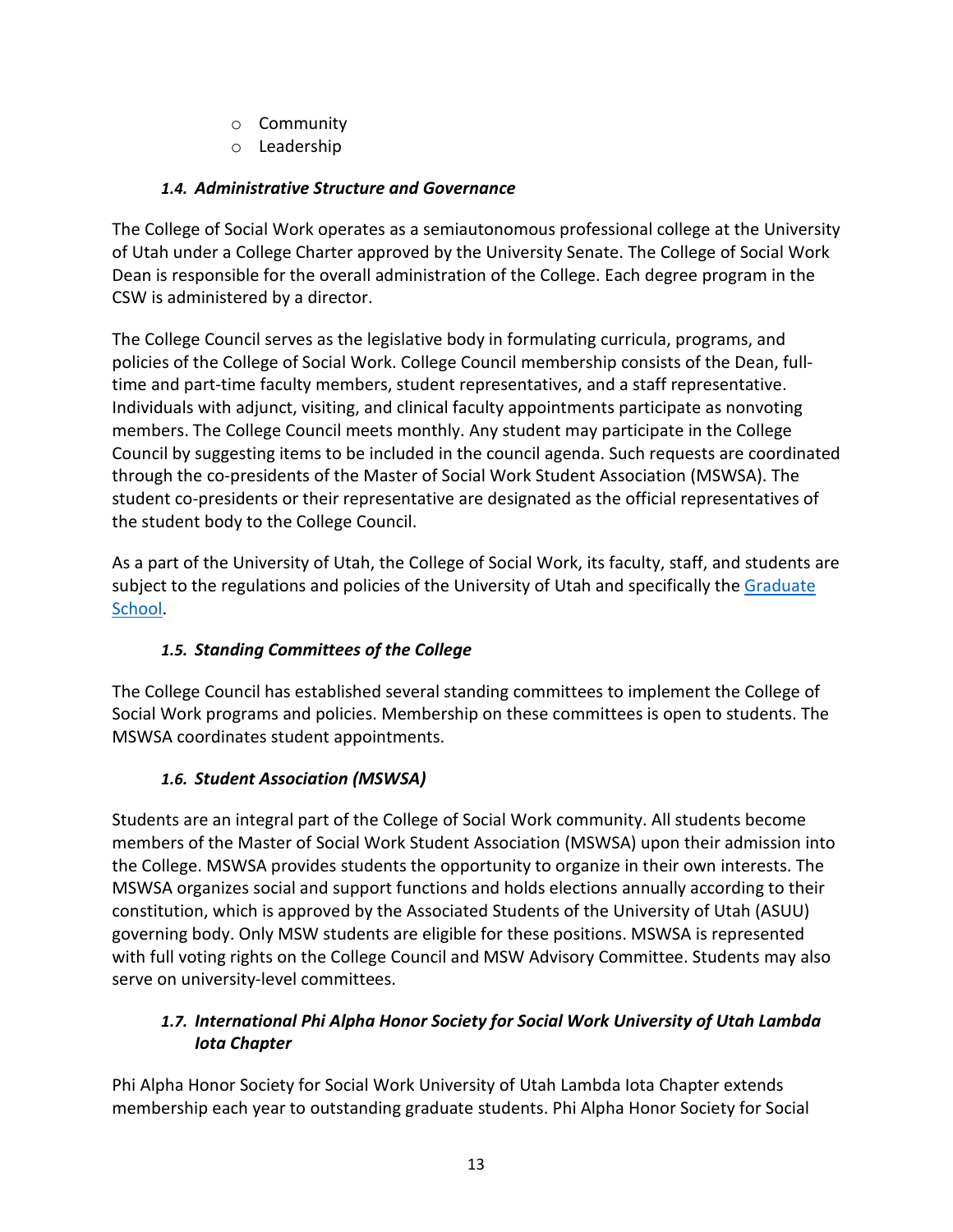Work membership is offered to the top 37.5% of the graduating social work class. Students are notified by the appointed academic advisor by email. Students then receive information from Phi Alpha with instructions on how to become a member, which includes a lifetime membership fee. Students will receive a membership certificate, card, and pin. Members can wear the Phi Alpha pin and cords at graduation. Students may receive other invitations to join honorary societies; however, the Phi Alpha is the only honor society added to the University of Utah transcript and the CSW Convocation program.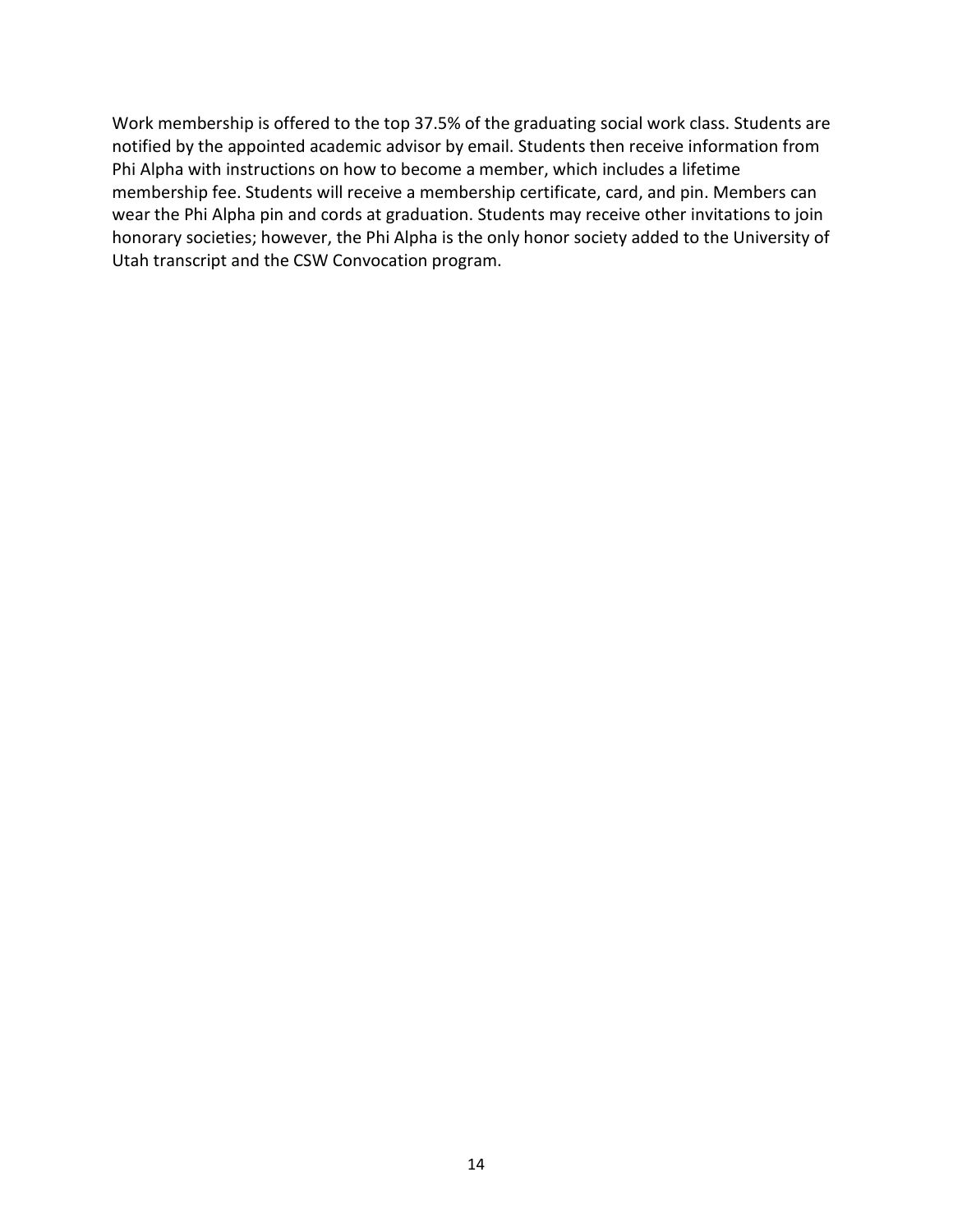# <span id="page-15-1"></span><span id="page-15-0"></span>**2. MSW Program Options**

# *2.1. Program Options*

The College of Social Work offers several options for an MSW degree, including three dualdegree programs. Admission criteria are the same for all program options, with additional requirements as indicated for Advanced Standing and Child Welfare Title IV-E funded programs. Courses may be delivered in a variety of modalities. Program options include the following:

[Advanced Standing MSW Program](https://www.socwk.utah.edu/msw/programs/advanced-standing-slc.php) is open to applicants with a BSW degree from a CSWE-accredited program in the last seven years (at the time of application). In this program, students complete 45 credit hours over three semesters. Classes are held during regular daytime, weekday hours, as is field practicum in most cases. Applications are accepted every year for potential admission starting the following summer semester.

• [Advanced Standing MSW Online Program](https://www.socwk.utah.edu/msw/programs/advanced-standing-online.php) is open to applicants with a BSW degree from a CSWE accredited program in the last seven years (at the time of application). In this program, students complete 45 credit hours over three semesters following follow the same course sequence as the campus-based Advanced Standing MSW Program. Courses are offered entirely online and are mainly asynchronous. Field practicum is completed in person on weekdays in your geographical area. The majority of field practicum placements are during normal business hours. Applications are accepted every year for potential admission starting the following summer semester.

• [Two-Year Full-Time MSW Program](https://www.socwk.utah.edu/msw/programs/two-year.php) is a full-time, two-year, 60-credit-hour program offered on the University of Utah campus. Classes are held during regular daytime, weekday hours, as is practicum in most cases. Applications are accepted every year.

• [Two-Year Full-Time MSW Online Program](https://www.socwk.utah.edu/msw/programs/two-year-online.php) is a full-time, two-year, 60-credit-hour program with courses offered entirely online and follows the same course sequence as the campus-based Two-Year Full-Time MSW Program. Online courses are mainly asynchronous. Practicum is completed in person on weekdays in your geographical area. The majority of practicum placements are during normal business hours. Applications are accepted every year.

• [Three-Year Evening Program](https://www.socwk.utah.edu/msw/programs/three-year-evening.php) is a full-time, three-year, 60-credit-hour program offered at the University of Utah Salt Lake City campus, as well as at the University of Utah facility in St. George, Utah. Classes are held weekday evenings during fall, spring, and summer semesters. Practicum hours are completed typically during the day on weekdays at community agencies. Applications are accepted every three years.

• [Child Welfare Title IV-E Evening Program](https://www.socwk.utah.edu/msw/programs/child-welfare-slc.php) is held on the University of Utah campus for DCFS/DJJS-approved employees. The program consists of 60 credit hours over three years. Applications are accepted every three years, contingent on Title IV-E funding.

• [Child Welfare Title IV-E Distance](https://www.socwk.utah.edu/msw/programs/child-welfare-distance.php) Program is live-streamed to select locations across Utah for DCFS/DJJS-approved employees. Classes meet Friday evenings and Saturdays. The program consists of 60 credit hours over three years. Applications are accepted every three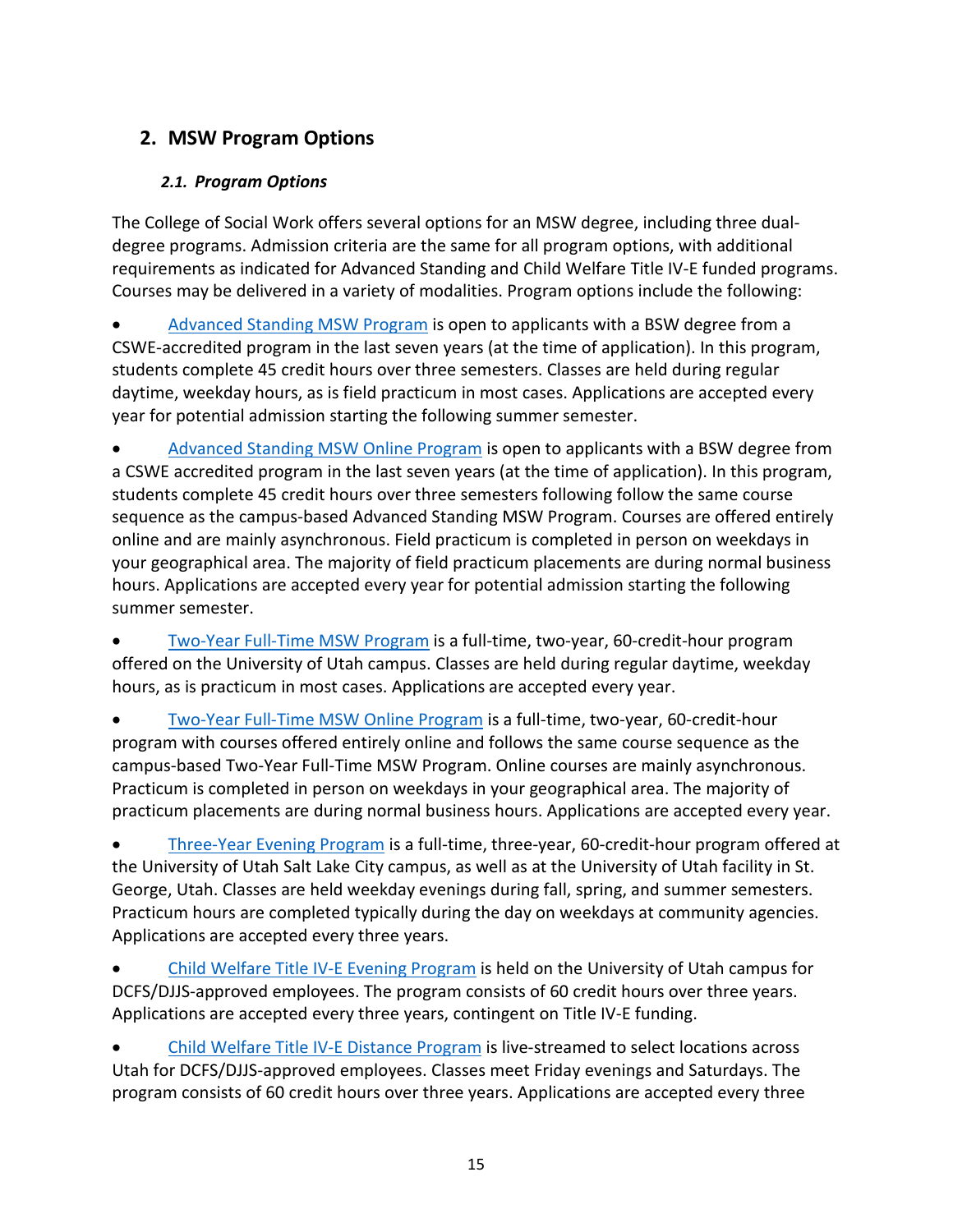years, contingent on Title IV-E funding.

• [Child Welfare Title IV-E Online Program](https://www.socwk.utah.edu/msw/programs/child-welfare-online.php) is offered entirely online and mostly asynchronous for DCFS/DJJS-approved employees. The program consists of 60 credit hours over three years. Applications are accepted every three years, contingent on Title IV-E funding.

Full descriptions and planning guides for each option can be found at: <https://socialwork.utah.edu/msw/programs/index.php>

# *2.2. Dual Degrees*

<span id="page-16-0"></span>The MSW Program has three dual degree program options:

- [MSW/Master of Public Health dual degree](https://socialwork.utah.edu/msw/dual-degrees/msw-mph/index.php) (three years full-time study)
- [MSW/Master of Public Administration dual degree](https://socialwork.utah.edu/msw/dual-degrees/msw-mpa/index.php) (three years full-time study)
- [MSW/Juris Doctorate \(Law\) dual degree](https://socialwork.utah.edu/msw/dual-degrees/msw-jd/index.php) (four years full-time study)

Students wishing to complete one of the three dual degree programs must apply to both programs at the same time, be accepted into both in the same year, and must (according to University policy) graduate from both at the same time, even if requirements for one program are completed prior to requirements for the second. If a dual-degree student opts to withdraw from one of the two programs or does not complete the requirements within the University four-year degree term limit policy, the student will have to complete all the courses and requirements in the remaining degree program. Dual degree programs are not available to students in the MSW Online Programs.

# *2.3. Graduate Certificates*

<span id="page-16-1"></span>Students wishing to complete a graduate certificate in [Women's Health](https://socialwork.utah.edu/certificates/womens-health.php) o[r Leadership, Justice,](https://socialwork.utah.edu/certificates/community-practice.php)  [and Community Practice](https://socialwork.utah.edu/certificates/community-practice.php) must meet with the advisor for the certificate to discuss their course plan prior to turning in their declaration form. Graduate certificates are not available to students in the MSW Online Programs.

# *2.4. Student Course Feedback Forms*

<span id="page-16-2"></span>Students rate the effectiveness of each course and the teaching effectiveness of faculty at the conclusion of each semester. Students can access the course feedback forms through each course's Canvas page. Student feedback is taken very seriously by faculty and administration. Students should take the time to constructively rate each course with care and integrity, keeping in mind that their aggregate responses are reviewed by the faculty member and the CSW administration. Faculty can improve only when they are able to build on the input they receive from students. Students are also encouraged to communicate their concerns directly to the faculty member in a professional manner and to provide specific suggestions for improvement.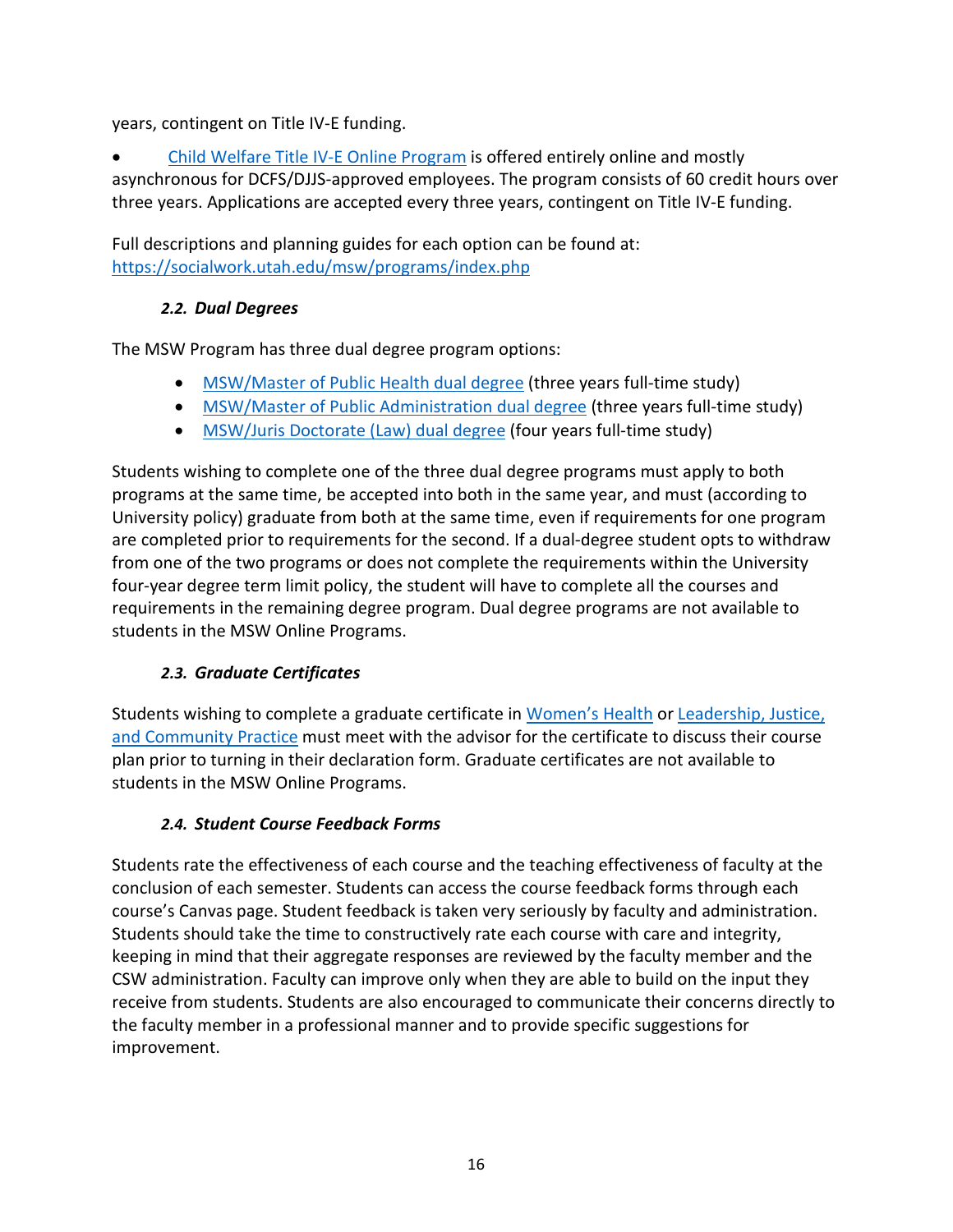# <span id="page-17-1"></span><span id="page-17-0"></span>**3. MSW Program Start to Finish**

### *3.1. Educational Policy and Accreditation Standards*

The Commission on Accreditation of the Council on Social Work Education (CSWE) is responsible for establishing standards and conducting accreditation reviews that stimulate improvement in professional social work education and train graduates to meet the changing demands of professional practice.

In keeping with those responsibilities, the Commission issues a set of Educational Policy and Accreditation Standards (EPAS), which "supports academic excellence by establishing thresholds for professional competence. It permits programs to use traditional and emerging models and methods of curriculum design by balancing requirements that promote comparable outcomes across programs with a level of flexibility that encourages programs to differentiate." (Education Policy and Accreditations Standards Introduction, 2015).

<span id="page-17-2"></span>Information on CSWE and the EPAS is found at [http://www.cswe.org.](http://www.cswe.org/)

### *3.2. Curriculum Design*

The MSW curriculum is organized to provide a generalist perspective during the Generalist year and a focused area of study in the Specialist year. "Generalist practice is grounded in the liberal arts and the person-in-environment framework. To promote human and social well-being, generalist practitioners use a range of prevention and intervention methods in their practice with diverse individuals, families, groups, organizations, and communities based on scientific inquiry and best practices (CSWE EPAS 2015; p.11). Students will select an area of focus in the Specialist year from the following: Aging, Child Welfare, Forensic, Global, Health, Mental Health, and Substance Use. Students in the Title IV-E Programs will complete the Child Welfare area of focus. Evening and Online Program students will complete the Mental Health area of focus.

# <span id="page-17-3"></span>*3.2.1. Generalist Year*

During the Generalist year, students are required to complete a series of foundation courses outlined in Table 2. Courses in these core subject areas provide a foundation for social work practice and prepare students to enter Specialist-year coursework in a practice area of focus. The generalist practitioner identifies with the social work profession and applies ethical principles and critical thinking in practice at the micro, mezzo, and macro levels. Advanced Standing students enroll in summer Bridge courses that extend and deepen the Generalist perspective learned in the BSW Program. Since much of the coursework is experiential, students are expected to attend class and participate in exercises and role-plays designed to develop their practice skills. The attendance/absence policy is found in Section 5.3, Academic Policies.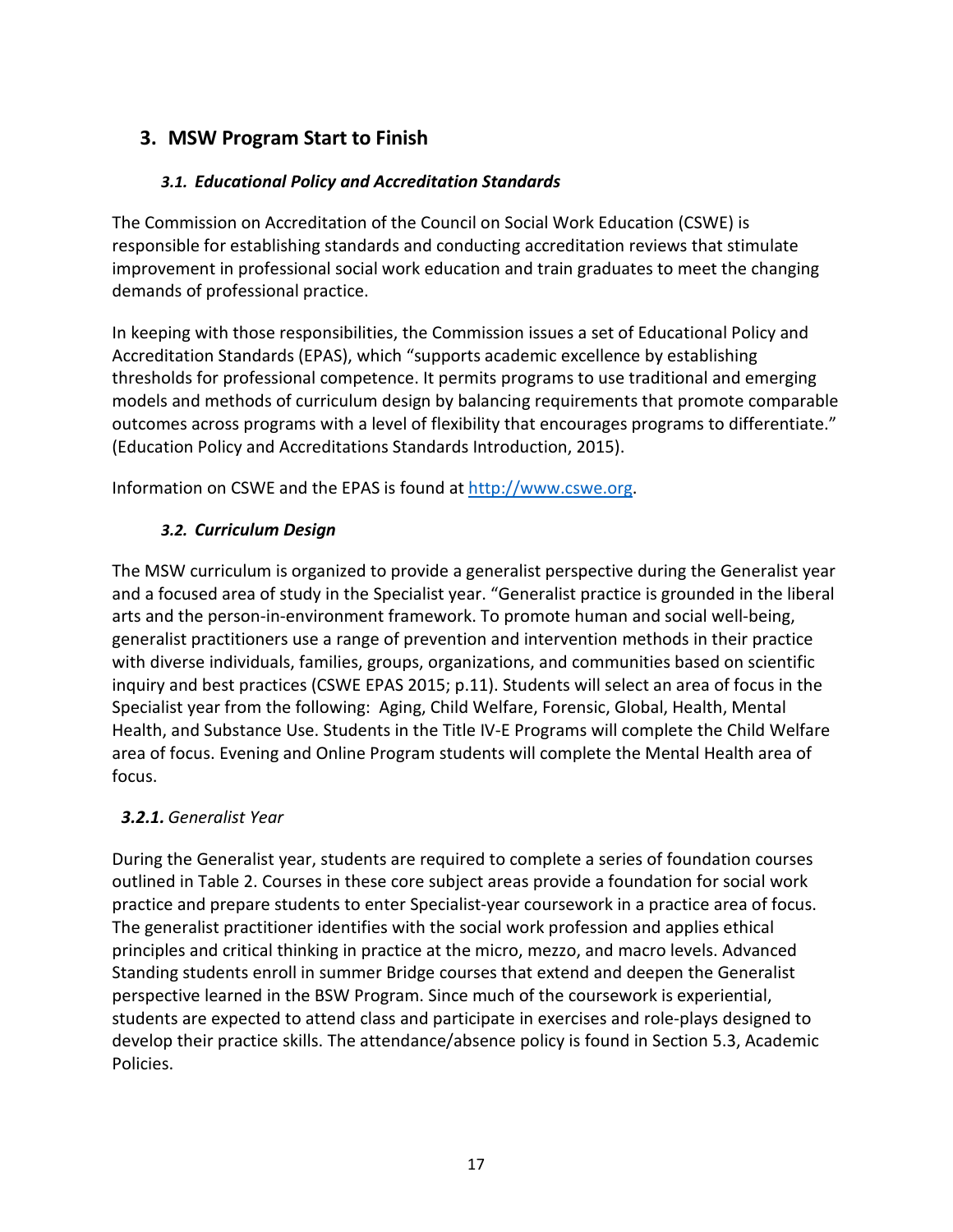Table 2 provides the course number, course name, and credit hours for the foundation courses of the Generalist year.

| Generalist Year, Fall Semester |                                                                  |                |  |  |
|--------------------------------|------------------------------------------------------------------|----------------|--|--|
| Course #                       | <b>Course Name</b>                                               | <b>Credits</b> |  |  |
| <b>SW 6001</b>                 | Practice I: Assessment, Engagement, Intervention, and Evaluation |                |  |  |
| <b>SW 6030</b>                 | Human Behavior and the Social Environment (HBSE)                 |                |  |  |
| <b>SW 6040</b>                 | DSM and Psychopathology                                          |                |  |  |
| <b>SW 6240</b>                 | Social Policies and Programs: Advocacy and Analysis for Justice  |                |  |  |
| <b>SW 6511</b>                 | <b>Generalist Field Practicum I</b>                              |                |  |  |

| <b>Generalist Year, Spring Semester</b> |                                                                            |                |  |  |
|-----------------------------------------|----------------------------------------------------------------------------|----------------|--|--|
| Course #                                | <b>Course Name</b>                                                         | <b>Credits</b> |  |  |
| <b>SW 6002</b>                          | Practice II                                                                | 3              |  |  |
| <b>SW 6110</b>                          | <b>Research for Social Work Practice</b>                                   |                |  |  |
| <b>SW 6120</b>                          | Diversity and Social Justice: Reflexive and Ethical Social Work Practice I |                |  |  |
| <b>SW 6140</b>                          | Community-Based Strategies for Social Change                               |                |  |  |
| <b>SW 6512</b>                          | <b>Generalist Field Practicum II</b>                                       |                |  |  |

# <span id="page-18-0"></span>*3.2.2. Specialist Year*

Students select and complete one area of focus in the Specialist year. Students are required to take a Practice class in an area of focus other than their primary area. This course may be a Practice II course, even if the student has not taken the Practice I class in that area of focus. Students in the Online Programs will take Substance Use Practice I as their outside area of focus Practice class.

School Social Work courses are not an area of focus and do not count as Practice classes outside the student's area of focus. School Social Work courses count as electives.

Students may take electives from among those recommended in their area of focus, chosen from general electives, or may take additional area of focus Practice courses.

The area of focus choice guides the student's Specialist-year practicum placement. Students work with their field liaisons to identify practicum placements that match their area of focus.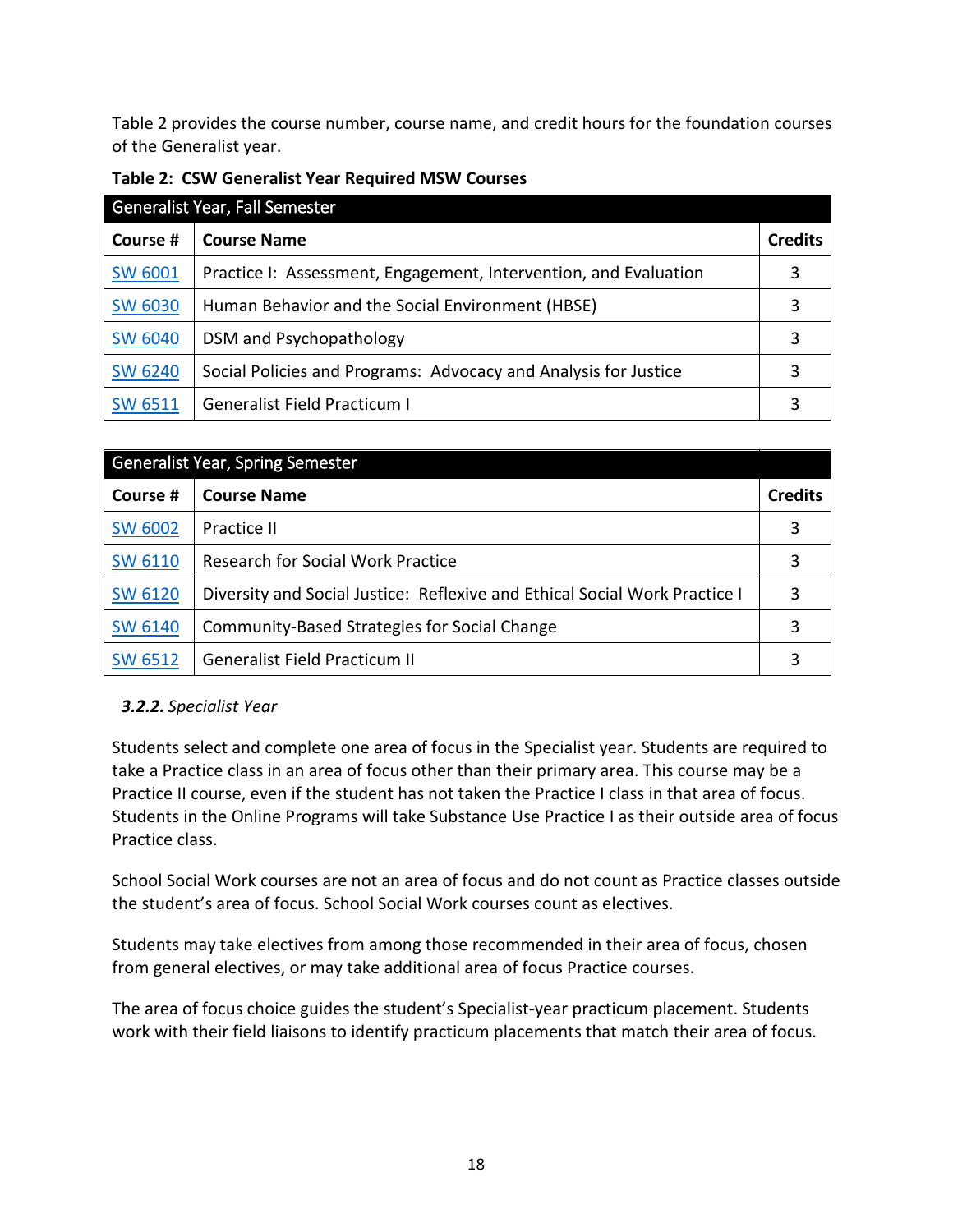#### **Table 3: CSW Specialist Year MSW Required Courses**

| Specialist Year Areas of Focus, Core Courses |                                                                             |                |  |  |
|----------------------------------------------|-----------------------------------------------------------------------------|----------------|--|--|
| Course #                                     | <b>Course Name</b>                                                          | <b>Credits</b> |  |  |
| <b>SW 6220</b>                               | Diversity and Social Justice: Reflexive and Ethical Social Work Practice II |                |  |  |
| <b>SW 6521</b>                               | Advanced Field Practicum I (Fall)                                           |                |  |  |
| <b>SW 6522</b>                               | Advanced Field Practicum II (Spring)                                        |                |  |  |

### **Table 4: CSW Specialist-Year Area of Focus Required Courses**

# Specialist Year Areas of Focus Course Descriptions

*\*In each Area of Focus, students are required to take an additional Practice class in any other Area of Focus.*

| <b>Area of Focus</b> | Course #       | <b>Course Name</b>                                                                                               | <b>Credits</b> |
|----------------------|----------------|------------------------------------------------------------------------------------------------------------------|----------------|
| Aging                |                |                                                                                                                  |                |
|                      | <b>SW 6750</b> | Aging Practice I: Social Work with Older Adults (Fall)                                                           | 3              |
|                      | <b>SW 6751</b> | Aging Practice II: Chronic Illness in Older Adults (Spring)                                                      | 3              |
|                      | <b>SW 6754</b> | Interdisciplinary Seminar Series on Aging (Spring)                                                               | $\mathbf{1}$   |
| <b>Child Welfare</b> |                |                                                                                                                  |                |
|                      | <b>SW 6301</b> | Child Welfare Practice I: Evidence-Based Practice and<br>Interventions for Trauma in Children/Adolescents (Fall) | 3              |
|                      | <b>SW 6302</b> | Child Welfare Practice II: Trauma-Focused Intervention<br>Across Ages, Cultures, and Settings (Spring)           | 3              |
| Forensic             |                |                                                                                                                  |                |
|                      | SW 6701        | Forensic Practice I: Theory and Direct Practice (Fall)                                                           | 3              |
|                      | <b>SW 6702</b> | Forensic Practice II: Evidence-Based Practice Models<br>(Spring)                                                 | 3              |
| Global               |                |                                                                                                                  |                |
|                      | <b>SW 6350</b> | Global Social Work Practice I: Global Perspectives in<br>Social Work (Fall)                                      | 3              |
|                      | <b>SW 6351</b> | Global Social Work Practice II: Practice with Immigrant<br>and Refugee Communities (Spring)                      | 3              |
|                      | <b>SW 6352</b> | Global Issues in Women's Health (Spring)                                                                         | 3              |
| Health               |                |                                                                                                                  |                |
|                      | SW 6201        | Health Practice I: Role of Social Workers in Health                                                              | 3              |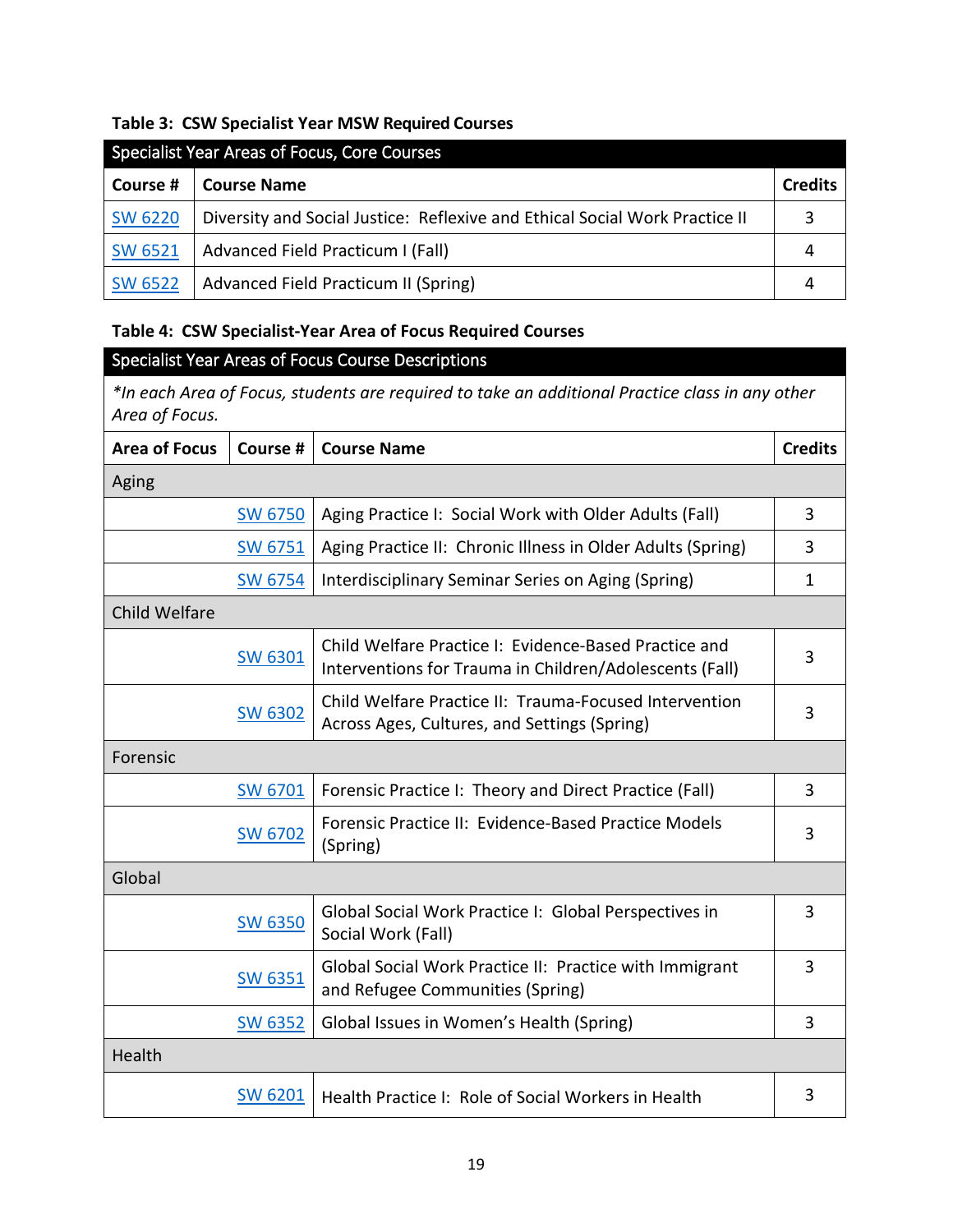|                      |                | Settings (Fall)                                                                                  |   |
|----------------------|----------------|--------------------------------------------------------------------------------------------------|---|
|                      | <b>SW 6203</b> | Integrated Behavioral Health Practice (Spring)                                                   | 3 |
| <b>Mental Health</b> |                |                                                                                                  |   |
|                      | <b>SW 6401</b> | Mental Health Practice I: Children and Adolescents (Fall)                                        | 3 |
|                      | <b>SW 6402</b> | Mental Health Practice II: Adults and Aging (Spring)                                             | 3 |
| Substance Use        |                |                                                                                                  |   |
|                      | <b>SW 6740</b> | Substance Use Disorders Practice I: Evidence-Based<br>Principles and Therapeutic Alliance (Fall) | 3 |
|                      | SW 6741        | The Use and Misuse of Psychoactive Medications and<br>Their Effects (Fall)                       | 3 |
|                      | <b>SW 6745</b> | Substance Use Disorders Practice II: Assessment,<br>Motivators, and Therapy Models (Spring)      |   |

### **Table 5: School Social Work Career Path**

| <b>School Social Work Career Path</b>                                                                                                                                                          |                                                 |   |  |  |
|------------------------------------------------------------------------------------------------------------------------------------------------------------------------------------------------|-------------------------------------------------|---|--|--|
| MSW students electing to complete the School Social Work Career Path must meet with<br>Advising to apply for this option and complete requirements; only one year of Practicum is<br>required. |                                                 |   |  |  |
| Course #<br><b>Course Name</b><br><b>Credits</b>                                                                                                                                               |                                                 |   |  |  |
| <b>SW 6650</b>                                                                                                                                                                                 | School Social Work Macro Skills*                | 3 |  |  |
| <b>SW 6651</b>                                                                                                                                                                                 | School Social Work Micro Skills*                | 3 |  |  |
| <b>SW 6813</b>                                                                                                                                                                                 | School Social Work Field Practicum - Generalist | 3 |  |  |
| <b>SW 6814</b>                                                                                                                                                                                 | School Social Work Field Practicum - Generalist | 3 |  |  |
| <b>SW 6823</b>                                                                                                                                                                                 | School Social Work Field Practicum - Specialist | 4 |  |  |
| <b>SW 6824</b>                                                                                                                                                                                 | School Social Work Field Practicum - Specialist | 4 |  |  |

<span id="page-20-0"></span>*\*Please note, the School Social Work Career Path may not be substituted for the Area of Focus or outside Area of Focus Practice course. School Social work courses count as electives.*

#### *3.3. Field Education*

Field Education is considered the signature pedagogy of the social work curriculum. Students must complete field practicum clock hours, learning objectives, practice requirements, and 100% of the co-curricular Canvas coursework. MSW students in the two-year program complete both generalist and specialist field practicum in the first and second years, respectively. Advanced Standing students complete specialist field practicum only. Students in the three-year program begin their generalist field practicum during their second year in the MSW Program.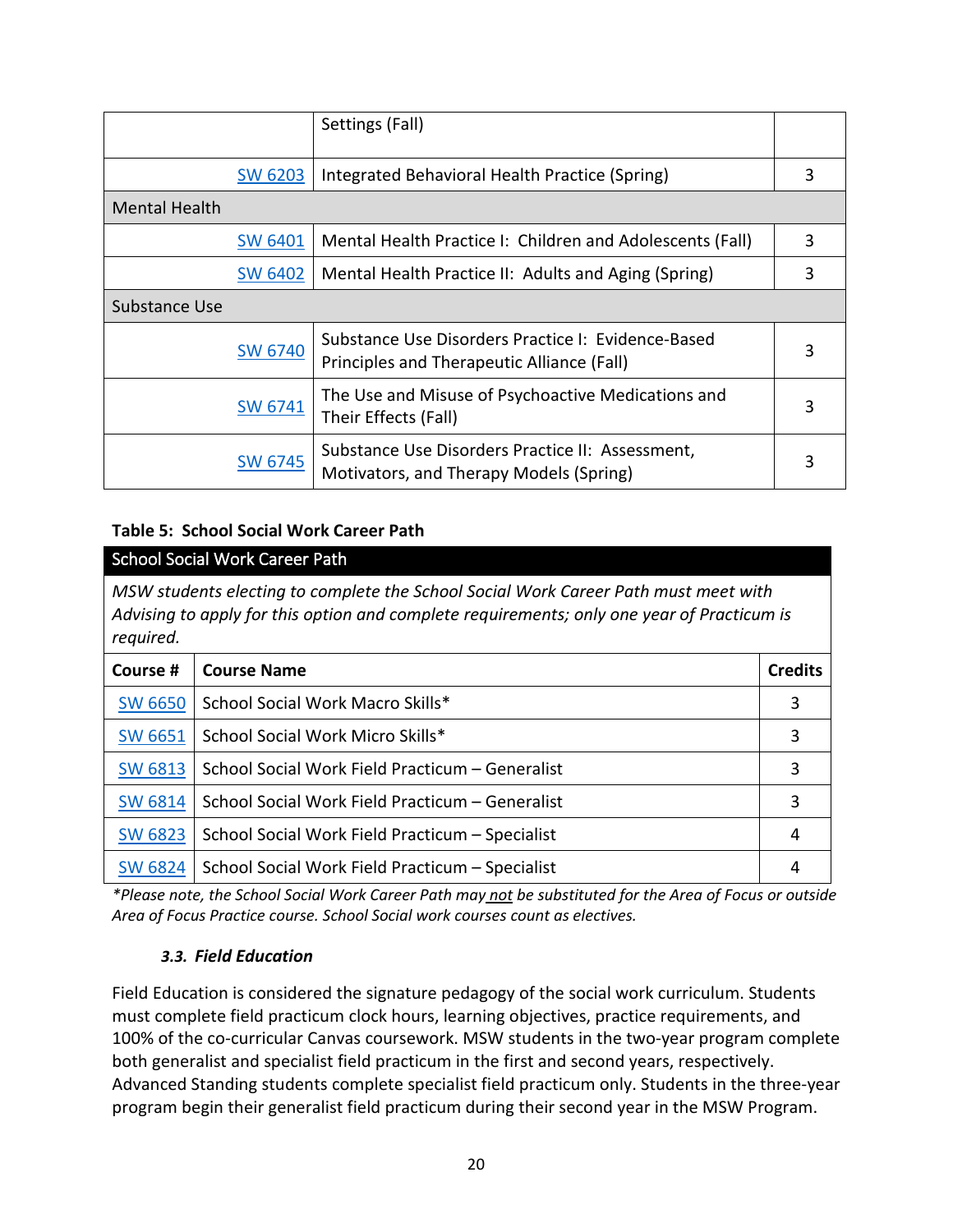Students complete field practicum in approved community agencies under the direct supervision of a qualified practitioner. This practitioner serves as the student's field instructor. Placements are assigned by the field practicum team or through direct application with the agency. Every effort is made to assign students to one of their top ten choices, but due to high demand, this cannot be guaranteed.

All partnering agencies have been carefully vetted by the College of Social Work to ensure alignment with professional accreditation standards established by the Council on Social Work Education (CSWE). Concurrent assessment is made of the credentials, experience, teaching ability, and professionalism of agency field instructors.

Please note that, unless otherwise indicated, students must maintain a minimum of 12 clock hours per week within their agency settings unless exceptions are granted pursuant to CDA, CSWE, or program discretion.

### **Family Educational Rights and Privacy Act [\(FERPA\)](https://registrar.utah.edu/handbook/ferpa.php) and Student Information**

The student, Director/Associate Director of Field Education, field liaisons, field instructors, partnering agencies, academic advising, and administrators work collaboratively in the educational process and are considered University of Utah employees or extensions of the University of Utah with legitimate educational interests. Information and concerns regarding student needs and student performance and progress will be shared among these individuals as required to optimize student learning. Accordingly, the Field Education office may, in good faith, share practicum-related information, in compliance with FERPA, with appropriate persons including the Director/Associate Director of Field Education, field liaisons, agency representatives, field instructors, partnering agencies, academic advising, MSW and Online Program Directors, and the Associate Dean and/or Dean of the College of Social Work. Practicum-related information is defined as information that may involve the field placement selection, clients, constituents, agency field instructors, staff, the student learning experience, evaluative information, concerns regarding student performance or school, and/or agency policies. Such information will be shared to facilitate and enhance the learning process and to protect clients, peers, and colleagues.

### **ADA Accommodations and the Center for Disability and Access**

Students are required to contact the [Center for Disability & Access](https://disability.utah.edu/) (CDA) prior to the start of the practicum if they require accommodations for Field Education. Please note that Field Education requires a CDA letter separate from classroom accommodations, and students should initiate this process as early as possible.

For detailed information related to Field Education, please refer to the **MSW Field Education** [Handbook.](https://socialwork.utah.edu/practicum/_documents/msw-field-education-handbook-2022.pdf)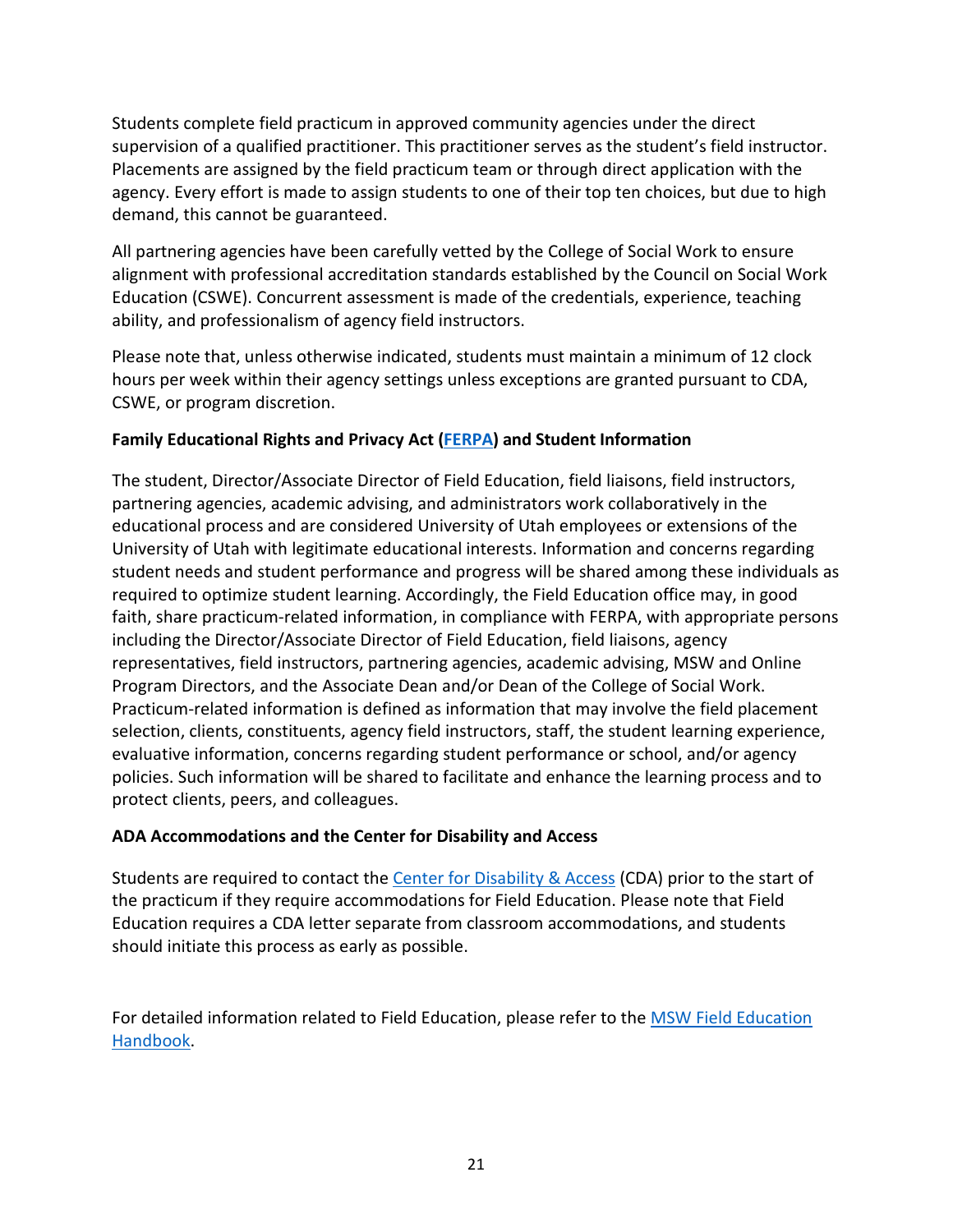### *3.4. Independent Study and Independent Research*

<span id="page-22-0"></span>Independent Study offers students opportunities to engage in independent research and learning experiences focused on content not included in the MSW Program curriculum. Students may take one to two credit hours of independent study in any given semester, up to a maximum of four credit hours that may be applied to their MSW degree.

The faculty member who supervises the Independent Study should be selected on the basis of expertise in the topic of study. The student and the faculty member must develop a 15-week syllabus for the course the student is proposing along with a completed contract for Independent Study/Research. This syllabus should be modeled on a regular MSW course syllabus and must include course description, course objectives, week-by-week learning activities, assignments, and methods of evaluation/grading. Note: The student must articulate how the study or research applies to the field of social work and will enrich the student's knowledge and skills. Independent Study will not be approved if the material is covered elsewhere in the curriculum.

Independent Study and Independent Research require 45 clock hours per credit hour, which equals three hours spent per week for a one-credit independent study/research and six hours per week spent for a two-credit Independent Study/Research. The Independent Study/Research should also include regular consultation with the faculty sponsor throughout the semester. This consultation is accomplished through documented work time on the study and regularly scheduled meetings with the instructor to provide opportunities for discussion and integration of the material studied as documented on the syllabus and Independent Study contract.

The completed proposal and contract form found in th[e MSW Community Canvas page](https://utah.instructure.com/courses/460062) for either Independent Study or Independent Research must be approved by the faculty member who agrees to supervise the study and the MSW Program Director or Online Program Director and must be submitted to the student's academic advisor. Expected standards of student performance for Independent Study are comparable to those of required courses. Performance measures may include a written paper, an annotated bibliography, an oral examination, or another assignment, which must be clearly outlined in the proposed syllabus.

# <span id="page-22-1"></span>*3.5. Credit for Life Experience*

The MSW Program does not grant course credit for life experience, previous work experience, or courses applied to another degree.

# <span id="page-22-2"></span>*3.6. Email Requirements*

All students are expected to establish a UMail email account. All messages from the University, such as emergency closures, critical incidents, student specific information and all messages from the College of Social Work will be sent via email to students using the UMail account address. If students forward their UMail messages to other email accounts, they must still check their UMail account regularly to ensure no important emails are missed. Students will not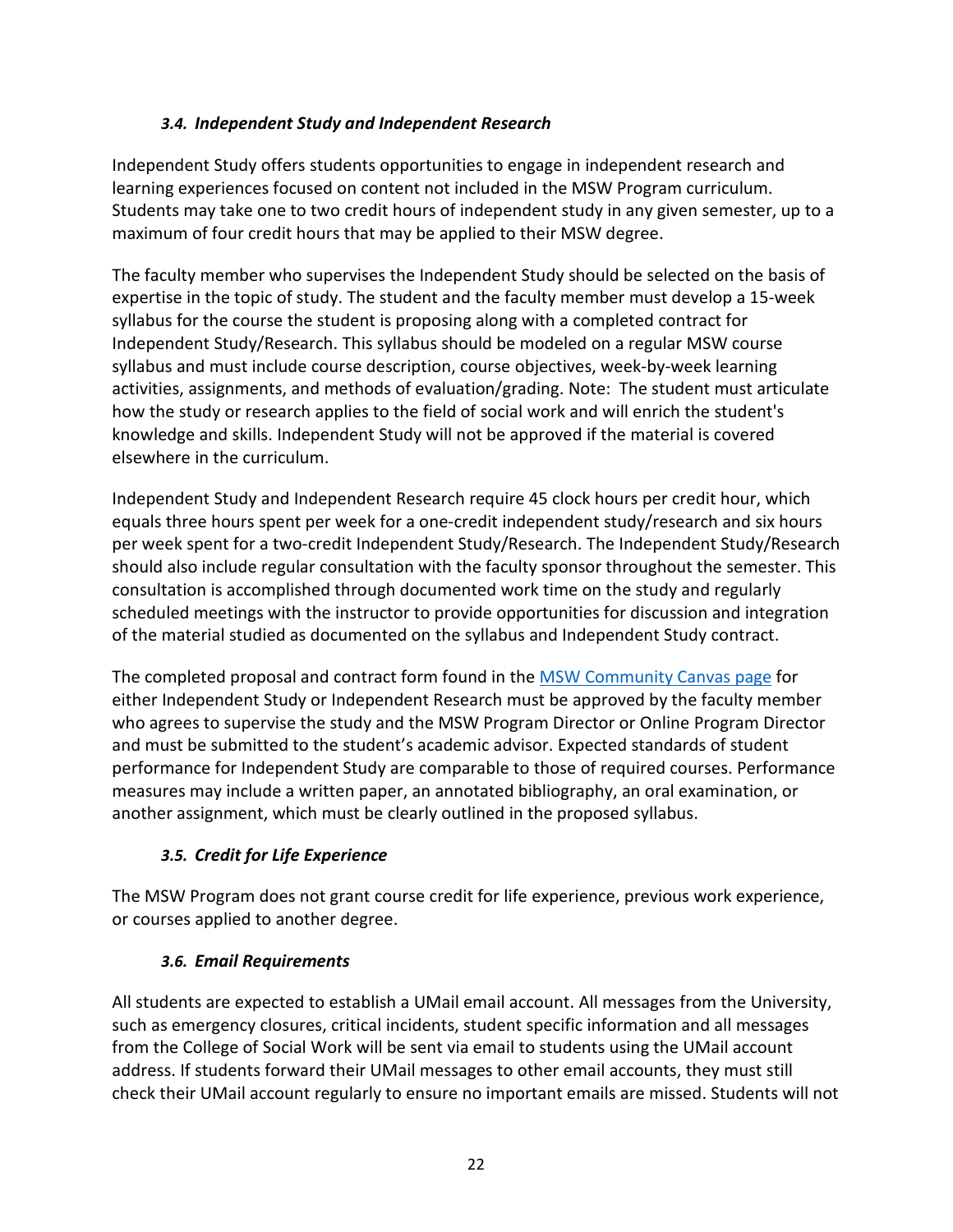be given consideration for nonreceipt of emails forwarded from the UMail or not reading email sent to the UMail account.

# <span id="page-23-0"></span>*3.7. Academic Workload*

According to University policy, no candidate for a graduate degree is permitted to register for more than 16 credit hours in any single semester without prior permission from the cognizant program director and the Dean of the Graduate School. See the required "Request for more than 16 credits" form at Course Modules: [MSW Community \(instructure.com\).](https://utah.instructure.com/courses/460062/modules)

The full-time MSW Program is designed to be completed in two years (four to five semesters) with an average of 15 credit hours per semester. A schedule of nine graduate credit hours per semester is considered full-time by the University and meets registration requirements for MSW degree candidates; however, it will take longer than four to five semesters to complete the MSW program.

# *3.8. Minimum Continuous Registration*

<span id="page-23-1"></span>All MSW students must be enrolled in at least one class of graduate-level (6000 level or above) coursework from the time of formal admission through completion of all requirements for the degree they are seeking unless granted an official leave of absence (see Leave of Absence section below). For students whose cohort course plan does not include summer semester, summer registration is not required.

If students do not comply with the continuous registration policy or do not obtain an official leave of absence, they will be automatically discontinued from graduate study. In this case, the student must reapply for admission to MSW and the University of Utah Graduate School during the next application cycle. Note: Maintaining continuous registration status may differ from full-time enrollment status. Please se[e https://gradschool.utah.edu/graduate](https://gradschool.utah.edu/graduate-catalog/registration/)[catalog/registration/.](https://gradschool.utah.edu/graduate-catalog/registration/)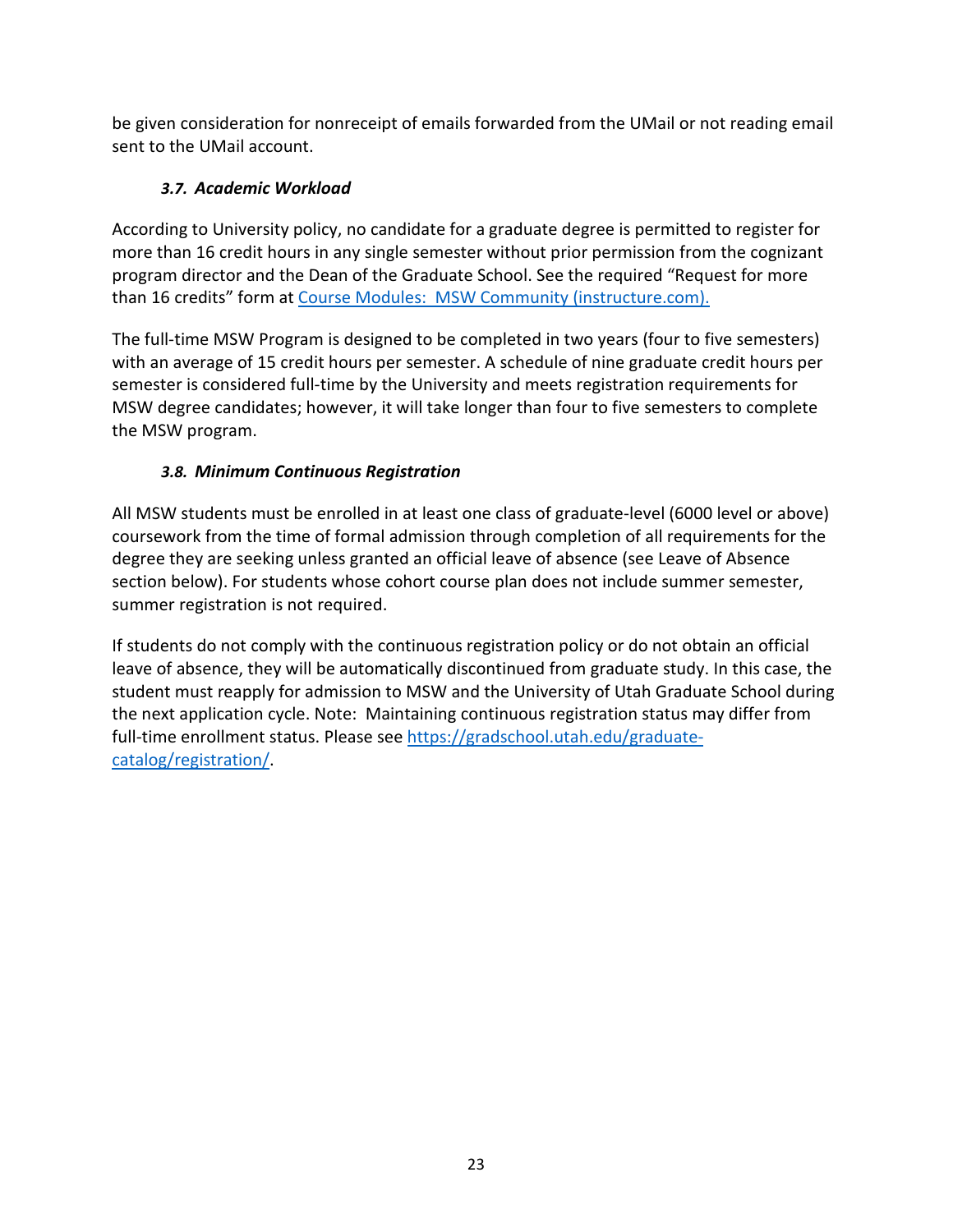# <span id="page-24-0"></span>**4. Academic Advising**

The Academic Advising office at the College of Social Work supports students by providing comprehensive advising to promote students' academic, personal, and professional success. Prospective and current students can connect with Social Work academic advisors via email, phone, instant message, videoconference, or in person. Academic Advisors offer drop-in and appointment options. Students can visit<https://socialwork.utah.edu/advising> to contact academic advisors or make an appointment.

# *4.1. Prospective MSW Students*

<span id="page-24-1"></span>Academic advisors work with prospective students who are exploring Social Work as a possible career and area of study. They meet with prospective students one-on-one as well as hold MSW Program information sessions and application workshops. Academic advisors can answer prospective students' questions about the MSW Program application, prerequisite classes, program options, and opportunities for creating a signature experience at the University of Utah.

# *4.2. Orientation and Transition*

<span id="page-24-2"></span>Academic Advising assists newly admitted students with orientation and transition. Academic advisors are available to answer new students' questions about next steps such as enrollment, applying for financial aid and scholarships, and creating a semester-by-semester course plan. Advisors collaborate with MSW Program faculty and staff, as well as with campus partners, to provide students with a comprehensive orientation to the program. Students learn about program features and course options, meet faculty and staff, and learn about university resources such as the Counseling Center, CDA, and the research librarian. They are also introduced to opportunities for campus involvement and student leadership. New students are introduced to detailed information regarding grading, attendance, reporting of grievances, and other policies that impact the student experience. Key policies are also explicitly highlighted during the program orientation.

# <span id="page-24-3"></span>*4.3. Current Students through Graduation*

Current MSW students should meet with their Social Work academic advisor regularly to ensure they are on track for graduation, as well as making the most of the many resources and opportunities at the University of Utah. Academic advisors help students navigate academic challenges, petitions, and other complex situations. They connect students with valuable opportunities, such as career preparation events.

MSW students may visit with their academic advisor for a number of reasons, including the following:

- Course plan and degree requirements
- Class permission code requests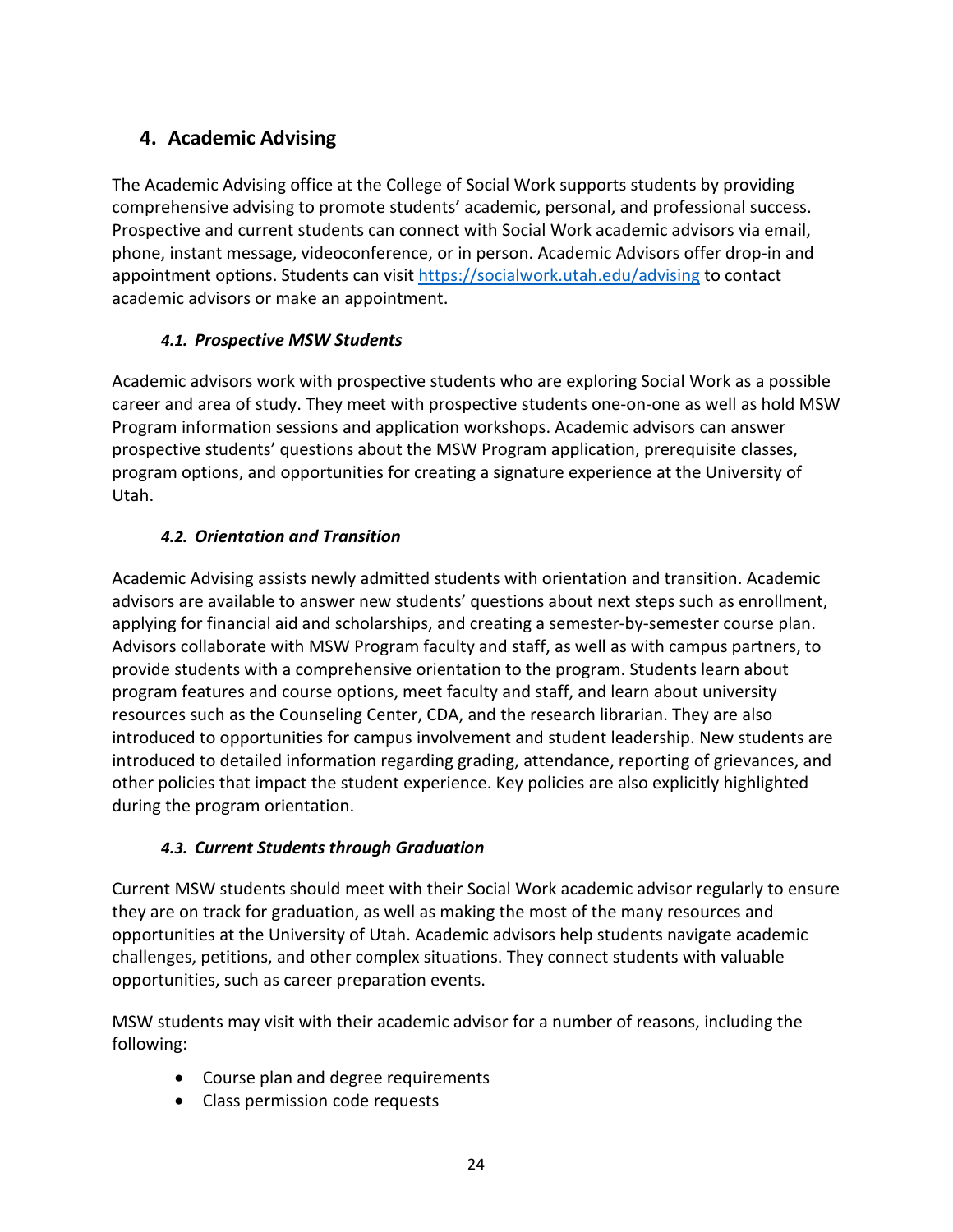- Transfer credit evaluation
- Academic concerns
- Information and clarification about University and MSW Program policies
- Petitions for consideration of exception to policy
- Information and referrals to a wide variety of campus resources, such as the following:
	- o [American Indian Resource Center](https://diversity.utah.edu/centers/airc/)
	- o [Basic Needs Collective](https://basicneeds.utah.edu/)
	- o [Career and Professional Development Center](https://careers.utah.edu/)
	- o [Center for Child Care and Family Resources](https://childcare.utah.edu/)
	- o [Center for Disability and Access](https://disability.utah.edu/)
	- o [Center for Student Wellness](https://wellness.utah.edu/)
	- o [Counseling Center](https://counselingcenter.utah.edu/)
	- o [Dream Center](https://dream.utah.edu/)
	- o [Feed U Pantry](https://union.utah.edu/resources-spaces/feed-u-pantry/)
	- o [Graduate School Diversity Office](https://gradschool.utah.edu/diversity/)
	- o [Graduate Writing Center and E-Tutoring](https://writingcenter.utah.edu/grad-student-services.php)
	- o [Health & Wellness Center](https://healthcare.utah.edu/locations/health-wellness/)
	- o [LGBT Resource Center](https://lgbt.utah.edu/)
	- o [Marriott Library Resources](https://lib.utah.edu/)
	- o [McCluskey Center for Violence Prevention](https://violenceprevention.utah.edu/)
	- o [Veterans Support Center](https://veteranscenter.utah.edu/)
	- o [Victim-Survivor Advocacy](https://wellness.utah.edu/victim-survivor-advocacy/)
	- o [Women's Resource Center](https://womenscenter.utah.edu/)
- Referrals for emergency funding
- Community engagement opportunities
- Scholarship information
- Graduate and professional certificates
- Applying for graduation
- Leave-of-absence requests

Apart from one-on-one advising interactions, Academic Advising also hosts a variety of workshops, events, and group advising sessions. Academic Advising collaborates with the Utah Chapter of NASW and the University's Career and Professional Development Center each year to host the Social Work Career Prep Series. This series includes opportunities to engage with alumni and potential employers via panel discussions and networking events. The Career Prep Series also includes monthly workshops that cover a variety of topics, including:

- Developing Your Professional Resume
- Social Work Licensing
- Networking
- Salary Negotiation
- Trends in Social Work Profession and Jobs Outlook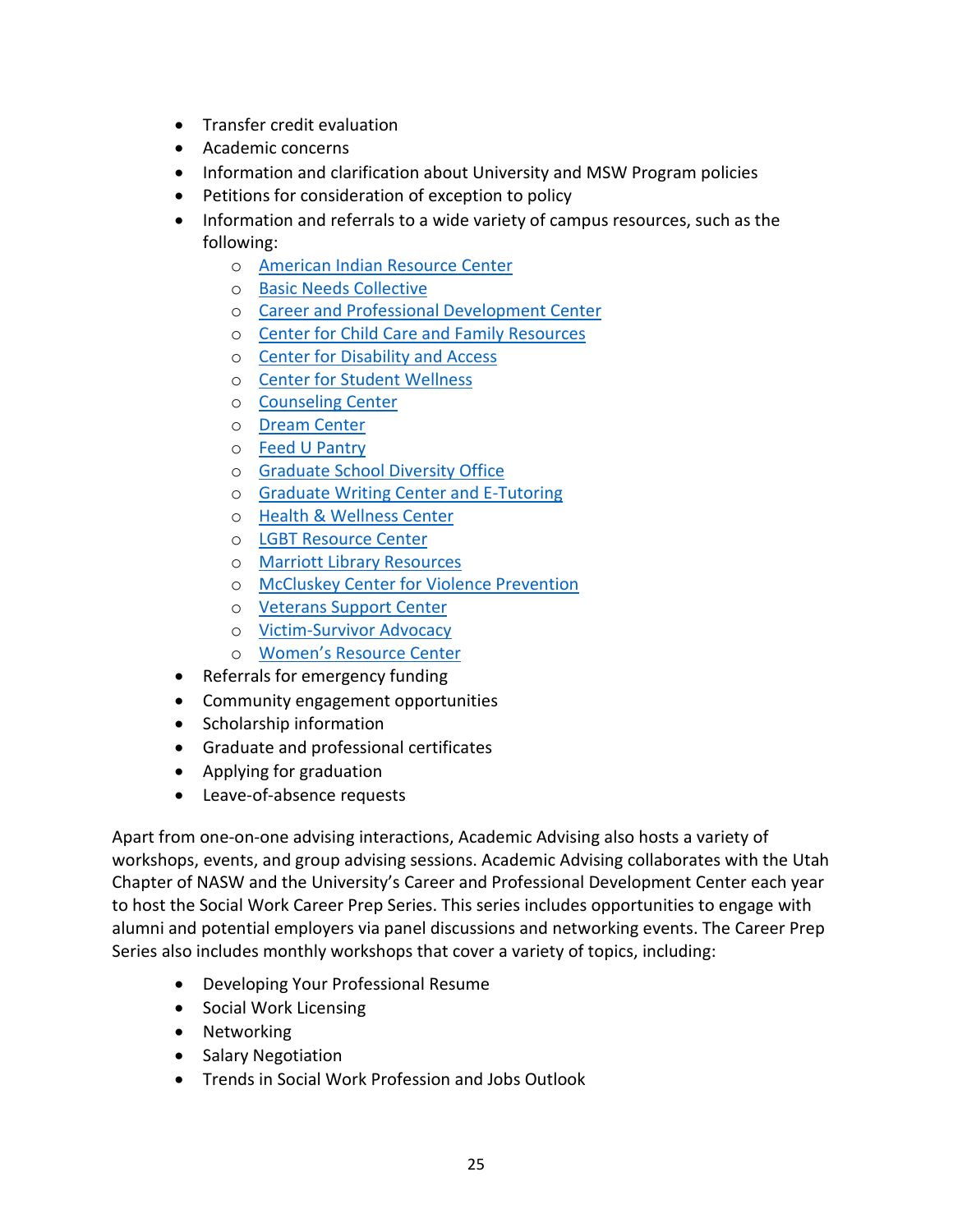# <span id="page-26-1"></span><span id="page-26-0"></span>**5. Academic Policies**

### *5.1. Residency Requirements*

University policy requires in-person students to complete at least 24 credit hours in resident study at the University of Utah; there is no resident study requirement for students in fully online programs. This policy does not refer to or fulfill Utah residency requirements for determination of in-state tuition. MSW students are required to complete one year of study in full-time residency. The College of Social Work defines full-time residency as two consecutive semesters with a minimum enrollment of 15 credit hours per semester for the full time MSW Program and the Advanced Standing Program. In cases of extenuating circumstances, the MSW Program Director or Online Program Director may approve a reduction in credit hours, to a minimum of 9 credit hours per semester, thus extending the student's program. These requests may be considered only after a student has completed one full semester at 15 credit hours (see section 5.12 Sequencing of Courses policy). In some cases, a leave of absence may be granted (see section 5.13 Leaves of Absence policy).

For Utah residency requirements for tuition purposes, please see the Graduate School policy Residency – [Graduate Residency Reclassification | Admissions \(utah.edu\)](https://admissions.utah.edu/residency-graduate-residency-reclassification/)

### *5.2. Registration*

<span id="page-26-2"></span>Registration is the first responsibility for students entering the program. Students are admitted to a specific MSW Program option and are not permitted to switch between program options, e.g., students admitted to the two-year full-time program may not switch to the three-year evening or online program. Students can access detailed registration instructions, tutorials, and information at [http://registrar.utah.edu/register/index.php.](http://registrar.utah.edu/register/index.php) Admitted students need to be aware that after they receive the acceptance notice from the MSW Program, it can take up to six weeks for the admission process to the University of Utah Graduate School to be completed. Students are not able to register until this process has been completed, and they have been notified of official admission and, if applicable, received their student ID number.

To register, students access the secured Campus Information System at [www.cis.utah.edu.](http://www.cis.utah.edu/) Students use their student ID number (uNID), which is provided in a letter from the Office of Admissions, and a password to access the information. The MSW Program cannot provide the student with their uNID. If the student is new to the University, the initial password will be date of birth (month, day, and year, e.g., 01011992).

Once a student is officially enrolled in a course, the University holds the student accountable for tuition, unless the student formally withdraws from the class(es) by the stated deadline. A student may drop a class through the CIS system until 11:59 PM Mountain Time on the date of the add/drop deadline without tuition charges. After the deadline to drop without penalty has passed, a grade of "W" is placed on the transcript. The "W" grade does not affect the GPA; however, the student is still responsible for tuition. Any student withdrawing after this day will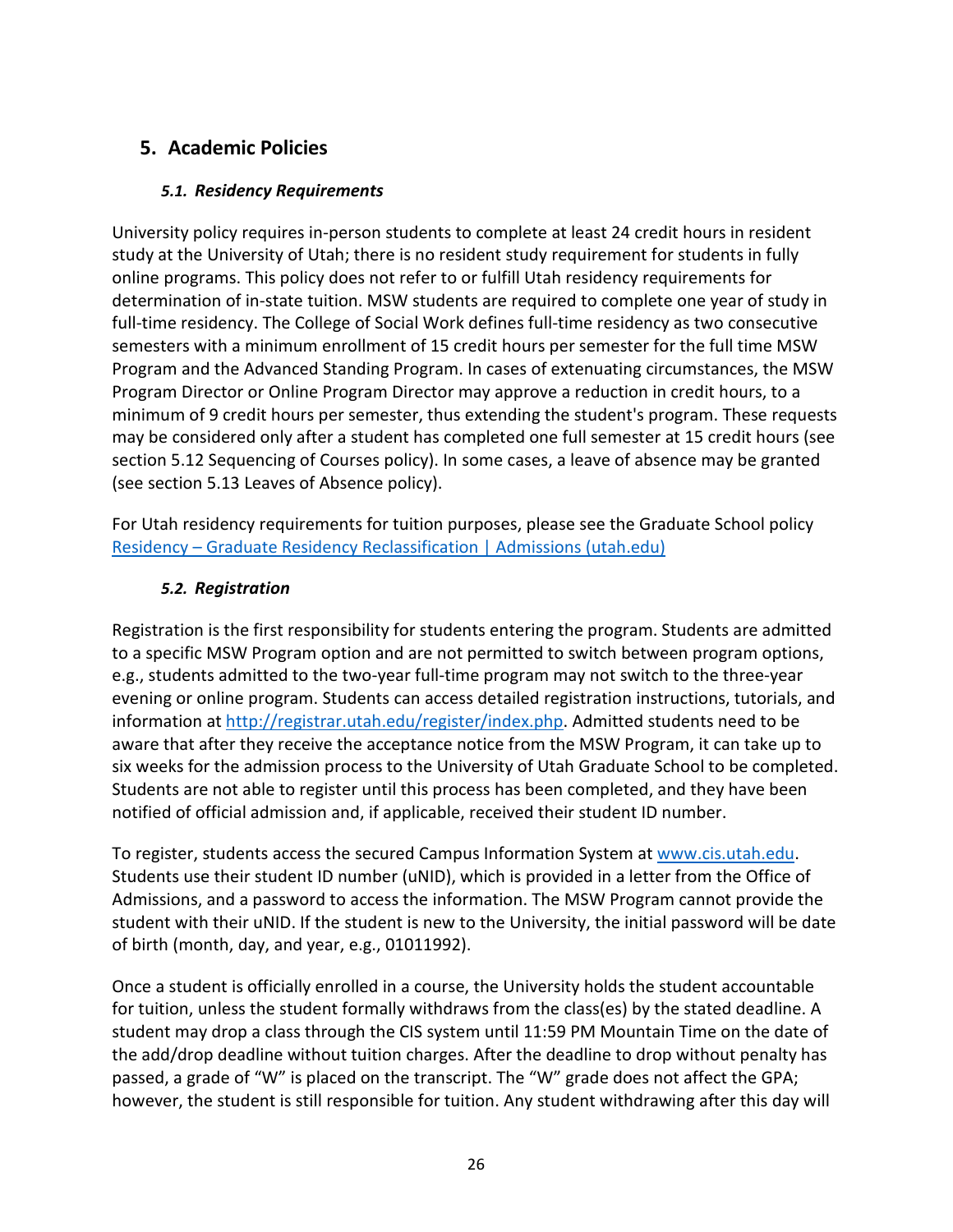not have tuition refunded. [https://registrar.utah.edu/handbook/withdrawal.php.](https://registrar.utah.edu/handbook/withdrawal.php)

CSW students who are University of Utah employees and are eligible for tuition benefits may need to enroll for additional credits to maintain eligibility for tuition benefits. Please refer to the University of Utah [Graduate School](https://gradschool.utah.edu/) website for specific policies regarding this status.

The College of Social Work supplies new students with course information for registration. Each course has a class number, which is necessary for registration. Often, several sections are listed for most courses. The [class schedule](https://student.apps.utah.edu/uofu/stu/ClassSchedules/main/1228/index.html) is available online and is updated regularly if classes are canceled or day/times/locations change.

All students who remain in good standing are eligible to register each semester, providing they maintain continuous enrollment in fall and spring semesters (summer semester excepted). If classes are full, they are strongly encouraged to check the class schedule often for changes in seating availability. Class enrollments change often until the end of the first week of the semester. Permission codes to exceed classroom caps are not given, and students are encouraged to fill their schedules with those sections that have openings. A late fee is assessed by the University if registration occurs later than dates shown in the University of Utah [Academic Calendar](https://registrar.utah.edu/academic-calendars/index.php) for each semester. Students are provided with an earliest registration appointment time by the University. This and other fees can change at any time without notification, so students should regularly check the University of Utah's website.

### *5.3. Attendance/Absences*

<span id="page-27-0"></span>In all MSW courses held in person, full attendance is expected, as much of the learning is experiential and the result of classroom discussion and dialogue. All in-person courses have an attendance requirement as part of classroom participation; online courses have requirements regarding consistent student participation.

Students who are unable to attend class due to illness are expected to notify their instructors prior to their absence from class. In this case, instructors are encouraged to make alternative assignments available to the student. Students who miss more than four classes (for any reason) may not be able to pass that course. Students who can anticipate absences (such as scheduled surgeries, extra practicum requirements, etc.) are expected to meet with their instructors to discuss options available to them.

Attendance and participation are equally important in online courses. Active participation and engagement are critical to student success. Online courses will provide multiple opportunities each week for instructors to assess student attendance/participation; these opportunities may include on-time completion and submission of assignments, tests and quizzes, discussion forums, interaction with classmates, communication with the instructor, and other forms of course participation. Active participation in online discussions and timely completion of assignments require students to log in at least four times on different days throughout the week. It is imperative students check UMail, course announcements, and discussion forums daily. Students who are unable to attend/participate in class activities on time due to illness or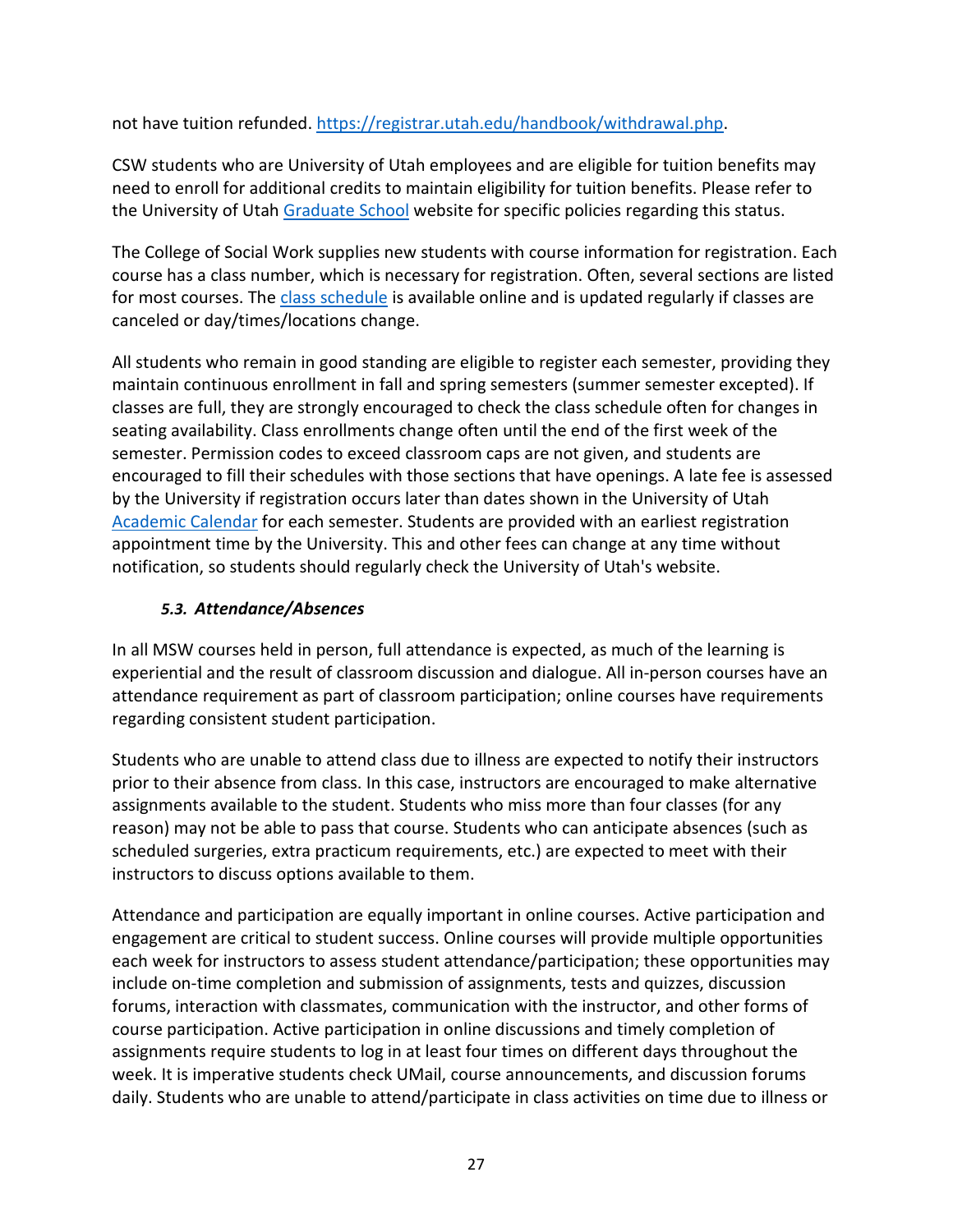emergency are expected to contact their course instructor as soon as possible to make alternative arrangements. Lack of attendance/participation will affect the final grade and may result in a non-passing grade.

The College adheres to the University of Utah's policies regarding accommodation of absences for explicitly listed and other compelling reasons. University policy regarding bereavement is as follows:

The University recognizes that students may experience times of grief and bereavement due to the loss of someone close. In the unfortunate event that a student experiences the loss of a parent, guardian, sibling, spouse, roommate, or other person close to them, such that they will need to be absent from classes, they should notify  $-$  or have a friend or family member notify – the Dean of Students. Subsequently, the student is responsible for providing documentation of the death or the funeral service they attended. Documentation may include, but is not limited to, a memorial service program or a newspaper/website obituary notice. Given proper documentation, instructors are encouraged to excuse the absence and make reasonable adjustments, modifications, or adaptations, as described in the guidelines above. (Policy 6-100: [Instruction and Evaluation,](https://regulations.utah.edu/academics/6-100.php) Section O).

### *5.4. Tuition Payments and Failure to Pay Tuition by Deadline*

<span id="page-28-0"></span>Students can find options to pay tuition at [http://fbs.admin.utah.edu/income/tuitioninfo/tpo/.](http://fbs.admin.utah.edu/income/tuitioninfo/tpo/) Students are responsible for officially dropping any classes for which they are registered but not attending by the deadlines outlined in the University [Academic Calendar.](https://registrar.utah.edu/academic-calendars/index.php) Students who do not pay tuition by the due date will have their class(es) canceled. Classes cannot be reinstated by paying tuition after the deadline, which will result in the student not being able to continue in their program until the following year, as most courses are sequential.

If a student has paid tuition or has entered into a payment agreement with Income Accounting, class(es) will not be automatically cancelled for nonattendance or for failure to pay tuition as agreed upon in the payment agreement. The student will continue to be held responsible for tuition, even if never attending the course(s), unless the student officially withdraws from the course(s) by the appropriate deadline. Deadlines are found in the University Academic Calendar. Contact the Income Accounting & Student Loan Services with questions regarding tuition a[t income@utah.edu](mailto:income@utah.edu) or by calling (801) 581-7344.

### *5.5. Withdrawal Policies*

<span id="page-28-1"></span>Students may withdraw from a course without penalty or permission by meeting University deadlines to do so. These dates are found on the University [Academic Calendar.](https://registrar.utah.edu/academic-calendars/index.php) Dropping classes after the deadline will result in an obligation for the student to pay full tuition, and tuition will typically not be refunded. Please see University policy for more details: <https://registrar.utah.edu/handbook/exception.php> Students who wish to petition for late or retroactive withdrawal may meet with the Manager of Student Services to discuss their options.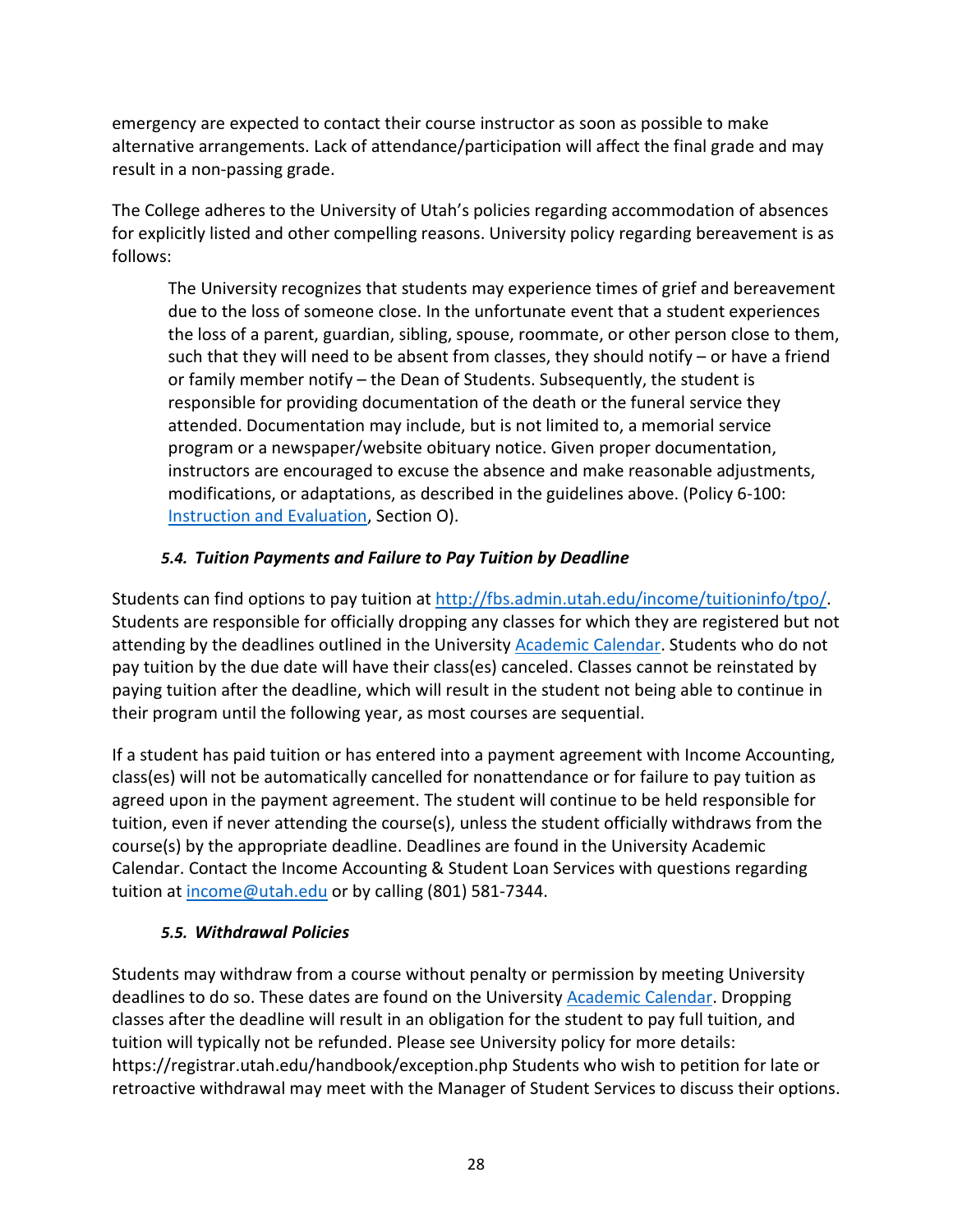Students are not automatically dropped from their classes for nonattendance. Students who do not attend their classes but do not drop them or withdraw will receive an EU grade, which is equivalent to an E, or failing grade.

# *5.6. Proof of Immunization*

<span id="page-29-0"></span>Students who attend the University of Utah ar[e required](https://studenthealth.utah.edu/services/immunizations/) to be fully vaccinated against measles, mumps, and rubella (MMR); and COVID-19.

Pursuant to Utah law, students may seek a medical, religious, or personal [exemption](https://utahsa.az1.qualtrics.com/jfe/form/SV_9X3vkjiFIgrvym2) from receiving mandatory vaccines.

Please submit the dates and a copy of your immunization records through the [Student Health](https://utah.medicatconnect.com/login.aspx)  [Patient Portal](https://utah.medicatconnect.com/login.aspx) to avoid a registration hold.

Please contact the [Immunization](https://studenthealth.test.utah.edu/services/immunizations/index.php) Program Office at 801-581-5804 if you have questions or concerns regarding the immunization requirement or for assistance with fulfilling this requirement.

# <span id="page-29-1"></span>*5.7. Registration Holds*

A hold may be placed on a student's record for various reasons, such as nonpayment of tuition, failure to meet academic standards, lack of immunization documentation, or noncompliance with other University regulations/obligations. A hold on the record can impact one or more of the following:

- Enrollment/registration
- Receiving a transcript
- Disbursement of financial aid
- Refund from Income Accounting

To check on existing holds, log into the [Campus Information Services,](http://www.cis.utah.edu/) go to your student home page, and then click on the Task tile.

# *5.8. Audit or Electing CR/NC*

<span id="page-29-2"></span>All courses taken to fulfill graduation requirements for the MSW degree must be taken for a letter grade.

The University has the following policy on audited courses: An audit grade (V) can be elected in credit courses when no grade is desired. Students may audit a class if it is not available to be taken as non-credit or if they want to attend the class for their own personal benefit. Students auditing a course are not held responsible for completed coursework or tests during the class. An audited course will show on a student transcript with a 'V' grade and '0.00' as the awarded number of credit hours. Audited courses are not included in the student's GPA calculation and do not count for meeting the graduation requirements of the MSW Program. Tuition and fees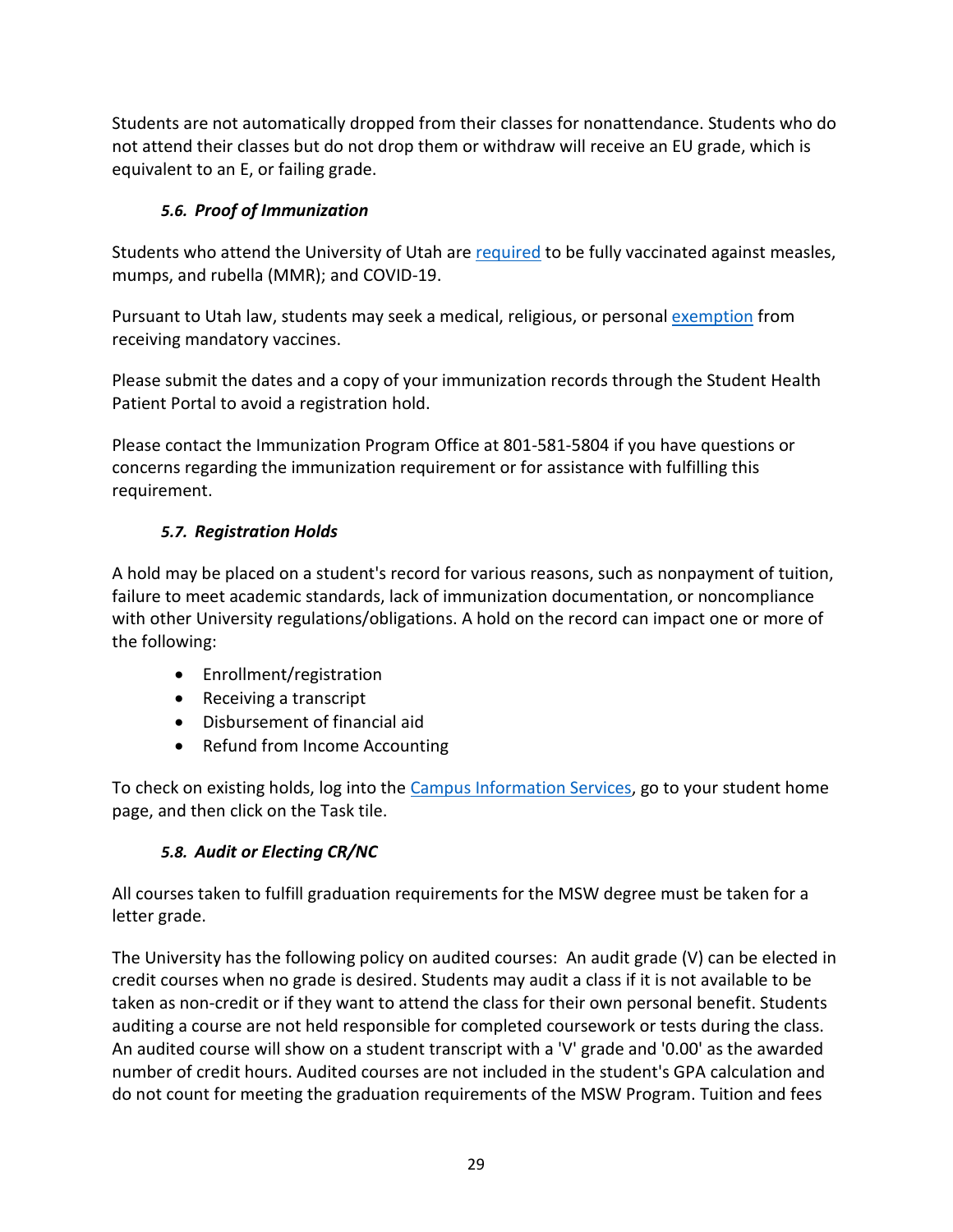are assessed at the same rate as classes taken for credit. Students indicate their desire to audit a class at the Registration window (#13), on the second floor of the Student Services Building or by calling (801) 581-8969 until the fourteenth calendar day of the term.

# *5.9. Credit for Courses Taken Outside the College of Social Work*

<span id="page-30-0"></span>Students may not apply more than four credit hours of credit taken outside the College of Social Work to the MSW unless specifically approved by the MSW Program Director or Online Program Director to fulfill requirements for special programs such as graduate certificates. Students enrolled in a graduate certificate may count up to six non-MSW certificate credits toward their MSW electives. Graduate certificates are not available to students in the MSW Online Programs.

Credit is not accepted for special institutes, workshops, and conferences unless students are enrolled in a previously approved Independent Study course (Please see Section 3.7). Courses taken by correspondence or home study are not eligible for graduate credit in the MSW Program.

Only U of U graduate-level courses numbered 6000 or above will be considered for MSW credit. Proposed courses must be semester-long (or the equivalent) and involve academic requirements and classroom experiences that are comparable to courses in the MSW Program. Courses taken outside the College of Social Work and applied to the MSW degree must have direct relevance to social work and to the student's career objectives. Course content may not substantially duplicate content offered in required or elective courses offered by the College of Social Work.

To seek credit for a course completed outside the College, a student should complete a Request for Non-College of Social Work Graduate Credit form (found on the MSW Community Canvas page) and follow the procedures as outlined below. The student should attach an official syllabus of the course being considered to the form and make sure to provide a rationale that describes the relevance to the student's educational goals. A separate form should be used for each request. Courses taken outside the College of Social Work during the MSW Program must be approved in advance.

Graduate-level courses used to obtain an undergraduate or other graduate degree may not be applied to the MSW degree.

# <span id="page-30-1"></span>*5.9.1. Elective Credit*

The MSW Program of Study includes elective credits that are part of the Specialist-year curriculum. Regardless of their program option (including dual-degree programs), MSW students may not take elective classes to count toward their graduate requirement until they have completed all Generalist-year coursework (including practicum) with the exception of CSW Learning Abroad courses. Any exceptions to this policy must be approved in advance by the MSW Program Director or Online Program Director. No more than four graduate-level credit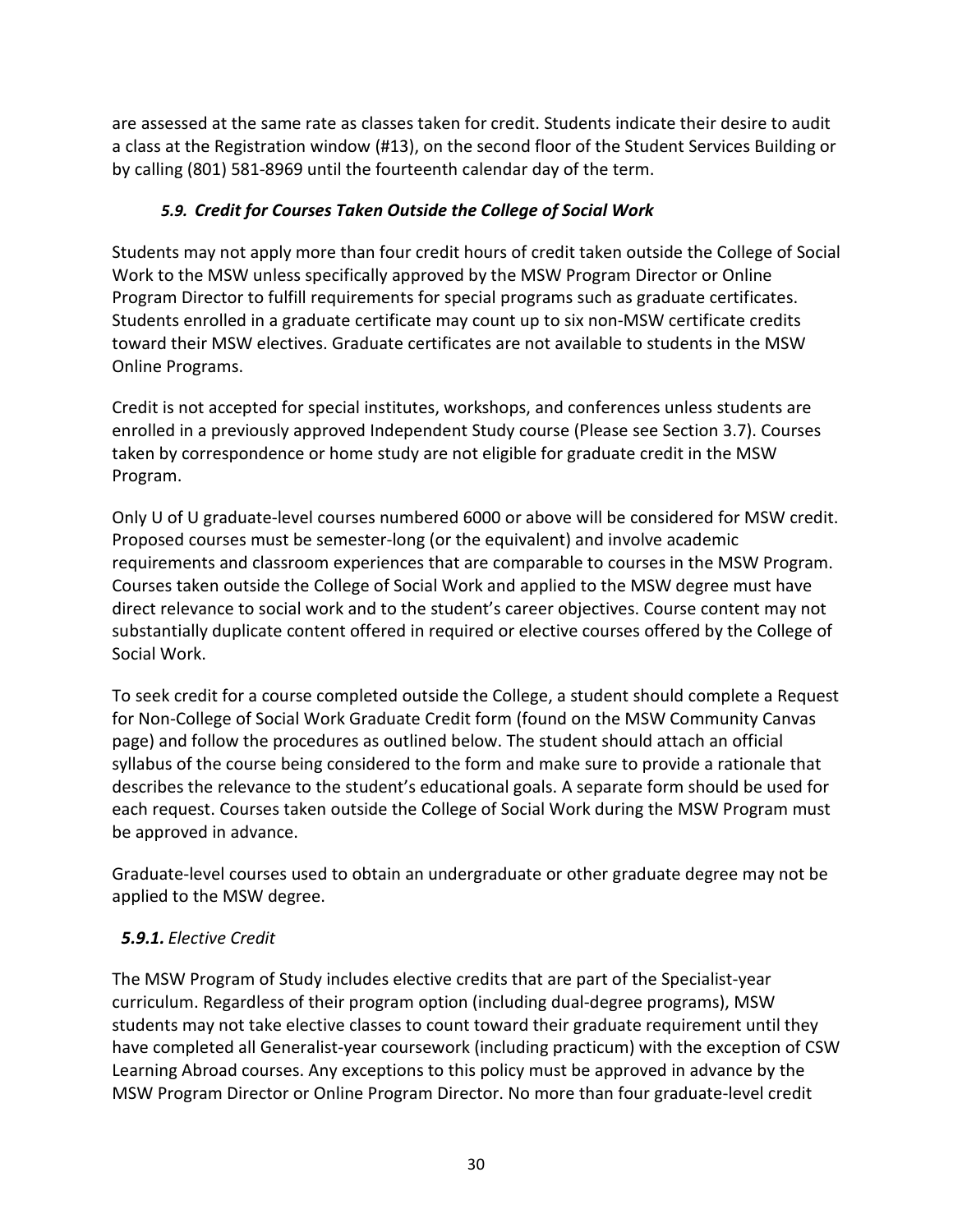hours from another U of U college/program may be approved to fill the MSW elective requirements.

# <span id="page-31-0"></span>*5.9.2. Transfer Credits*

University policy prohibits transferring more than six graduate credit hours from another university to a master's degree program. Under some circumstances, a request to transfer into the University of Utah MSW Program can be granted if persons seeking transfer 1) have successfully finished their Generalist-year curriculum, including practicum, 2) provide a letter of good standing from their program dean, 3) certify that the courses have not been used to meet requirements for a previous degree from the University of Utah or another institution of higher education, and 4) agree to complete all the requirements of the CSW Advanced Standing program, with the understanding that only six credits from their previous program will be applied toward elective requirements. Transferred courses must have a letter grade of "B" or higher.

# *5.10. Degree Time Limits*

<span id="page-31-1"></span>All students must complete their degree requirements within four years of admission to the MSW Program to receive their diploma and to mee[t requirements](https://gradschool.utah.edu/navigating-grad-school/degree-requirements/index.php) of The Graduate School. Students must receive permission from the MSW Program Director or Online Program Director to extend their program beyond two years, either through alternate practicum arrangements or part-time or revised programs of study.

Candidates for the MSW are expected to complete the degree through continuous enrollment. Failure to enroll during any semester following admission (excluding summer) shall result in discontinuation as a graduate student unless a leave of absence has been granted.

Failure to return to studies after completion of a leave of absence may result in termination from the program. In this case, the student must reapply to the University Graduate School and the MSW Program.

# *5.11. Grading*

<span id="page-31-2"></span>All classes will carry a letter grade. Credit/no credit grades are not included in the computation of grade point averages and are not accepted in fulfillment of graduation requirements for the MSW Program. A grade below C+ in any course is not accepted in fulfillment of graduation requirements for the MSW Program.

Students may not advance in any series of sequenced courses if they earn a grade below C+ or a grade of incomplete in any of the courses required for that sequence. Students may not begin Specialist coursework until Generalist coursework (including Generalist Practicum) is complete. Similarly, Advanced Standing students may not take fall and spring coursework unless all Bridge classes and DSM are passed with a grade of C+ or better. Approval from the MSW Program Director or Online Program Director is required for any exceptions to course sequencing policy.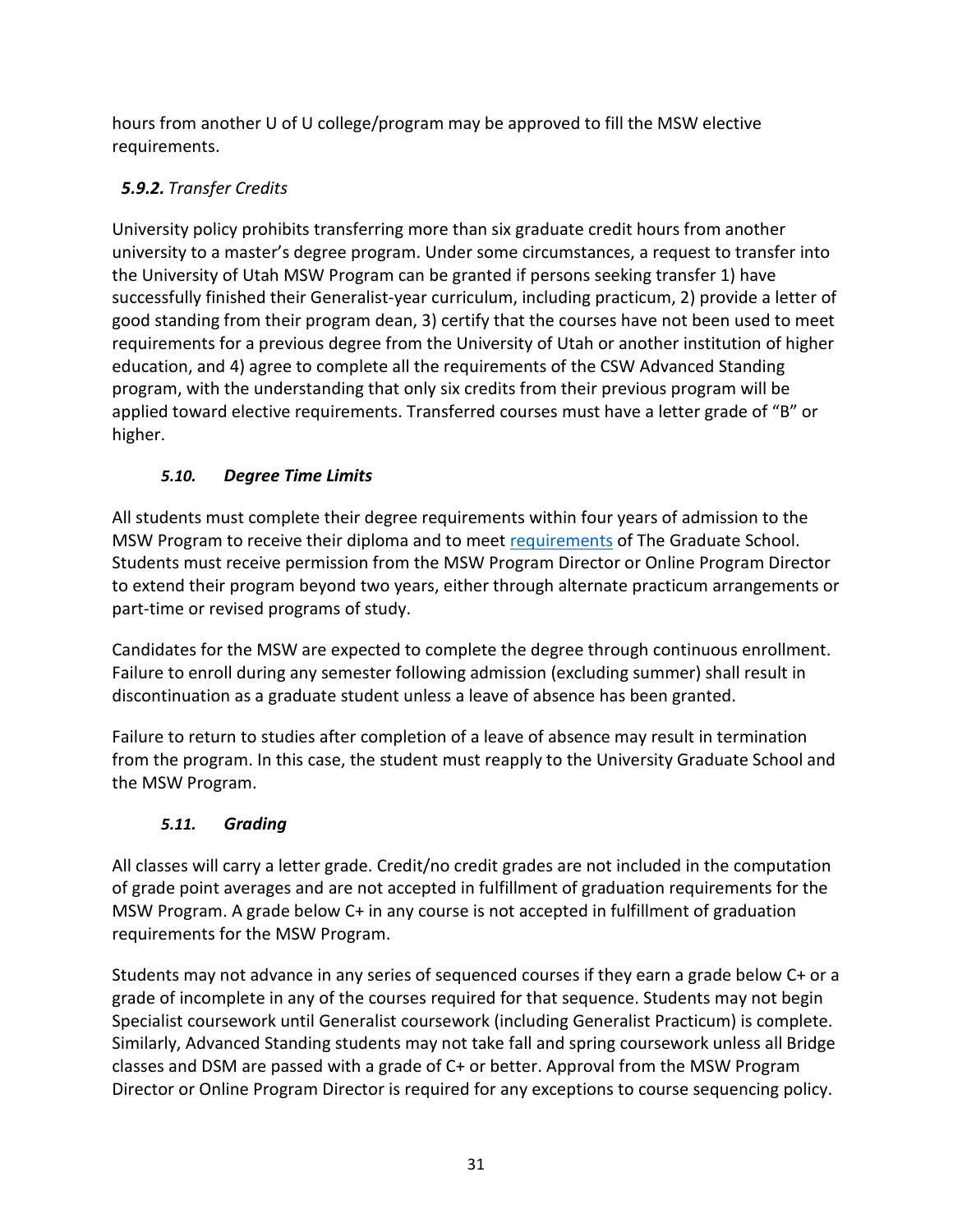To reach candidacy for graduation from the MSW Program, a student must have achieved an overall grade point average of 3.0. A student who has not maintained a 3.0 GPA by the end of the Generalist year may not begin Advanced Specialist coursework except with approval from the MSW Program Director or Online Program Director. Work on a research project in SW 6900 may be given a grade of "T" to reflect incomplete work in progress. A "T" remains on the student record until the work is completed and a letter grade is reported to the Registrar. A student may not graduate until "T" grades are removed and a grade of C+ or better is submitted to the Registrar's Office.

Each master's program requires a distinct, complete set of coursework. Coursework used to meet the requirements of one master's program may not be used to meet the requirements of another except in Board of Regents approved dual-degree programs. Students in the MSW/JD program must complete their courses with a passing "B" grade or better; students in the MSW/MPA and MSW/MPH programs must complete their courses with a C+ grade or better. Students in the MSW Program must complete their coursework with C+ or better to earn credit toward the MSW degree. If a student receives a grade below C+ in one of the required courses, the student must re-take the course. If a student receives a grade below C+ in one of the elective courses, the student must retake the course or substitute another elective course. Please refer to Section 3.5 of this handbook for credit requirements.

The College of Social work adheres to the following grading policy for all courses:

| $A = 94\% - 100\%$ | $B+ = 87\% - 89.9\%$ $C+ = 77\% - 79.9\%$ $D+ = 67\% - 69.9\%$ |                     | E = 0%-59.9% |
|--------------------|----------------------------------------------------------------|---------------------|--------------|
|                    | $A = 90\% - 93.9\%$ B = 84%-86.9% C = 74%-76.9%                | $D = 64\% - 66.9\%$ |              |
|                    | $B - 80\% - 83.9\%$ $C - 70\% - 73.9\%$ $D - 60\% - 63.9\%$    |                     |              |

### <span id="page-32-0"></span>*5.11.1. Posting of Grades*

In most courses, faculty members post grades in Canvas for individual assignments and tests throughout the semester. Students access their final grades for all classes at the end of the semester through their [CIS](http://www.cis.utah.edu/) account.

# <span id="page-32-1"></span>*5.11.2. Incomplete Grades*

In accordance with policies of the University of Utah, an Incomplete grade may be given only when "circumstances beyond the student's control" have interfered with the student's capacity to complete course requirements (i.e., death of a family member, serious illness, or accident). The grade of "I" must be used only for a student who is passing the course and who has completed 80% or more of the requirements of the course at the time of the request.

An "I" grade may not be used in a way that will permit a student to retake a course without paying tuition. If a student needs to attend a course (during a subsequent semester), the student must be registered, either as a regular student or for audit. If an Incomplete can be made up without attending the course a second time, re-registration is not necessary. All incompletes require completion of a Contract for Incomplete Grade found in the [MSW](https://utah.instructure.com/courses/460062)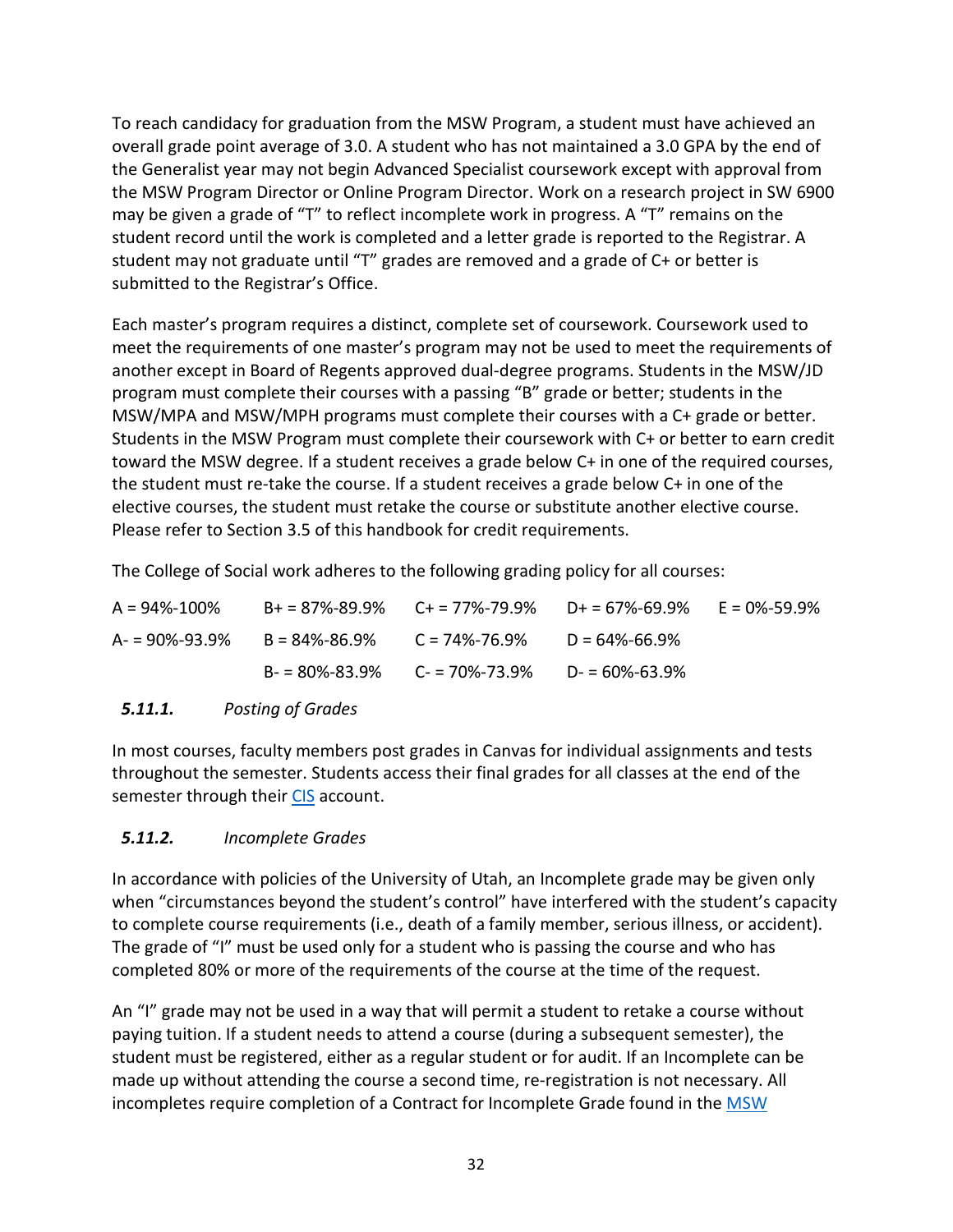[Community Canvas page.](https://utah.instructure.com/courses/460062) University policy states incompletes must be removed within one year or they are automatically recorded as an "E." A student may not graduate until "I" grades are completed and a final grade is submitted to the Registrar's Office.

Students must maintain a minimum 3.0 cumulative GPA to be in good academic standing and to be approved by the U of U Graduate School for graduation; the Graduate School does not accept or permit appeals for exception to the minimum GPA policy for graduation.

# *5.12. Course Sequencing*

<span id="page-33-0"></span>Students completing any program option, including dual degrees, must take courses in the sequence outlined in the appropriate course checklist. Students are not allowed to register for any Specialist-year classes (including electives) until all Generalist-year courses, including practicum, are completed. Students seeking an exception to this policy must secure the prior approval of the MSW Program Director or Online Program Director.

# *5.13. Leave of Absence*

<span id="page-33-1"></span>In the College of Social Work, a leave of absence may be granted for up to one year for students who encounter significant extenuating circumstances, which may include the following:

- a serious health condition of the student or family member,
- parental leave to care for a newborn or newly adopted child,
- a call to serve in military or other national service,
- residence outside the state of Utah, and
- other compelling reasons in which the College agrees that a leave is in the best interests of both the student and the University.

An individual seeking a leave of absence must have completed a minimum of one semester with a GPA of 3.0 or above. A written request for a leave of absence must be submitted to the MSW Program Director or Online Program Director. This request should provide the following: (1) reason for request; (2) period of absence requested; (3) description of academic work completed, and (4) a proposed plan for completion of additional work required for graduation. It should be accompanied by [The Graduate School Request for Leave of Absence](https://registrar.utah.edu/_resources/documents/pdf/graduate-leave-absence.pdf) form for a [Leave of Absence](https://gradschool.utah.edu/navigating-grad-school/graduate-policies/registration.php) and submitted to the Registrar's Office. The leave of absence will be void if a student registers for classes in a semester for which a leave has been granted.

# <span id="page-33-2"></span>*5.13.1. Retroactive Leave of Absence*

A leave of absence may not be granted retroactively. The form requesting a leave of absence for a current semester must be submitted to the Registrar's Office on or before the last day of regular finals for the semester the leave of absence is requested. Students must officially withdraw from classes in any semester for which a leave is granted; failure to formally withdraw results in the reporting of E or EU grades for all classes and result in the student being responsible for any unpaid tuition.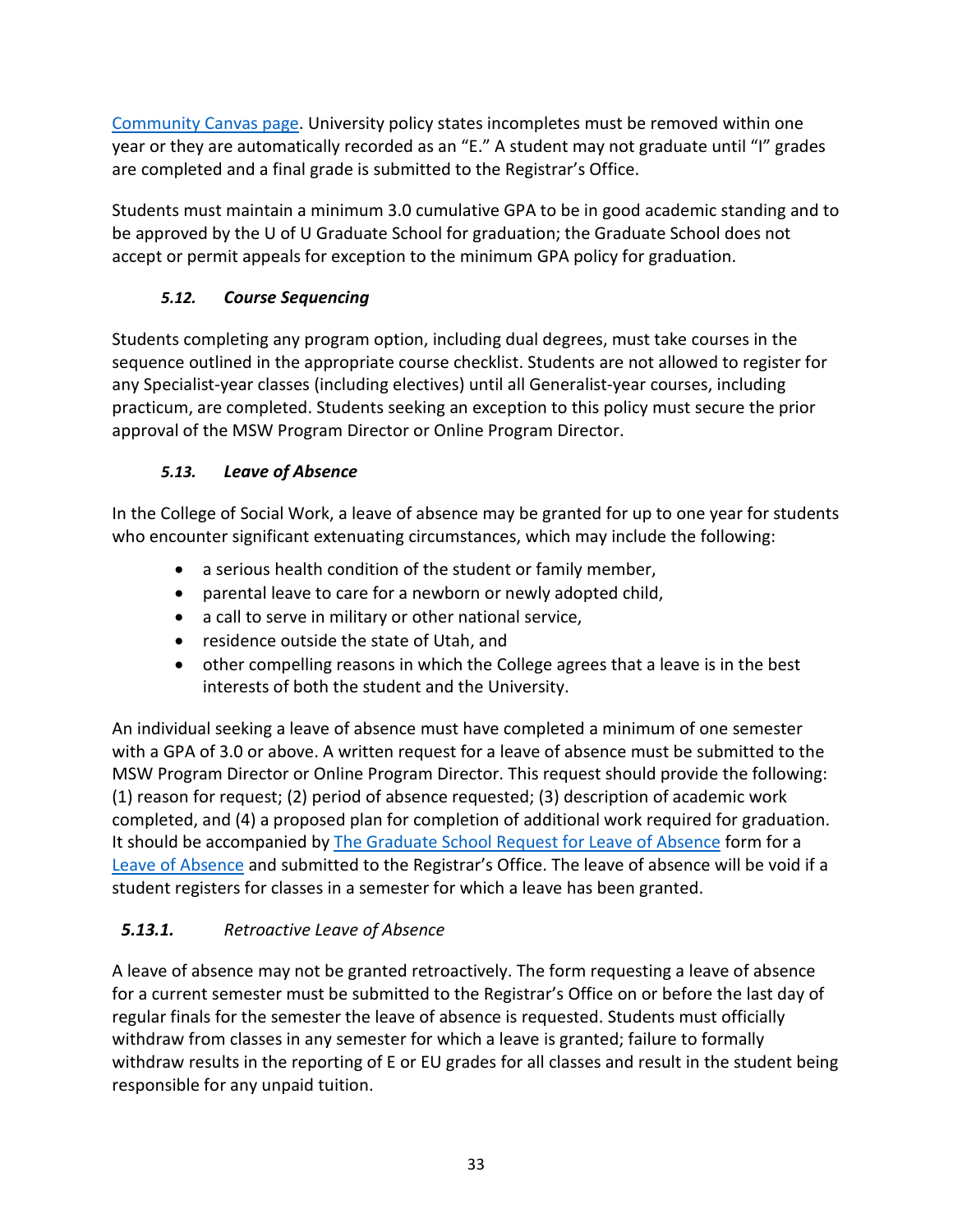# <span id="page-34-0"></span>*5.13.2. Returning to the MSW Program after Leave of Absence*

To return to the MSW Program after a leave of absence, the student must register for the semester immediately following the leave (excluding summer semester). A student who fails to register at the end of the approved leave will automatically be removed from the MSW Program. In this case, the student will be required to reapply to the program and University of Utah Graduate School.

# *5.14. International Students*

<span id="page-34-1"></span>International Students on an F1 or J1 visa taking a vacation semester must obtain permission from the [International Student and Scholar Services Office](https://admissions.utah.edu/international-graduate/) prior to requesting a [Leave of](https://registrar.utah.edu/_resources/documents/pdf/graduate-leave-absence.pdf)  [Absence.](https://registrar.utah.edu/_resources/documents/pdf/graduate-leave-absence.pdf) Leaves for international students will only be approved for one semester.

### <span id="page-34-2"></span>*5.15. Reapplication*

If students do not return to their program of study immediately following a leave of absence, they must reapply for admission to both the University of Utah Graduate School and the College of Social Work using the Slate application. Such applications must meet the College of Social Work application deadlines. A complete Slate application is required. For guidance in this process, the student should contact MSW Advising to determine the deadline for the reapplication as well as expectations for application materials.

# *5.16. University Policies and Transcripts*

<span id="page-34-3"></span>Students are responsible for complying with all University regulations and deadlines. Pertinent information regarding registration policies, procedures, deadlines, and changes can be found in the [Student Handbook](http://registrar.utah.edu/handbook/index.php) and [Academic Calendars.](http://registrar.utah.edu/academic-calendars/index.php) The University is also obligated to ensure the integrity of the transcript as a historical document. Therefore, the transcript must reflect the actual history of a student's experience at the University. Students are responsible for ensuring the accuracy of their class schedule each term via th[e Campus Information Services.](https://gate.acs.utah.edu/)

An exception to University policy is warranted only in cases involving unusual or extenuating circumstances that would normally not be faced by other students. Modification of the record for the sake of appearance does not constitute a justification for exception to policy. [Petition](https://registrar.utah.edu/handbook/exception.php)  [requests](https://registrar.utah.edu/handbook/exception.php) must be submitted within three years of the affected term(s) or prior to graduation from the University, whichever comes first.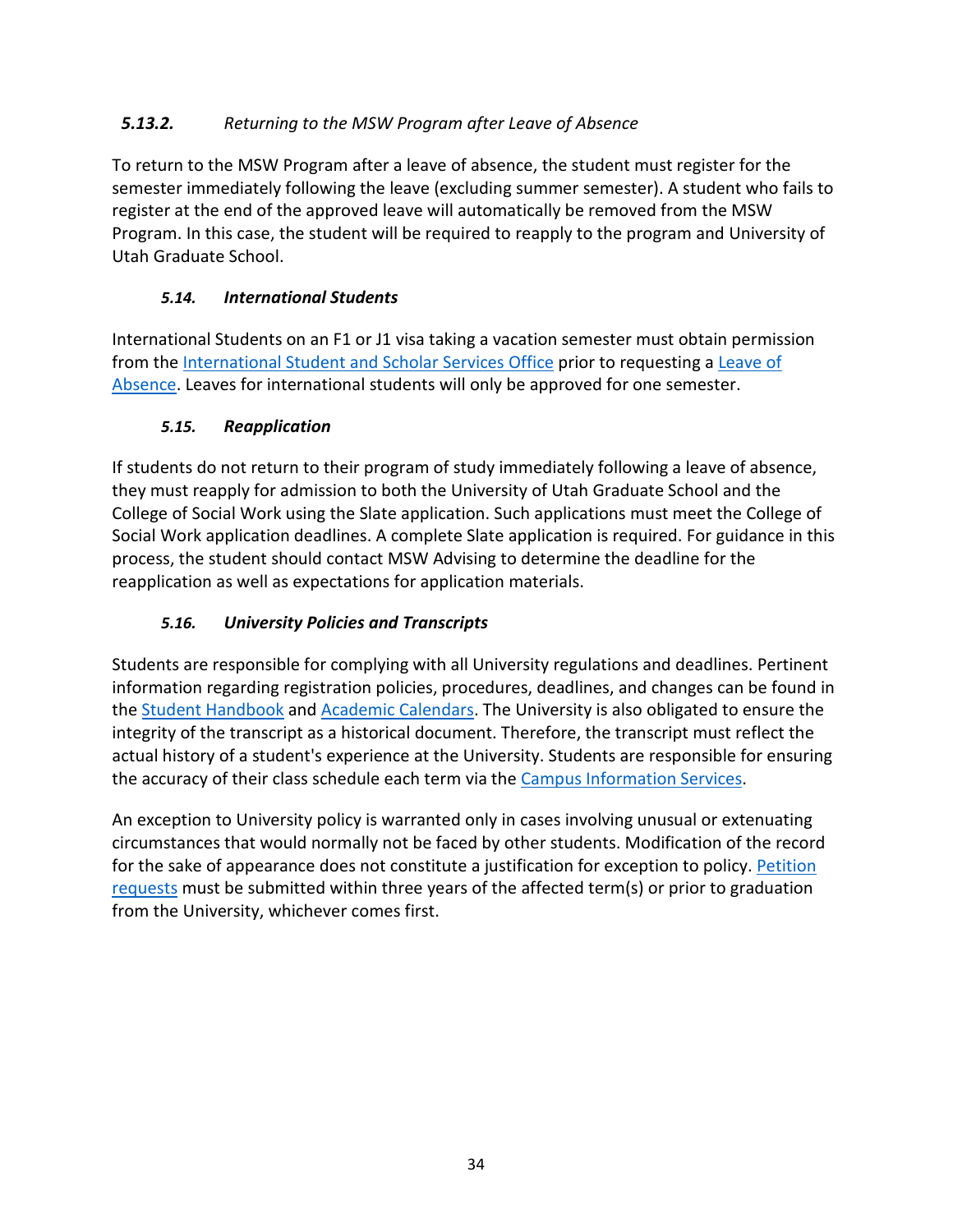# <span id="page-35-1"></span><span id="page-35-0"></span>**6. Graduation Requirements**

### *6.1. Academic Requirements*

60 credit hours minimum are required for graduation from the MSW Program; 45 credit hours are required for Advanced Standing students. To graduate and be listed on the convocation program, all pending Incompletes, "T" grades, and practicum hours must be completed by the end of the semester in which graduation is desired. Students are responsible for assuring that all requirements for graduation are met, including the completion of all courses in the sequences prescribed by the faculty of the College of Social Work. Failure to complete the required Generalist-year and Specialist-year courses as outlined in Tables 2 and 3, in the order and time sequence established, may result in delayed graduation.

Students who do not satisfactorily complete the requirements for admission to the MSW Program (such as completion of undergraduate graduation, completion of prerequisite courses, or completion of Practicum for BSW students) will be not allowed to begin their MSW Program of Study. Such students must then reapply for the following year, following all appropriate application guidelines and deadlines. Readmission is not guaranteed.

# <span id="page-35-2"></span>*6.1.1. Graduation: Application for Admission to Candidacy (Degree)*

All graduate students must [apply](https://registrar.utah.edu/handbook/graduategraduation.php) in advance for graduation to receive a degree from the University of Utah. Before applying to graduate, students should meet with their assigned academic advisor and review the [degree requirements](http://gradschool.utah.edu/graduate-catalog/degree-requirements/) set by the Graduate School.

### <span id="page-35-3"></span>*6.1.2. On-Time Applications*

To apply on or before the graduation due date, the student should simply click on the [Graduation](https://gate.acs.utah.edu/psc/heprod/EMPLOYEE/HRMS/c/SA_LEARNER_SERVICES.SSS_GRAD_APPLY.GBL?PORTALPARAM_PTCNAV=HC_SSS_GRAD_APPLY_GBL&EOPP.SCNode=HRMS&EOPP.SCPortal=EMPLOYEE&EOPP.SCName=HCCC_DEGPROG_GRAD&EOPP.SCLabel=Degree%20Progress%2fGraduation&EOPP.SCPTfname=HCCC_DEGPROG_GRAD&FolderPath=PORTAL_ROOT_OBJECT.CO_EMPLOYEE_SELF_SERVICE.HCCC_DEGPROG_GRAD.HC_SSS_GRAD_APPLY_GBL&IsFolder=false) tile on the Student Homepage in Campus Information Services (CIS) and follow the instructions. Note: This link does not become active until the student's Supervisory Committee has been entered into Grad School Tracking.

A separate Application for Graduate Degree is required for each major to which the student is applying.

| Term                              | <b>Application Due Date</b> |
|-----------------------------------|-----------------------------|
| <b>Fall Graduation (December)</b> | September 2+                |
| Spring Graduation (May)           | January 20 <sup>+</sup>     |
| Summer Graduation (August)        | May $24^{**}$               |

†Applications may be submitted online after these dates until the last day of classes but are considered late. Please consult your Graduate Advisor if applying after the dates listed above.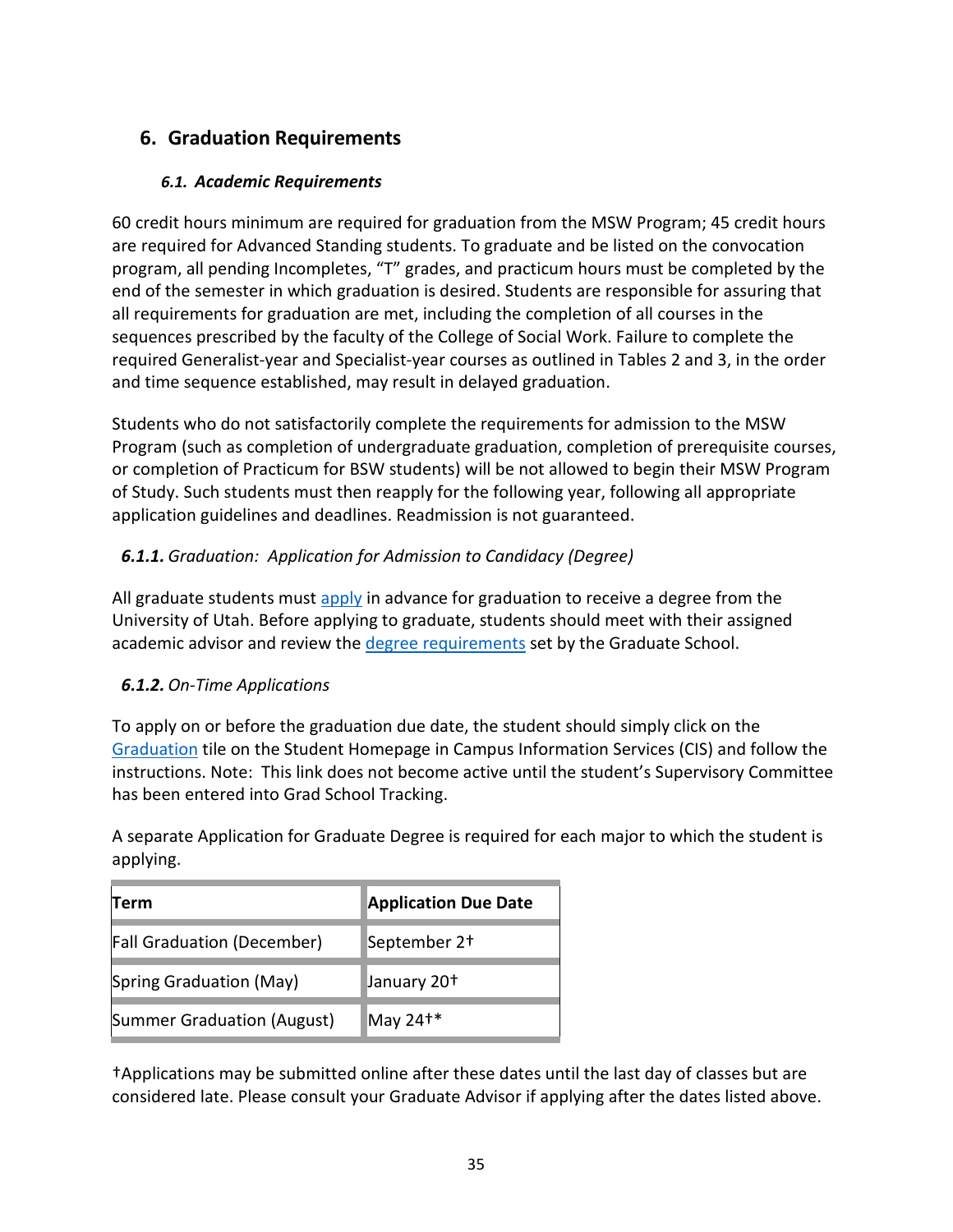\*Summer graduates are included in the following year's Spring Convocation Programs. Example: Summer 2022 graduates are included in the Spring 2023 Convocation Programs.

# <span id="page-36-0"></span>*6.1.3. Late Application/Reapplication*

A [Late/Reapplication for Graduate Degree](https://registrar.utah.edu/_pdf/graduate-degree-late-application.pdf) is required in the following cases:

- Applicants who missed the deadline to apply on time.
- Candidates denied graduation in a previous semester.
- Candidates who have already applied for graduation and need to reapply to a future semester.

Failure to apply on time may delay graduation. Reapplications should be submitted no later than the last day of classes of the graduating term. Reapplications will not be accepted more than one year in advance.

A [Late/Reapplication for Graduate Degree](https://registrar.utah.edu/_pdf/graduate-degree-late-application.pdf) may be submitted as an attachment in an email from the student's UMail account to [graduation@utah.edu.](mailto:graduation@utah.edu)

### <span id="page-36-1"></span>*6.1.4. Summer Graduation*

Students may extend their program requirements, including practicum, during summer semester with a graduation date of August instead of May. All requirements must be completed (including practicum) by the end of the summer semester following commencement exercises. The degree is not conferred until all program requirements are met. Summer graduates are included in the following year's Spring Convocation Programs.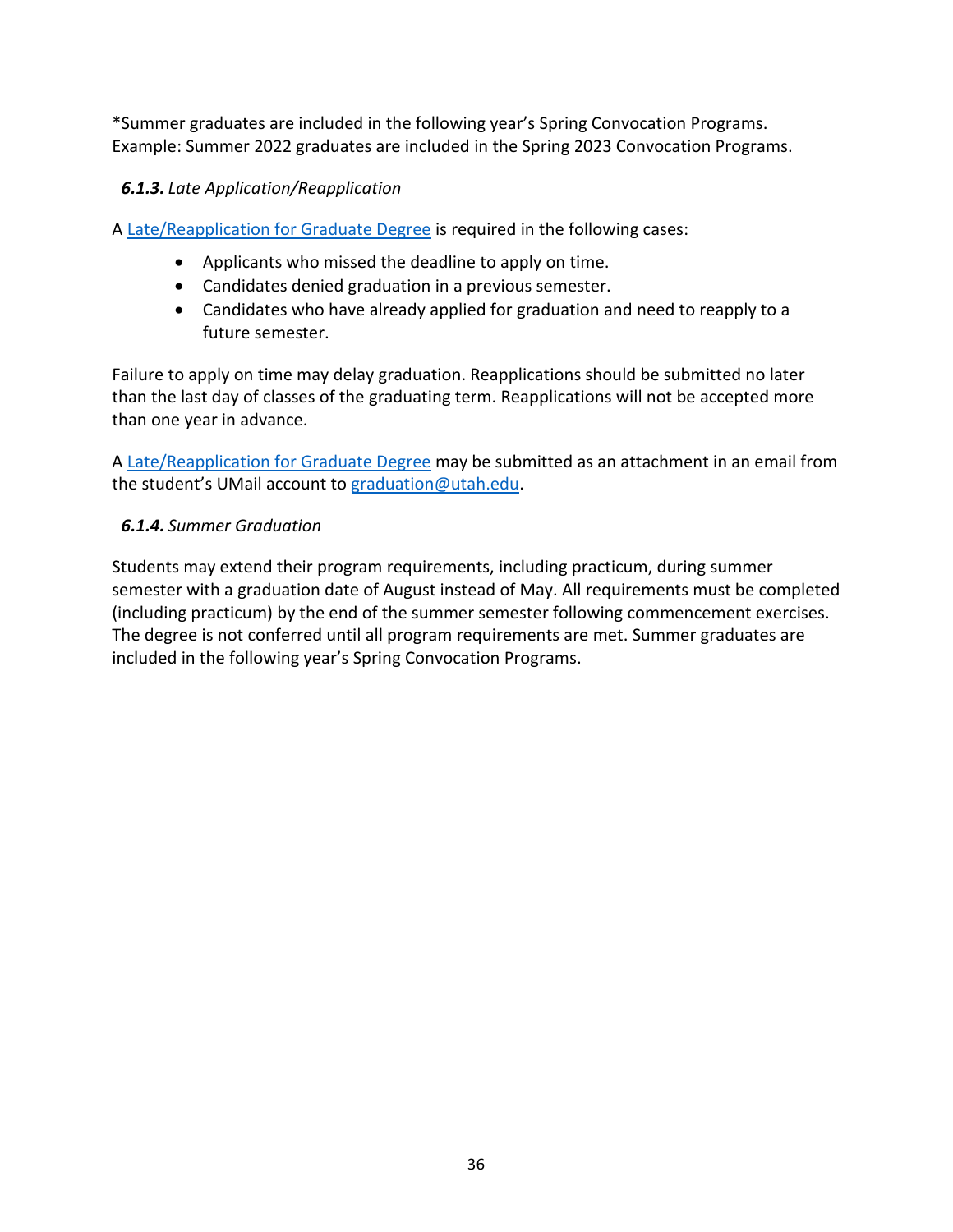# <span id="page-37-0"></span>**7. Utah State Licensure, Certification, and Memberships**

Information in this section applies to Social Work licensure in the State of Utah. Questions about licensure should be directed to Utah Department of Occupational and Professional Licensing [\(DOPL\)](https://dopl.utah.gov/) or the Association for Social Work Boards [\(ASWB\)](https://www.aswb.org/). Out-of-state students are strongly encouraged to consult their state office of professional licensing regarding relevant requirements.

# <span id="page-37-1"></span>*7.1. Certified Social Worker (CSW)*

- The intermediate Certified Social Work license is required for practice in Utah and is open to all graduates of accredited MSW Programs who successfully pass the ASWB master's-level examination.
- All social work exams are administered through the Association for Social Work Boards [\(ASWB\)](https://www.aswb.org/). Current details regarding social work exams can be found at [www.aswb.org.](https://www.aswb.org/)
- Once students pass the ASWB Master's Level Examination, they must apply for a CSW license through the Utah Department of Occupational and Professional Licensing [\(DOPL\)](https://dopl.utah.gov/).
- Fees are associated with both the ASWB exam and CSW licensure. Please visit the [ASWB](https://www.aswb.org/) an[d DOPL](https://dopl.utah.gov/) websites for current fee schedules.

# <span id="page-37-2"></span>*7.2. Licensed Clinical Social Worker (LCSW)*

- A CSW is eligible to become an LCSW after obtaining 3000 hours of post-master's supervised clinical experience as a W2 employee, obtained in no less than two years, and passing [the ASWB Clinical Examination.](https://www.aswb.org/) Please visit the [DOPL](https://dopl.utah.gov/) website for updated instructions and detailed rules and regulations regarding the LCSW license.
- Fees are associated with both the ASWB exam and LCSW licensure. Please visit the [ASWB](https://www.aswb.org/) an[d DOPL](https://dopl.utah.gov/) websites for current fee schedules.

# <span id="page-37-3"></span>*7.3. School Social Worker License (Educator)*

An applicant for the School Social Worker license must have:

- Completed an approved program for the preparation of School Social Worker, including an MSW degree from an accredited institution. The CSW has a School Social Work career path to prepare social workers for the license. This career path requires successful completion of SW6650 and 6651 in addition to the practicum mentioned below. The MSW degree must be obtained and posted before submitting the School Social Worker application.
- Acquired and/or demonstrated competence as specified in the "Standards for Approval of Programs for the Preparation of School Social Workers" adopted by the Utah State Board of Education. (These standards are taught as part of the MSW curriculum.)
- Completed an approved School Social Work MSW practicum in a school setting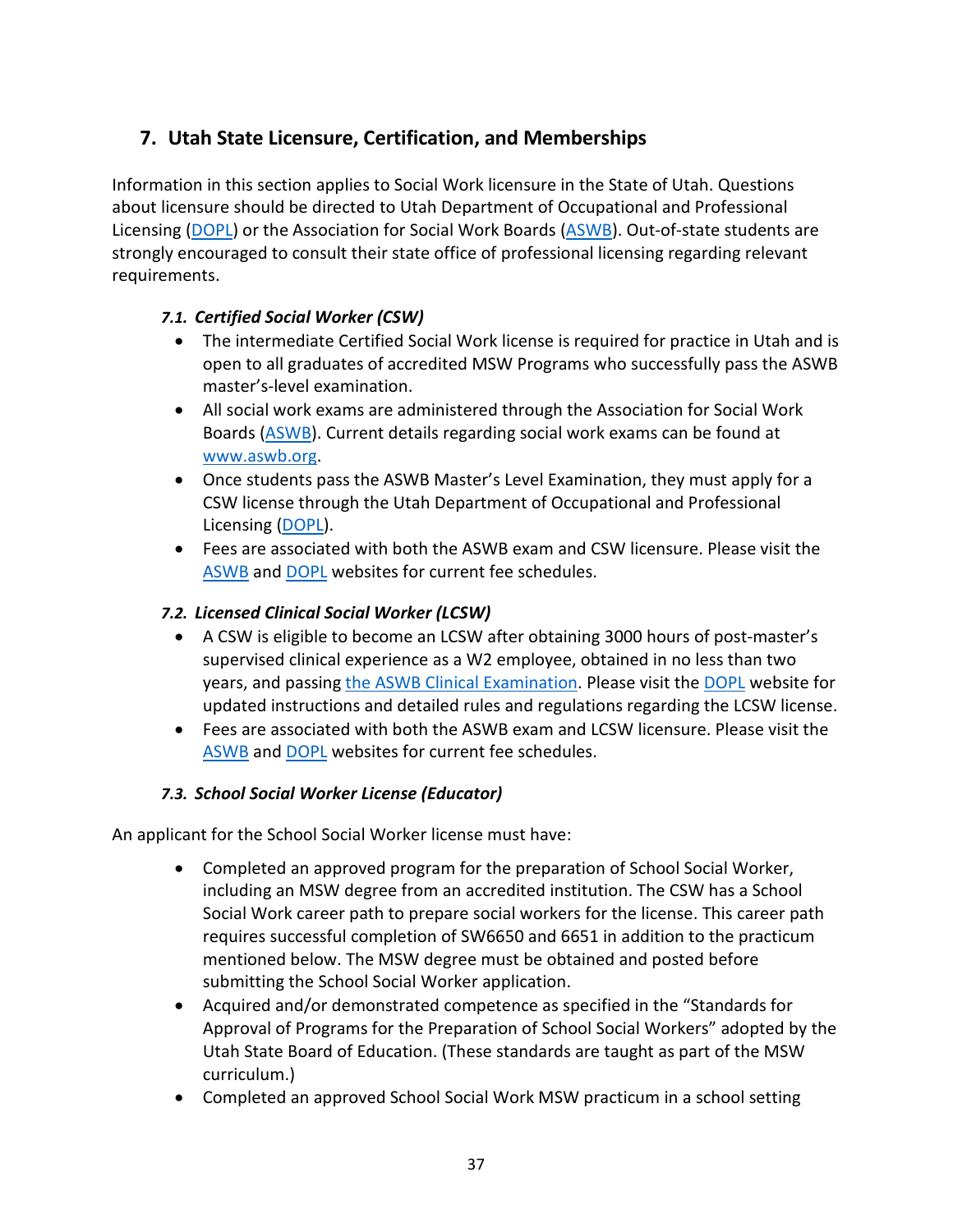which includes, as part of the practicum, a minimum number of hours at a school site supervised by a school social worker. School social work practicum placements must receive prior approval from the Office of Field Education.

- School Social Worker license applicants should contact the Office of Field Education for further instructions.
- Requirements change, so students should refer to the Utah State Board of Education for updated licensing requirements: <https://www.schools.utah.gov/curr/licensing>
- Out-of-state students should check requirements for School Social Workers in their state.

The College of Social Work may have a limited number of spaces available for students to complete the School Social Work Career Track. Students interested in the School Social Work Career Track must apply and be formally admitted to the path in addition to the aforementioned criteria. The dates and information about the application process are posted on the MSW Program School Social Work Career Path webpage at [https://www.socwk.utah.edu/msw/careerpath.php.](https://www.socwk.utah.edu/msw/careerpath.php)

# *7.4. Professional Certification in Addition to State Licensure*

# <span id="page-38-1"></span><span id="page-38-0"></span>*7.4.1. Academy of Certified Social Workers (ACSW)*

ACSW is open to all MSW graduates from CSWE accredited institutions following two years of paid, full-time, post-MSW practice or equivalent amount of part-time professional practice. NASW membership, three professional references, and successful completion of the ACSW examination are required.

# <span id="page-38-2"></span>*7.4.2. Registered Clinical Social Worker*

Registered Clinical Social Worker is open to all MSW graduates who have obtained certification by the Academy of Certified Social Workers (ACSW). Graduates must have a minimum of two years or 3000 hours of supervised post-master's clinical social work practice, and a minimum of two years or 3000 hours of direct clinical practice within the last 10 years.

# <span id="page-38-3"></span>*7.4.3. Diplomate of Clinical Social Work (DCSW)*

An applicant must be eligible for listing in the NASW Register of Clinical Social Workers and have completed three years of additional clinical experience and passed the appropriate examination.

# <span id="page-38-4"></span>*7.4.4. National Association of Social Workers (NASW)*

The professional organization for social workers is the National Association of Social Workers (NASW). The State of Utah has an active chapter that sponsors an annual program meeting for all social workers and friends of Social Work. Students are encouraged to join NASW as student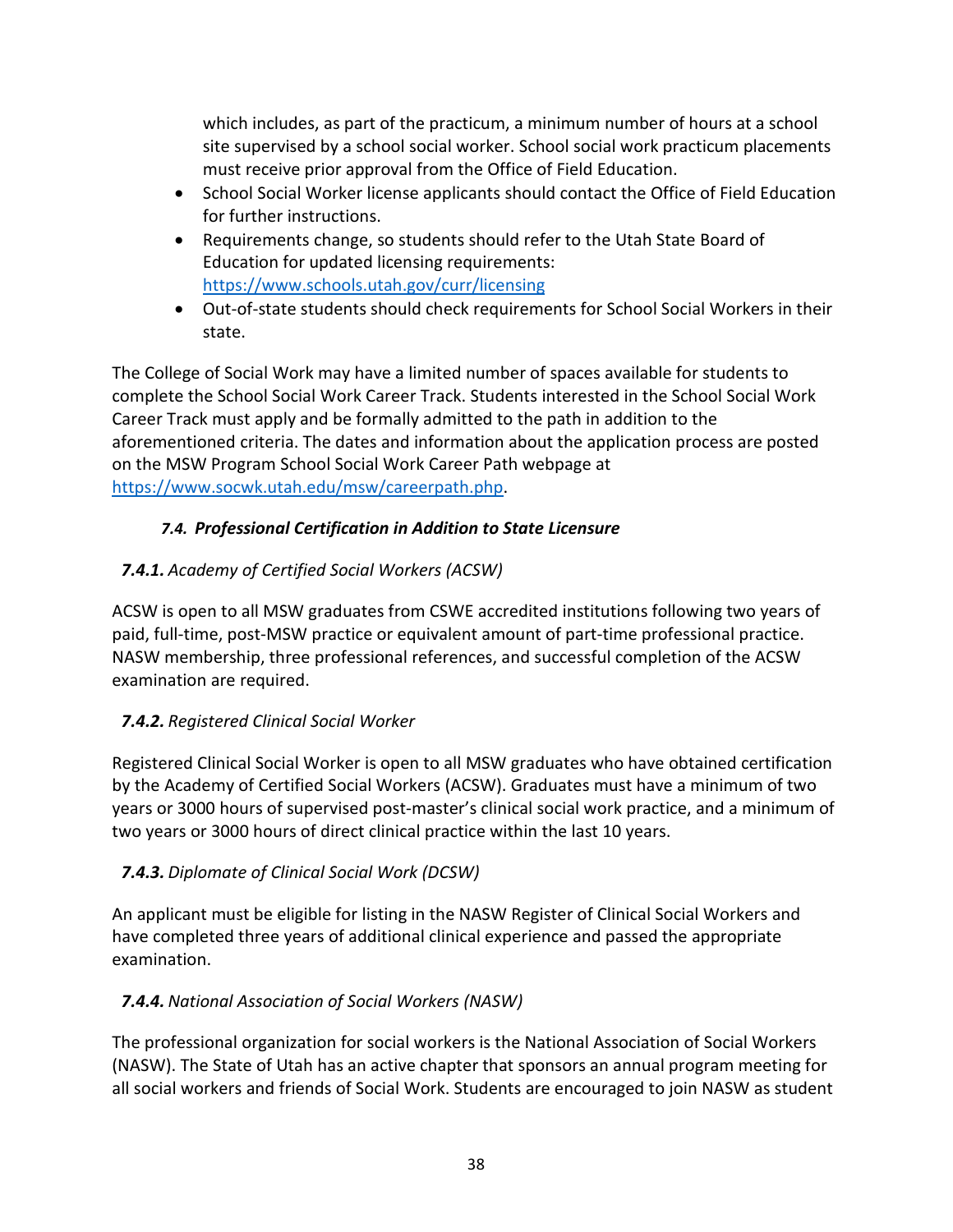members with reduced student rates. Students may serve as the University of Utah or MSW student representative to the NASW Chapter Board. More information is available by calling 801-583-8855 or at [www.utnasw.org.](http://www.utnasw.org/)

The profession of Social Work has developed a Code of Ethics for social workers' conduct and comportment. The Code represents standards of ethical behavior for social workers in professional relationships with those served, with colleagues, with employers, with other individuals and professions, and with the community and society. Students in the College of Social Work are expected to comply with the NASW Code of Ethics. The Division of Professional Licensing uses the NASW Code of Ethics as the standard in all its business concerning social workers.

Noncompliance with the Code is grounds for dismissal from the program. Students and professionals are encouraged to read the [NASW Code of Ethics](https://www.socialworkers.org/About/Ethics/Code-of-Ethics/Code-of-Ethics-English) carefully and refer to it often.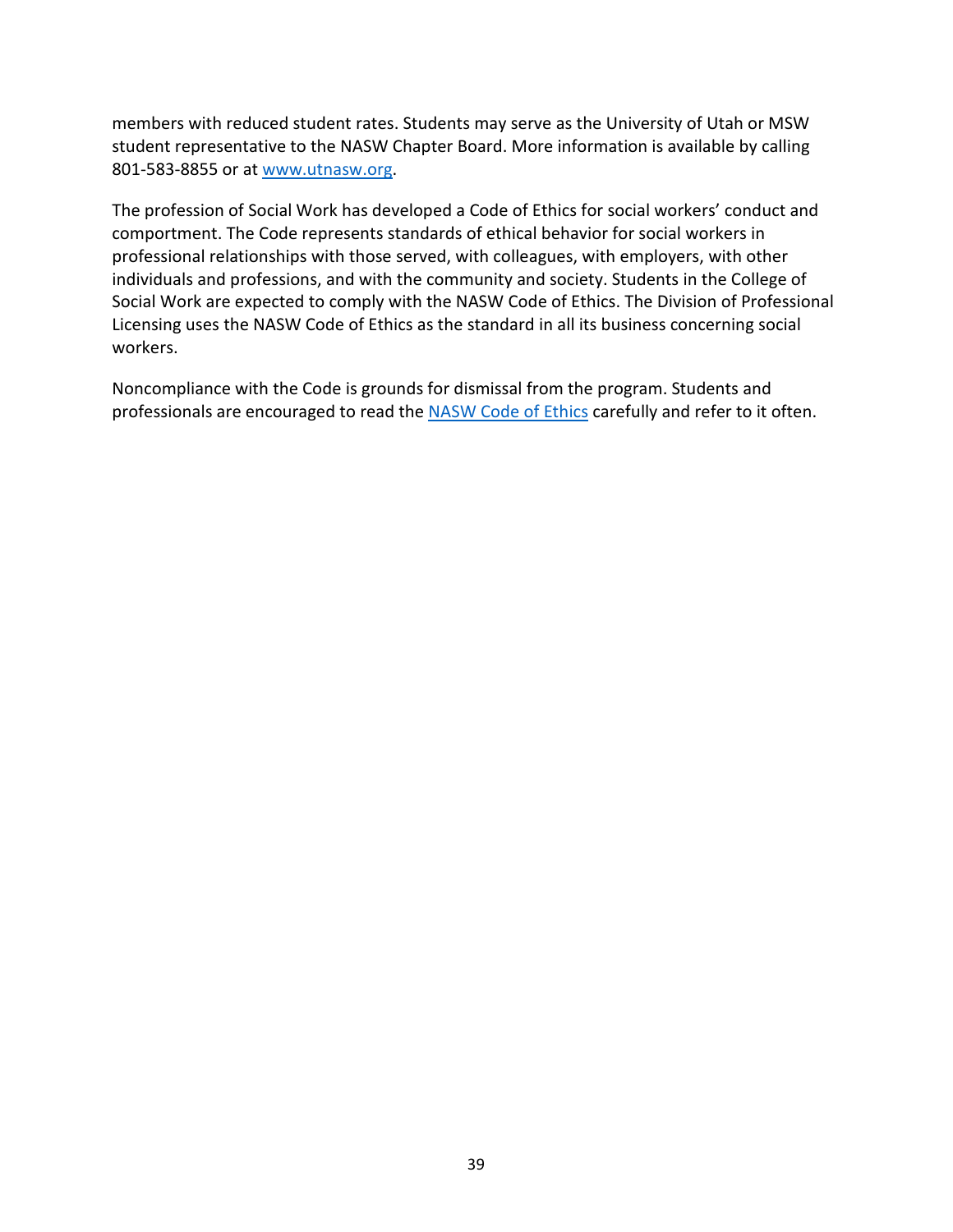# <span id="page-40-1"></span><span id="page-40-0"></span>**8. Students' Rights and Responsibilities**

### *8.1. Student Code*

The [University of Utah Code of Student Rights and Responsibilities](http://regulations.utah.edu/academics/6-400.php) contains important information about students' rights and responsibilities, including the following:

- Mission of the University of Utah
- Student Bill of Rights
- Student Standards of Academic Performance
- Student Standards of Behavior
- Student Records

Students are encouraged to read the Code carefully and refer to it often. In order to protect students' rights and ensure due process, the College of Social Work adheres to the policies and procedures outlined by the University of Utah Code of Student Rights and Responsibilities. Please note that the University website contains the most recent version of the Code, and students are expected to be familiar and comply with this most recent version.

Students are also encouraged to read [The Graduate School's Code of Conduct.](https://gradschool.utah.edu/code-of-conduct.php) The Graduate School is committed to fostering excellence in our community of scholars and leaders. We recognize that diverse and inclusive teams are most likely to produce creative and impactful scholarship, and are eager to ensure that each member of our academic community is respected and valued for their unique contributions. This Code of Conduct upholds the Graduate School's commitment to conduct graduate and postdoctoral education according to the highest ethical and professional standard in compliance with all applicable University, state, and federal regulations

The Graduate School is committed to providing a safe, harassment-free environment for everyone. Harassment includes offensive comments or denigrating jokes related to nationality, gender, sexual orientation, disability, age, physical appearance, body size, race, religion, or veterans status; sexual images in public spaces; deliberate intimidation, stalking, following, harassing photography or recording; inappropriate physical contact; unwelcome sexual attention and harassment through social media.

The Graduate School is committed to an environment free of discrimination at all levels and one that is equitable, diverse, and inclusive.

# <span id="page-40-2"></span>*8.2. Student Behavior Guidelines*

The Master of Social Work Program (MSW) is accredited by the Council on Social Work Education (CSWE) and, therefore, is mandated by CSWE to foster and evaluate professional behavioral development for MSW students. The College of Social Work also bears a responsibility to the community at large to produce fully-trained professional social workers who exhibit the knowledge, values, and skills of the profession of Social Work to the level of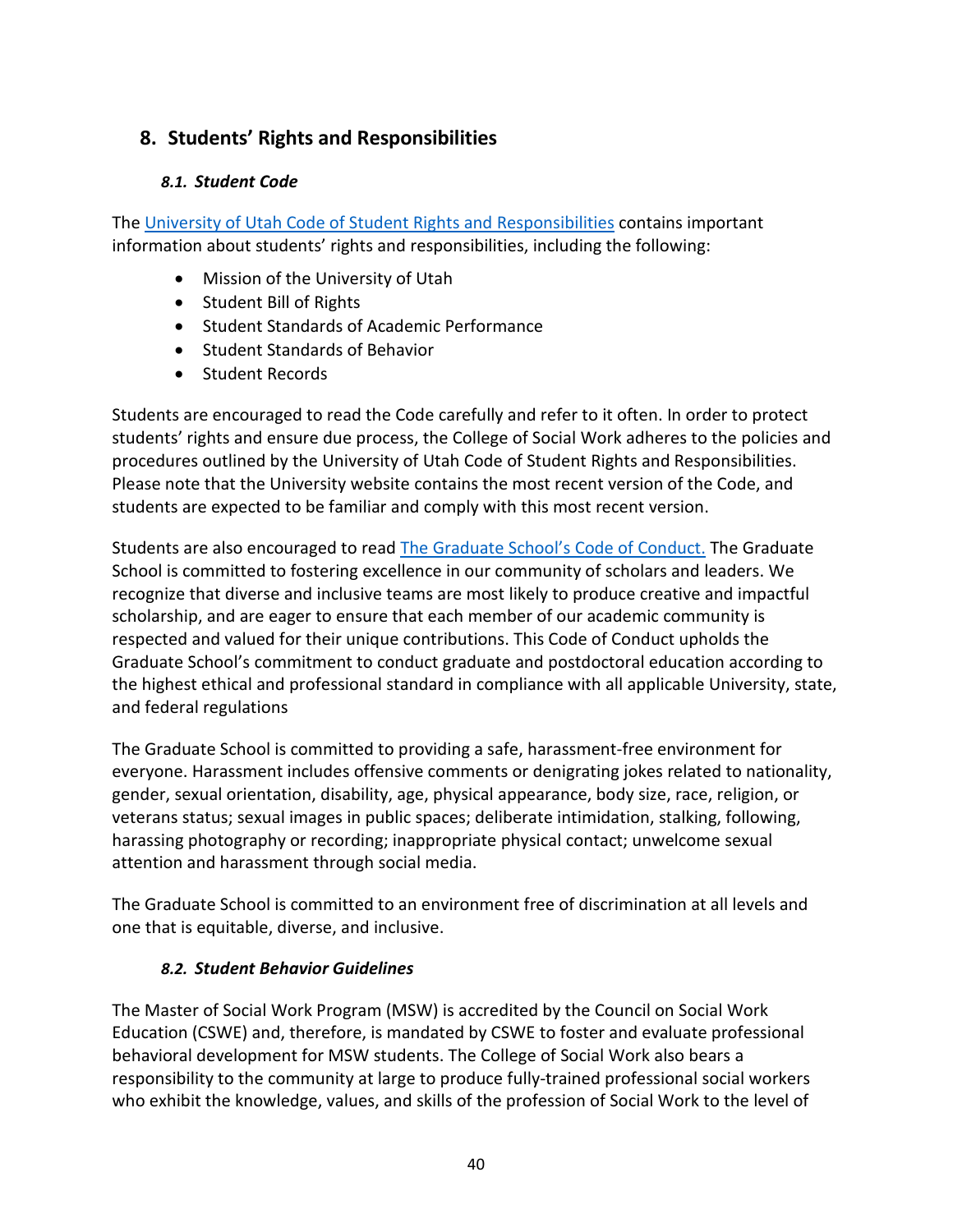their education. The values and ethics of the social work profession are codified in the NASW Code of Ethics. The developmental process of MSW students begins with the admissions process and continues throughout all aspects of the educational program until graduation, so those seeking credentialing into the profession are ready to serve in the capacities for which they have been trained.

Because of the nature of professional Social Work practice, the College of Social Work has high expectations of its students. Candidates for the MSW degree must be able to engage in their education in ways that prepare them to practice a demanding profession that requires commitment to a life of service and dedication to continuous learning. To meet its responsibilities to provide quality professional education and to ensure that its graduates are able to function in a broad variety of professional situations at micro, mezzo, and macro levels, the College of Social Work evaluates the academic performance of its students in the following areas:

- scholastic performance
- ethical and professional skill development and behavior
- personal and social development.

Meeting the criteria for scholastic achievement is necessary but not sufficient to ensure continued enrollment in the MSW Program. All three areas (scholastic performance, ethical and professional skill development and behavior, and personal and social development) comprise the program's academic standards. These three areas pertain to the aspects of student performance and behavior intended to safeguard the rights of students, the well-being of clients/consumers, and the integrity of the profession.

Student behavior that is contrary to the ethics of the profession will be reviewed at the appropriate level to determine the student's appropriateness for continuation in the program. Behaviors that warrant such a review are based on the [NASW Code of Ethics,](https://www.socialworkers.org/About/Ethics/Code-of-Ethics/Code-of-Ethics-English) the [University of](https://regulations.utah.edu/academics/6-400.php)  [Utah Student Code,](https://regulations.utah.edu/academics/6-400.php) and the guidelines below. Students are expected to exhibit the standards of behavior described in these policies. Faculty, practicum liaisons, field instructors, administrators, and others with whom students interact within the College of Social Work community use these guidelines to ensure that students meet academic, behavioral, and professional standards. Students are responsible for familiarizing themselves with MSW student policies, including those outlined in the College of Social Work MSW Student Handbook.

### <span id="page-41-0"></span>*8.2.1. Values, Ethics, and Behaviors of MSW Candidates*

Candidates for the MSW degree must demonstrate values, ethics, and behaviors consistent with the following guidelines: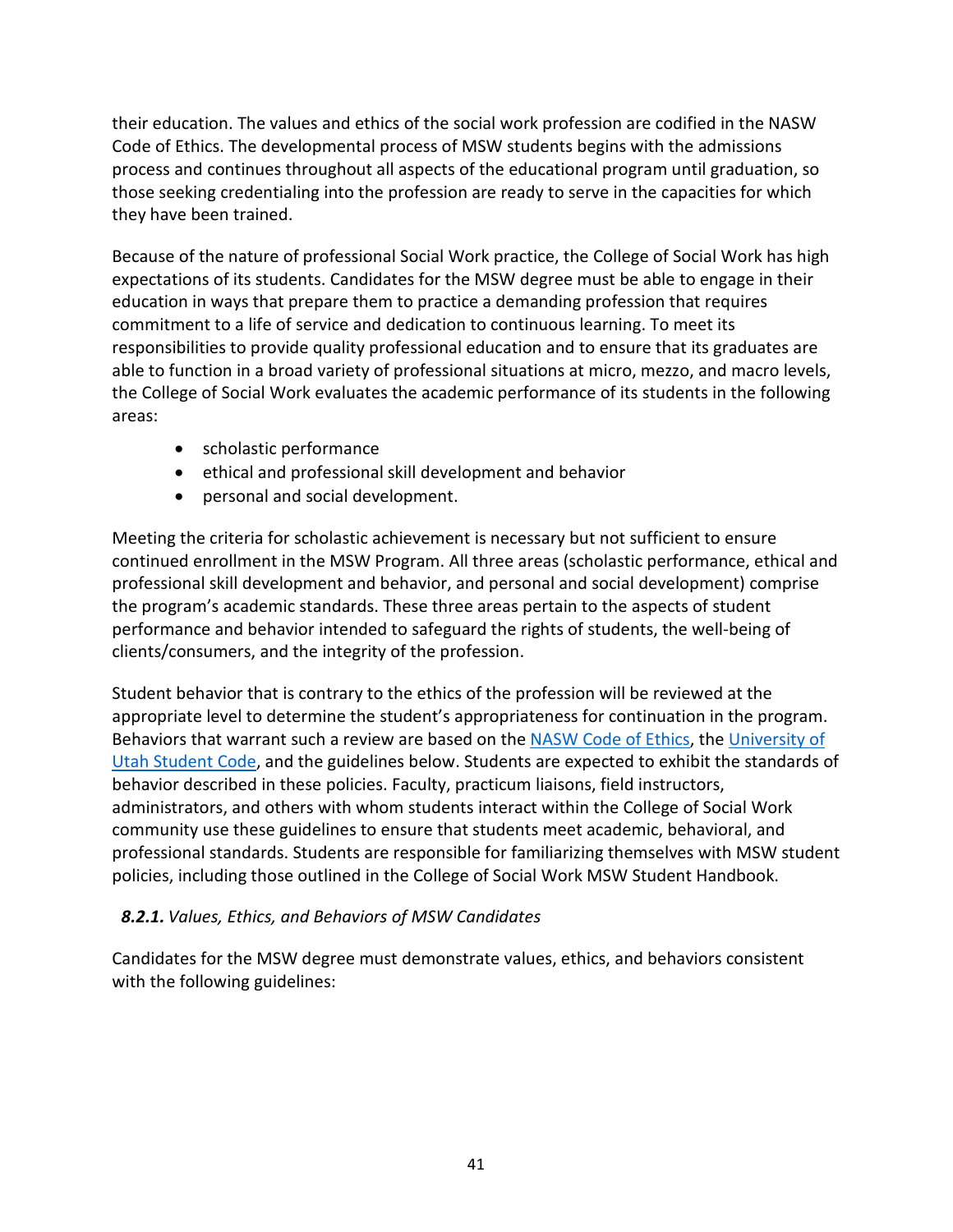#### **Table 5. Values, Ethics, and Behaviors Required of MSW Candidates**

### **Values, Ethics, and Behaviors Required of MSW Candidates**

#### **Responsibility and Accountability Behaviors**

- Understand that becoming a social work professional is a privilege, not a right.
- Adhere to the NASW Code of Ethics and demonstrate identification with the profession's values, including integrity and congruence between professional and personal behavior.
- Use appropriate channels of communication and procedures for addressing problems and concerns at the College of Social Work as outlined in this handbook.
- Demonstrate an awareness of the importance of communicating directly with the involved personnel and through the prescribed medium.
- Demonstrate an ability to provide timely feedback and/or information in a process wherein such is requested, i.e., respond to requests for communication (such as emails, phone calls, and meeting requests) with faculty, advisors, and administrators in a proactive and timely manner.
- Attend classes and turn in assignments, including field placement documentation, in a proactive and timely manner.
- Participate in group activities and assignments appropriately.

#### **Social and Interpersonal Behaviors**

- Demonstrate the emotional health required for the appropriate utilization of intellectual abilities, for the exercise of good judgment, for the prompt completion of all responsibilities attendant to education including practicum, and for the development of effective relationships with colleagues and clients.
- Monitor personal, emotional, and physical health and understand when it is necessary to seek or return to appropriate self-care measures in a proactive manner.
- Develop appropriate, sensitive, and professional relationships with individuals of all genders, gender expressions, ages, races, lifestyles, political beliefs, sexual orientations, religious beliefs or practices, and cultural backgrounds, as well as with their families; with other health and mental health care providers; and with members of the learning and working community.
- Respect and support client self-determination.
- Identify and seek to resolve ethical dilemmas as they arise.

### **Self-Awareness Behaviors**

- Critically examine areas of potential conflict between personal and/or professional values, making changes where necessary to ensure these values are congruent.
- Express ideas and feelings clearly, demonstrating a willingness and an ability to listen to others (speaking and listening to understand, not judge).
- Exhibit knowledge of how one's own values, attitudes, beliefs, emotions, and past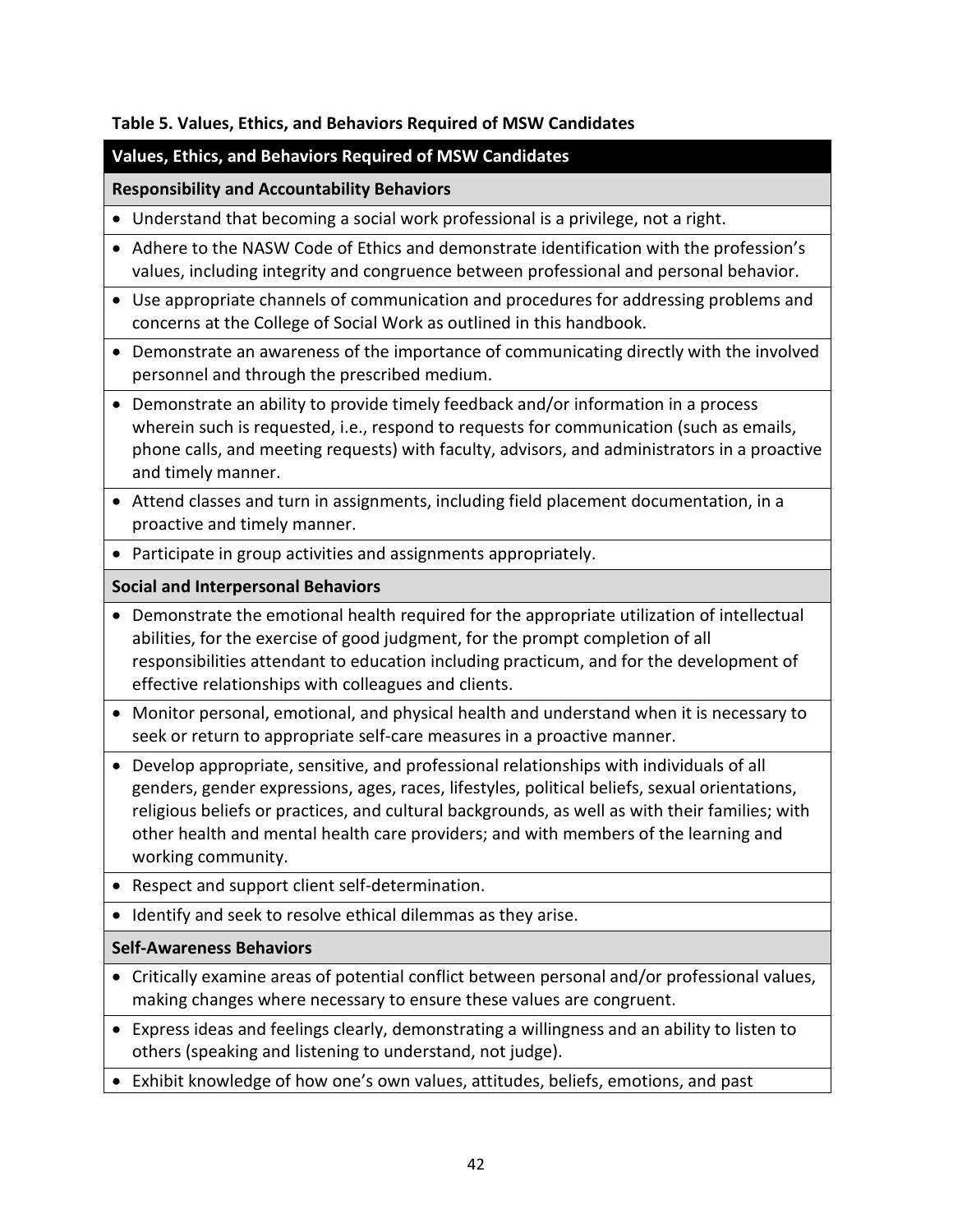# **Values, Ethics, and Behaviors Required of MSW Candidates**

experiences affect thinking, behavior, and relationships.

- Understand the effects of personal statements and behaviors on others and demonstrate the ability to modulate one's behavior to promote a productive professional environment and appropriate relationships.
- Exhibit a willingness to examine and change behavior when it interferes in working with administrators, faculty, peers, and others in the social work community.
- Accurately assess personal strengths, limitations, and suitability for professional practice.
- Show awareness of self and how one is perceived by others.
- Exhibit openness to new ideas, differing opinions, and feedback from others, integrating these into professional and student roles/performance.
- Demonstrate a commitment to critical thinking, self-evaluation, and lifelong learning.

# **Communication and Respect for Others**

- Exhibit the ability to communicate professionally, effectively, and sensitively with administrators, faculty, peers, and with treatment teams and clients in practicum settings. Communication includes not only speech or face-to-face communication but also nonverbal and written communication.
- Show respect and nondiscrimination for those different from self, demonstrating effective and nonjudgmental relationships, providing assistance and services regardless of the person's age, class, race, religious beliefs, gender, disability, sexual orientation/identity/expression, and cultural/value systems.
- Do not engage in imposition of personal religious, sexual, and cultural values on others.
- Seek knowledge and experiences to become an ally to diverse individuals, families, and groups.
- Uphold a classroom atmosphere that is conducive to learning, including interacting with instructors and peers in a considerate and cooperative manner.
- Resolve conflicts in a manner that respects the dignity of every person involved.
- Understand that engaging in demeaning or aggressive behavior such as heckling, bullying, or intimidating anyone in the College community is unacceptable and against the [Student](https://regulations.utah.edu/academics/6-400.php) [Code](https://regulations.utah.edu/academics/6-400.php) at the University of Utah.

### **Honesty**

- Practice law-abiding behavior and be free of criminal charges or convictions for behaviors that are contrary to professional practice. If a criminal charge occurs while in the program, the student must disclose this information to the MSW Program Director immediately.
- Demonstrate honesty and integrity by being truthful about background, experiences, and qualifications; do one's own work; give credit for the ideas of others; and provide proper citation of source material.
- Appropriately credit ideas developed and work done by others, including information from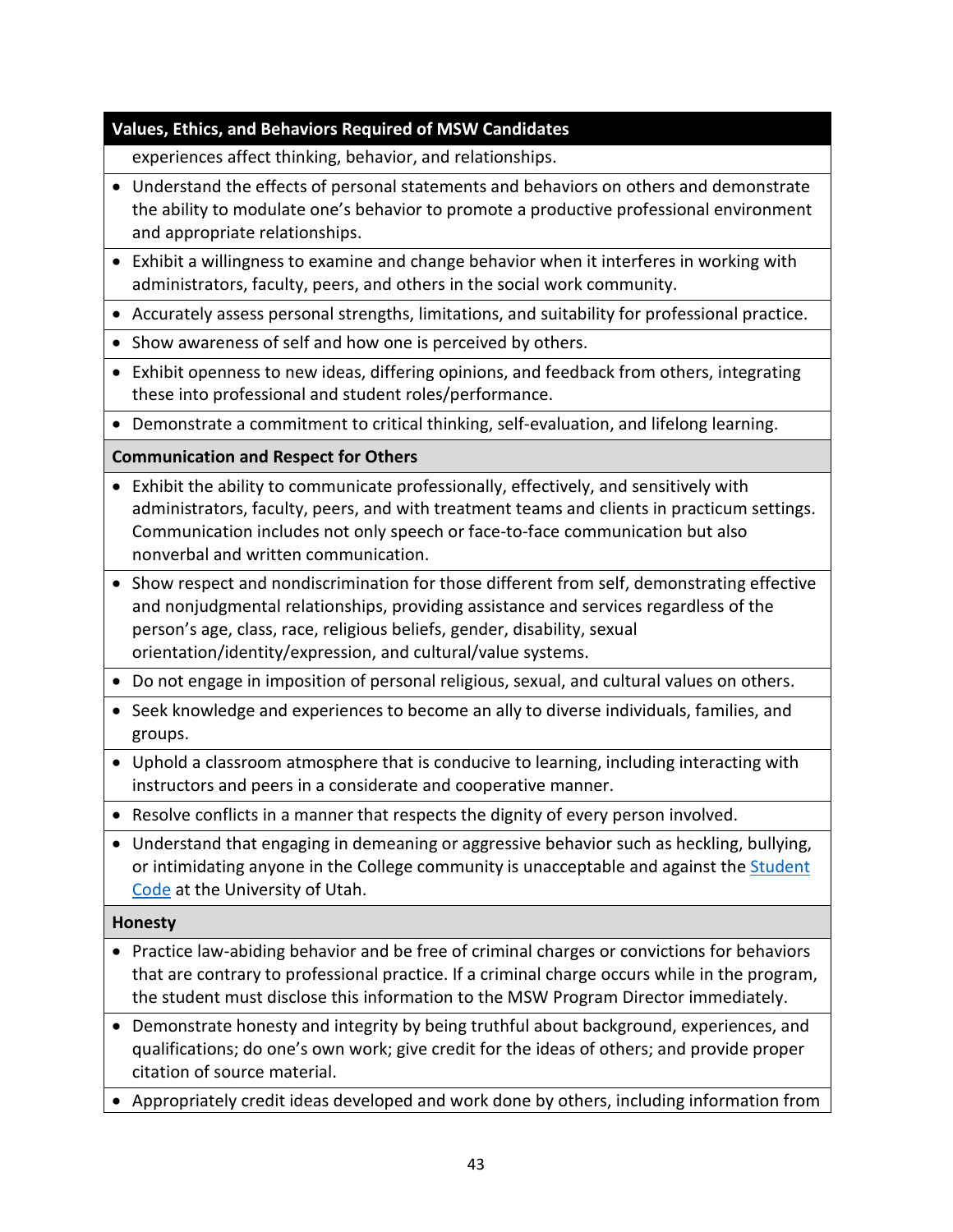# **Values, Ethics, and Behaviors Required of MSW Candidates**

group presentations. Understand that, in most circumstances, submitting research or any materials to fulfill requirements in more than one class is dishonest and violates the University of Utah's Student Code. A more detailed explanation can be found in the [Student Code.](https://regulations.utah.edu/academics/6-400.php)

#### **Confidentiality**

- Maintain reasonable privacy as it relates to all aspects of the program, including classroom activities and personal information shared in the milieu of the College.
- Maintain confidential any personal information shared in class, dyads, or smaller groups within the College or field practicum.
- Use good judgment in self-disclosing information of a personal nature in the classroom. Class time is not to be used as therapy or treatment.
- Refrain from using names or identifying information in any setting that may lead to someone else potentially identifying the client or other individual(s) being discussed in the classroom or in written assignments.

### <span id="page-44-0"></span>*8.2.2. Actions and Processes*

If the CSW administration determines that a student's behavior does not meet the expectations of the NASW Code of Ethics, the MSW Program Handbook, the MSW Field Policy Manual, the University of Utah Student Code, or the behavioral standards listed in Table 5, the MSW Program may take actions up to and including termination of a student's participation in the Program. Criteria for determining professional unsuitability may include, but are not limited to, the following:

- Failure to meet or maintain academic grade point requirements as established by the University and the MSW Program;
- Inability to be successful in field practicum placement;
- Cheating, lying, or plagiarism;
- Behavior judged to be in violation of the NASW Code of Ethics;
- Failure to meet generally accepted standards of professional conduct, personal integrity, or emotional stability requisite for professional practice;
- Inappropriate or disruptive behavior toward colleagues, faculty, or staff (at the College or in the field placement);
- Consistent failure to demonstrate effective interpersonal skills necessary for forming professional relationships (for example, inability to demonstrate nonjudgmental attitude or inability to allow client self-determination);
- Misuse of substances such as alcohol or drugs that can impair judgment and the student's ability to provide services to others;
- Documented evidence of criminal activity occurring during the course of study;
- Violation of any of the behavioral standards listed above.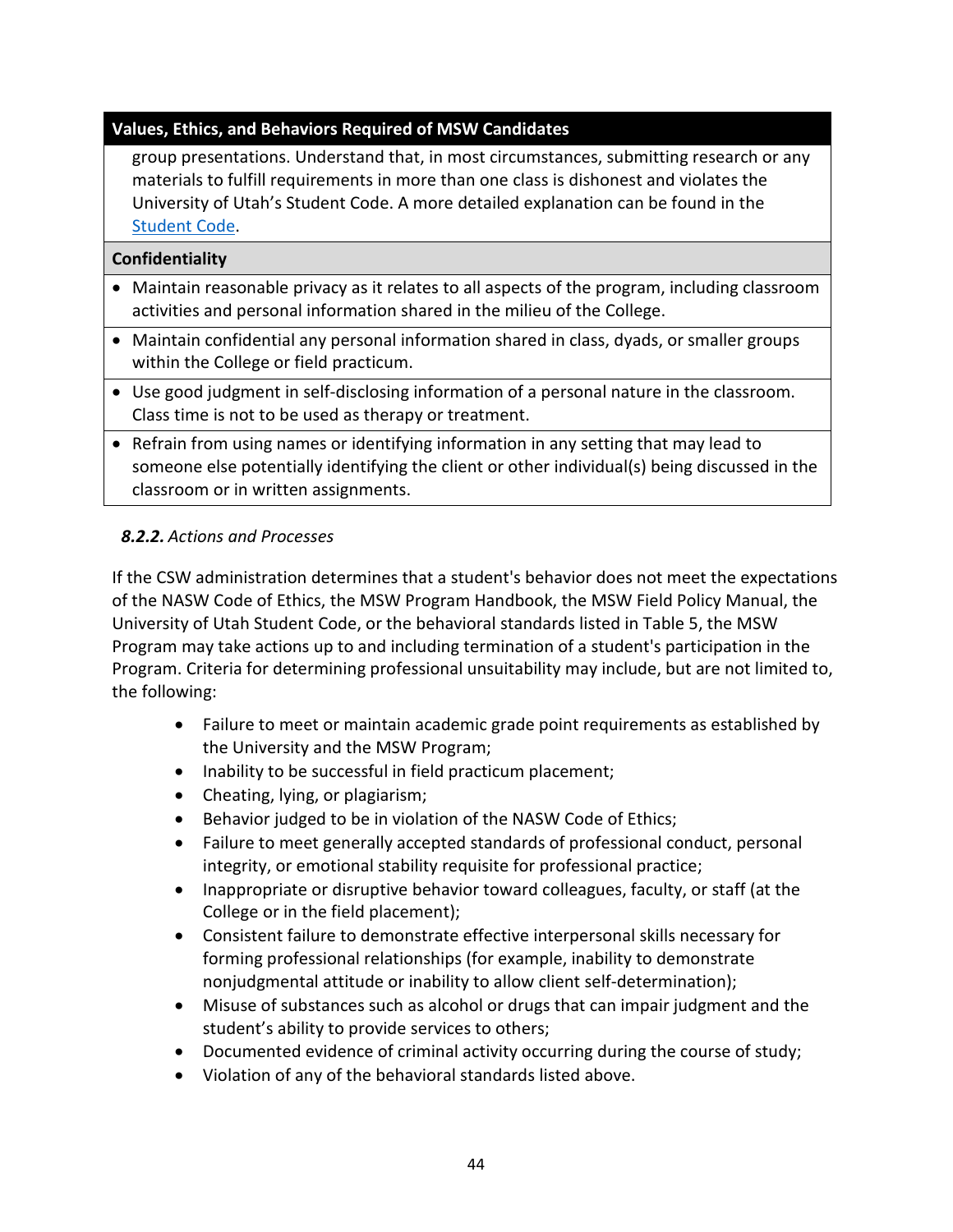The social work profession operates on a strengths-based approach to problem solving with the belief that people can change and grow. As a result, the level and range of intervention may take the form of remediation, probation, withdrawal, or termination from the program. All student cases are addressed on an individual basis by faculty and administrators at the College of Social Work. To ensure due process, the steps and time limits of this process are spelled out in the University of Utah Student Code Section V: Student Academic Conduct [http://regulations.utah.edu/academics/6-400.php.](http://regulations.utah.edu/academics/6-400.php) Students who engage in behavioral misconduct may be subject to University discipline for violations of the student code under Student Code Section III: Student Behavior and/or Student Code Section VI: Student Professional and Ethical Conduct [http://regulations.utah.edu/academics/6-400.php.](http://regulations.utah.edu/academics/6-400.php)

### *8.3. Suspension and Dismissal Policy*

<span id="page-45-0"></span>The ability to successfully complete the MSW Program hinges on a student's success in both class and practicum. Students are expected to demonstrate achievement in class grades as well as learn and demonstrate the professional behaviors necessary to become a successful social work professional. Every effort is made to detect academic problems early and to intervene before they become serious. For that reason, students who receive a final grade of "C" (or "B" for the MSW/JD Program) or lower in any class are required to meet with their academic advisor to develop a plan for academic remediation. Moreover, any faculty member or practicum supervisor who becomes aware of behaviors that demonstrate a student's failure to learn and apply the professional skills required of a social work professional may present such concerns to the MSW Program Director or Online Program Director. Such concerns will be addressed with the student, and failure to remediate concerning behaviors could result in probation, suspension, or dismissal from the MSW Program.

If a student's cumulative GPA in the MSW Program falls below 3.0, the student will be notified that they are on academic probation and will be required to work with the MSW Program Director or Online Program Director to develop a remediation plan, which will be monitored on a regular basis. Continued failure to demonstrate the required competencies and/or professional behaviors in class and in the practicum are grounds for dismissal from the MSW Program. Cause for dismissal includes, but is not limited to, the following:

- Failure to maintain a 3.0 cumulative GPA for two consecutive semesters;
- Receipt of a failing grade (C or lower) in practicum in any semester during the program\*;
- Receipt of a failing grade (C or lower) in the same social work course twice, excluding practicum\*;
- Documented failure to demonstrate achievement of the required competencies or professional behaviors in the practicum, resulting in termination from a practicum site;
- One or more documented incidents of a violation of any of the following:
	- o Guidelines for Expected Student Behavior as stated in Section 8.2 of this Handbook.
	- o [NASW Code of Ethics](https://www.socialworkers.org/About/Ethics/Code-of-Ethics/Code-of-Ethics-English)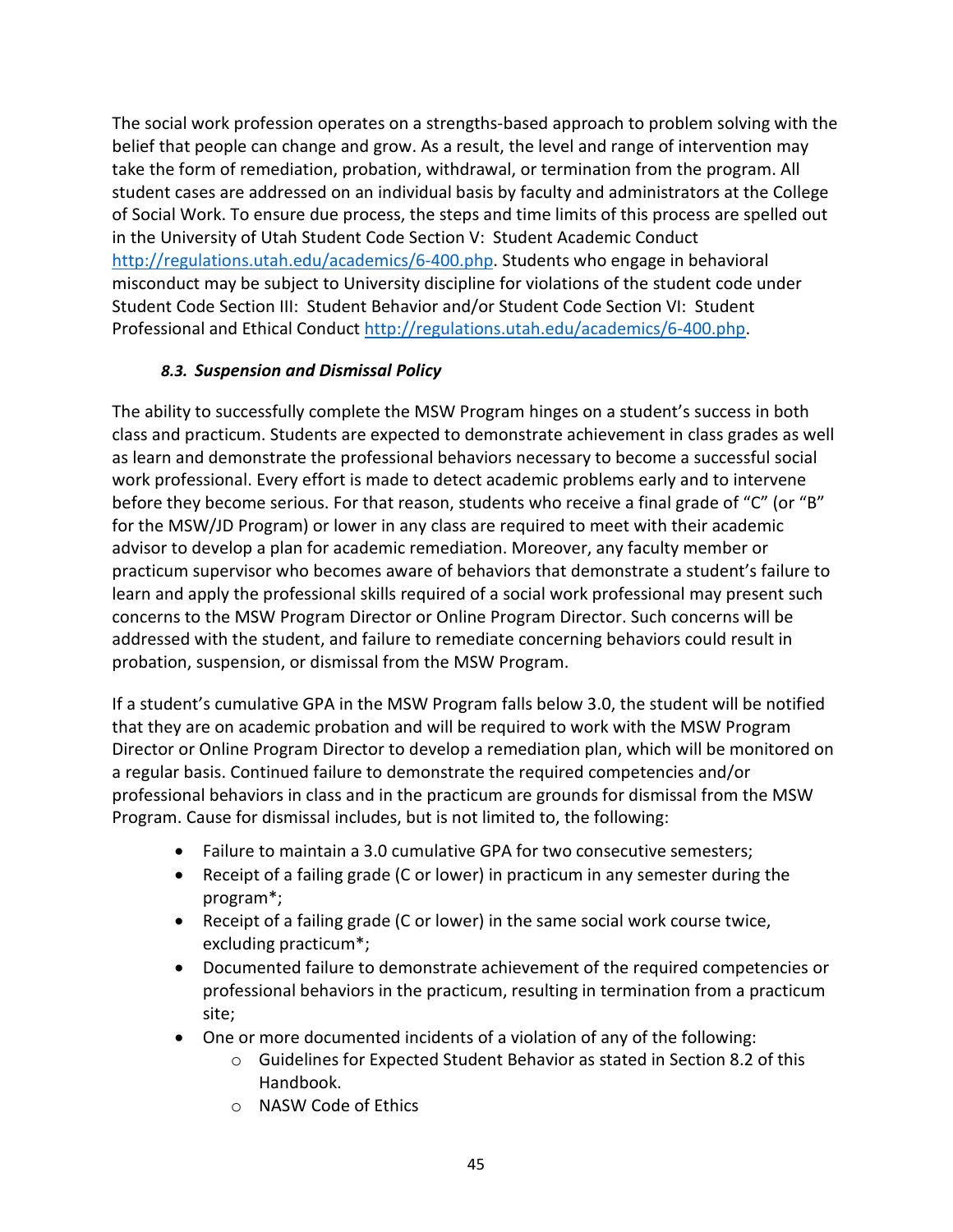- o [University of Utah Code of Student Rights and Responsibilities](https://regulations.utah.edu/academics/6-400.php)
- o Practicum agency policies
- o MSW Field Policy Handbook

In extraordinary circumstances, a student may be exempt from this policy with consent from the MSW Program Director, the Field Education Director, and the Associate Dean for Academic Affairs.

\*Note: Students in dual-degree programs are responsible for meeting the grade requirements in both programs.

Students may appeal academic actions taken by the MSW Program Director or Online Program Director by following the procedures spelled out in the [University of Utah Code of Student](https://regulations.utah.edu/academics/6-400.php)  [Rights and Responsibilities,](https://regulations.utah.edu/academics/6-400.php) Section IV: Student Academic Performance.

Students in the MSW Program must complete their coursework with C+ or better to earn credit toward the MSW degree. Students in the MSW/JD Program must complete all required coursework in both programs with a passing grade of "B" grade or better. Students in the MSW/MPA and MSW/MPH Programs must complete their courses with a C+ grade or better. In the MSW and dual-degree programs, students must maintain a 3.0 GPA. Students will not earn credit for any grade of "NC" given in a course outside the MSW Program. If a student receives a grade below C+ (or "B" for the MSW/JD Program) in one of the required courses, the student must retake the course. If a student receives a grade below C+ (or "B" for the MSW/JD Program) in one of the elective courses, the student must retake or substitute another elective course. Please refer to Section 3.2 of this Handbook for credit requirements.

Students must also maintain a minimum 3.0 cumulative GPA to be in good academic standing and to be approved by the U of U Graduate School for graduation; the Graduate School does not accept or permit appeals for exception to the minimum GPA policy for graduation.

### *8.4. University of Utah Academic Misconduct Policy*

<span id="page-46-0"></span>Excerpted here from the [University of Utah Student Code](http://regulations.utah.edu/academics/6-400.php) is policy regarding academic misconduct:

- "Academic misconduct" includes, but is not limited to, cheating, misrepresenting one's work, inappropriately collaborating, plagiarism, and fabrication or falsification of information, as defined further below. It also includes facilitating academic misconduct by intentionally helping or attempting to help another to commit an act of academic misconduct.
	- o "Cheating" involves the unauthorized possession or use of information, materials, notes, study aids, or other devices in any academic exercise, or the unauthorized communication with another person during such an exercise. Common examples of cheating include, but are not limited to, copying from another student's examination, submitting work for an in-class exam that has been prepared in advance, violating rules governing the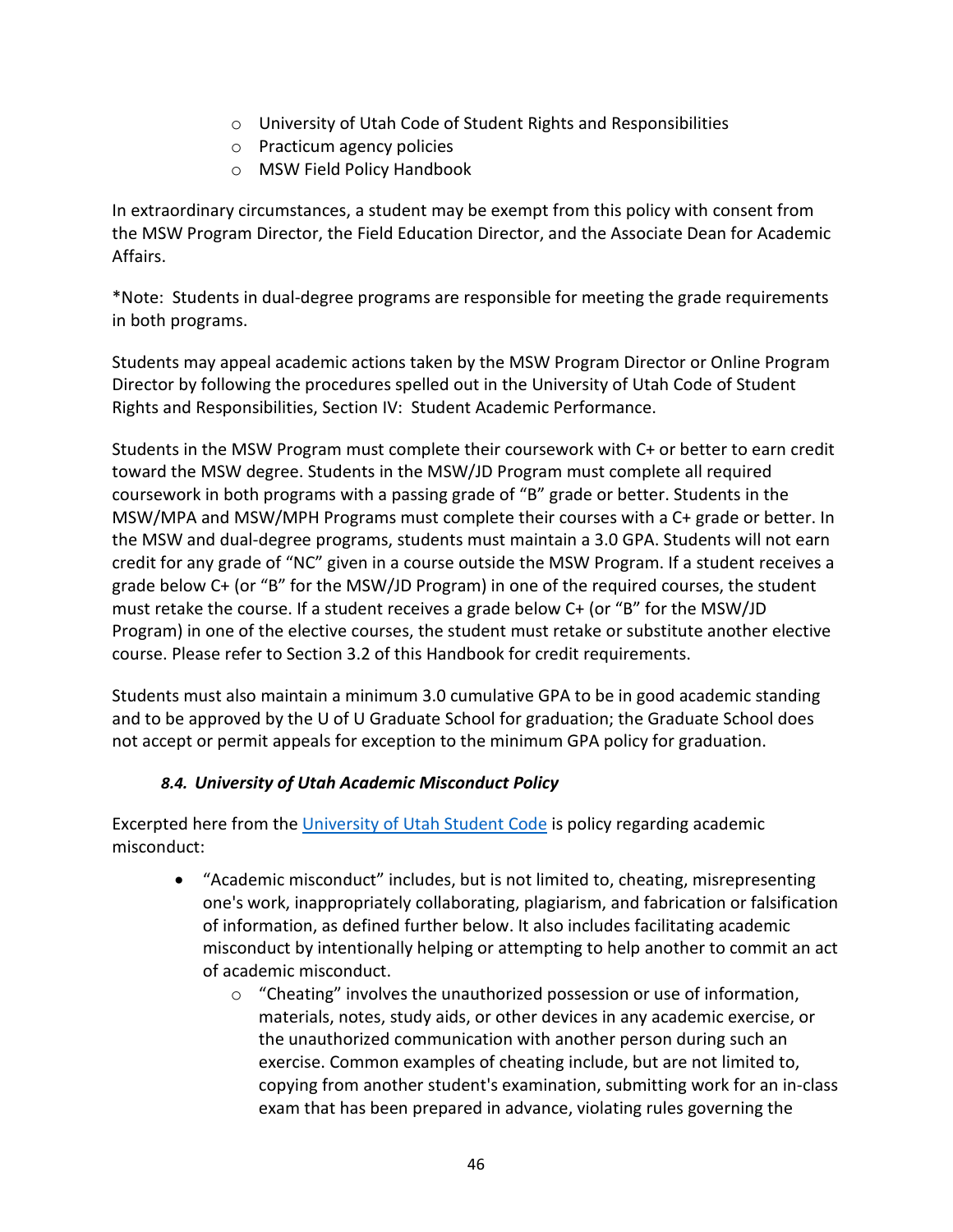administration of exams, having another person take an exam, altering one's work after the work has been returned and before resubmitting it, or violating any rules relating to academic conduct of a course or program.

- o Misrepresenting one's work includes, but is not limited to, representing material prepared by another as one's own work, or submitting the same work in more than one course without prior permission of both faculty members.
- $\circ$  "Plagiarism" means the intentional, unacknowledged use or incorporation of any other person's work in, or as a basis for, one's own work offered for academic consideration or credit or for public presentation. Plagiarism includes, but is not limited to, representing as one's own, without attribution, any other individual's words, phrasing, ideas, sequence of ideas, information, or any other mode or content of expression.
- o "Fabrication" or "falsification" includes reporting experiments, measurements, or statistical analyses never performed; manipulating or altering data or other manifestations of research to achieve a desired result; falsifying or misrepresenting background information, credentials, or other academically relevant information; or selective reporting, including the deliberate suppression of conflicting or unwanted data. It does not include honest error or honest differences in interpretations or judgments of data and/or results.
- "Academic sanction" means a sanction imposed on a student for engaging in academic or professional misconduct. It may include, but is not limited to, requiring a student to retake an exam(s) or rewrite a paper(s), a grade reduction, a failing grade, probation, suspension, or dismissal from a program or the University, or revocation of a student's degree or certificate. It may also include community service, a written reprimand, and/or a written statement of misconduct that can be put into an appropriate record maintained for purposes of the profession or discipline for which the student is preparing.
- "Arbitrary and capricious" means that there was no principled basis for the academic action or sanction.
- "Behavioral misconduct" includes acts of misconduct as further defined in Section III A.
- "Behavioral sanction" means a sanction imposed on a student for engaging in behavioral misconduct. It may include, but is not limited to, a written reprimand, the imposition of a fine or payment of restitution, community service, probation, or suspension or dismissal from the University."

# <span id="page-47-0"></span>*8.5. College of Social Work Academic Misconduct Policy*

In alignment with University of Utah policy, academic units such as the College establish their own policies in several areas, including academic misconduct. The following College of Social Work Policy on Academic Misconduct was approved by the College Council in May 2014: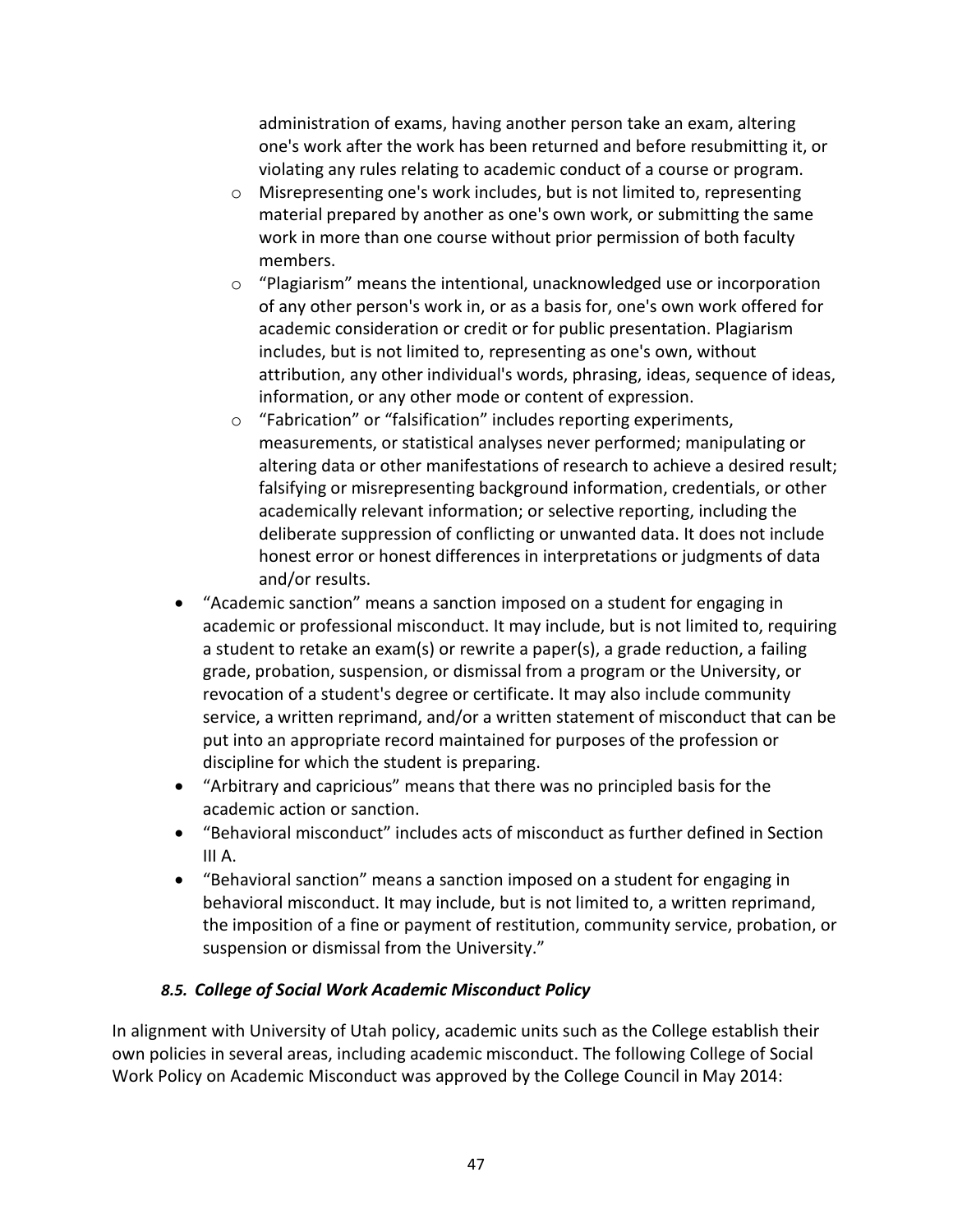Because of the importance of professional and ethical behavior in Social Work and its emphasis in our educational programs, academic misconduct is not tolerated in the College of Social Work (CSW). Students and faculty are expected to adhere to the standards of behavior outlined in the University of Utah [Code of Student Rights and Responsibilities](https://regulations.utah.edu/academics/6-400.php) as well as th[e NASW Code](https://www.socialworkers.org/About/Ethics/Code-of-Ethics/Code-of-Ethics-English)  [of Ethics.](https://www.socialworkers.org/About/Ethics/Code-of-Ethics/Code-of-Ethics-English) Students involved in any form of academic misconduct, including, but not limited to, cheating, plagiarism, misrepresentation of work, and inappropriately collaborating, may be subject to academic sanction. The College of Social Work will maintain a database of all cases of documented academic misconduct; a prior history of misconduct may be considered in the recommendations for academic sanctions.

It is important for faculty, staff, and students to be aware that when instances of academic misconduct occur, they are dealt with using procedures that uphold the high standards of professional and ethical behavior in the College. Accordingly, instructors are encouraged to share and discuss this information with students, cite the Student Code (including definitions of misconduct) in the syllabus, and document all instances of academic misconduct. Students are strongly encouraged to approach instructors with any questions they may have regarding potential misconduct.

In cases of suspected academic misconduct, students are afforded careful due process, whereby they are given written notice (delivered via UMail and/or registered mail) of an allegation made against them, informed of their right to grieve a determination and sanction for academic misconduct, and informed of their right to appeal if not satisfied with the outcome of the grievance procedures. For the purposes of this policy, due process means the student must be notified in writing (delivered via UMail and/or registered mail) of the proposed sanction for academic misconduct in a timely fashion, given an opportunity to be heard, and granted an unbiased review. These steps are outlined below in the Faculty/Instructor Responsibilities section.

If the Faculty/Instructor or other individual believes a student has engaged in academic misconduct, the process moves forward according to the rules found in the Student Code, University Policy 6-400(V). According to policy 6-400, the faculty member shall make a reasonable effort to discuss the allegation of academic misconduct with the student and determine whether academic misconduct has in fact occurred, using the preponderance of evidence standard, which is that the alleged misconduct is "more likely than not" to have occurred.

# <span id="page-48-0"></span>*8.5.1. A Summary of Steps to be Taken*

The steps outlined below should be followed when academic misconduct is suspected:

- 1. After receiving a complaint or the discovery of the alleged misconduct, the faculty member/instructor must make a reasonable and documented effort to discuss the alleged misconduct with the student within 20 business days and give the student an opportunity to respond;
- 2. The student's written response (via UMail), if any, must occur within the 20 business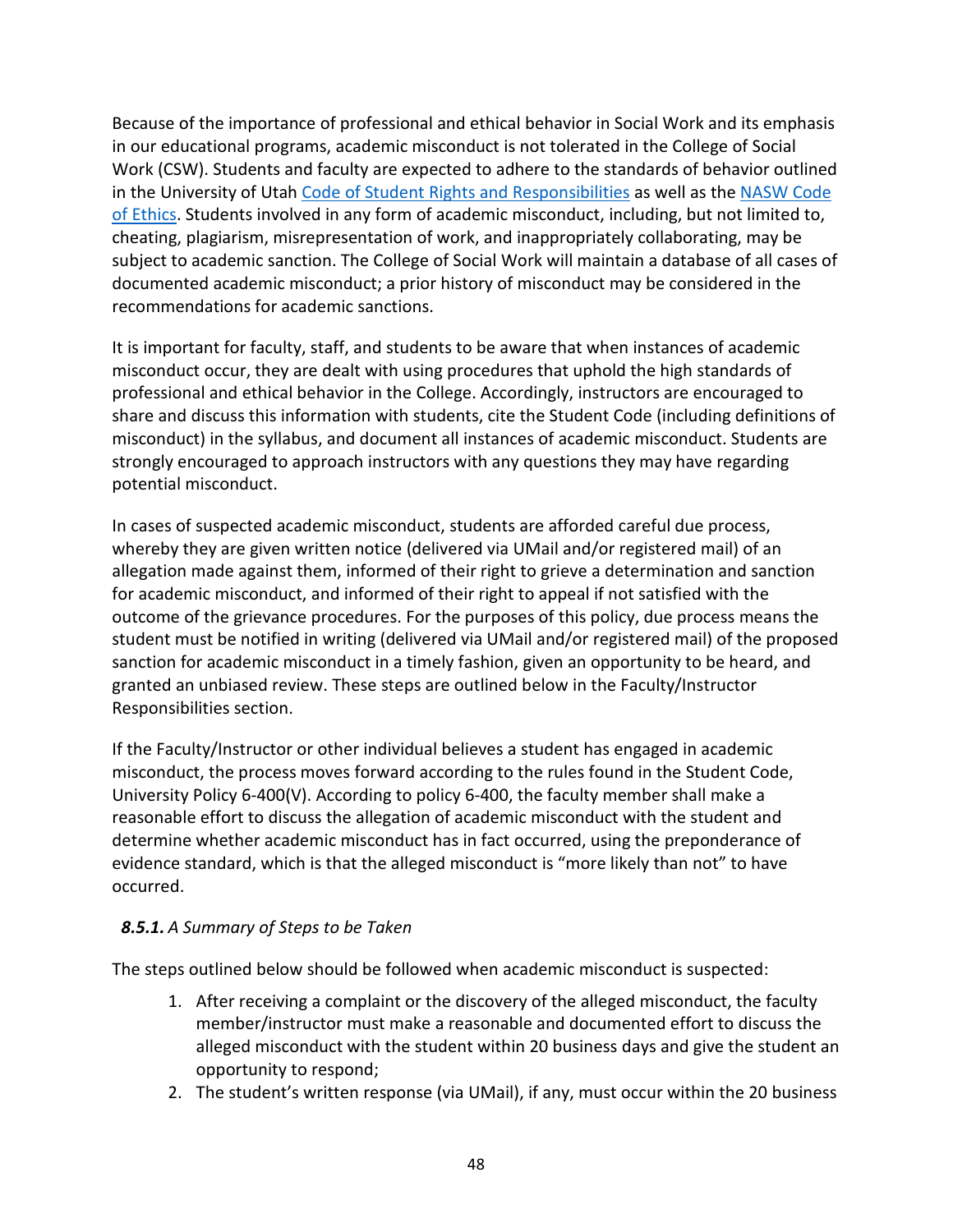days herein granted above in step 1;

- 3. The faculty member/instructor must provide the student with written notification of the sanction (delivered via UMail and/or registered mail), if any:
	- a. Within 10 business days after receipt of the student's response indicated above;
	- b. At the end of the 20-day period if no response is provided (step #2), the faculty member/instructor will complete the review and give the student written notice of the academic sanction (via UMail and/or registered letter), if any;
	- c. A copy of the written notice must be sent to the Dean in the College of Social Work;
	- d. If the faculty member/instructor recommends a failing grade in the course, the Senior Vice President for Academic Affairs must also be notified in writing;
- 4. If the faculty member/instructor determines that academic misconduct has occurred, the documented sanction(s) recommended by the faculty member/instructor or subsequent review levels may include:
	- a. verbal or written warning;
	- b. requiring the student to revise and resubmit work;
	- c. a grade reduction on the assignment;
	- d. a grade reduction for the course;
	- e. a failing grade for the assignment;
	- f. a failing grade for the course.
- 5. If the faculty member/instructor believes the academic misconduct also warrants an academic sanction of probation, suspension, or dismissal from the CSW or the University of Utah, the faculty member/instructor will prepare a complaint and recommendation and refer the matter to the Dean or Dean's designee within 30 business days of discovery of the misconduct. The faculty member/instructor will also notify the student of the complaint and recommendations at that time.

The case then follows the procedures outlined in Policy 6-400(V) [http://regulations.utah.edu/academics/6-400.php.](http://regulations.utah.edu/academics/6-400.php)

- 1. A student who believes that an academic sanction is arbitrary and capricious should discuss the academic sanction with the faculty member/instructor and attempt to resolve the situation;
- 2. If the student and faculty member/instructor are unable to resolve the disagreement, the student may appeal that decision in writing to the CSW Academic Appeals Committee within 15 business days of receiving the written notice of the academic sanction;
- 3. A student appeal, or a faculty member/instructor's written complaint for greater sanctions, shall proceed before the CSW Academic Appeals Committee as specified in Policy 6-400(V)(C). Policies governing the Academic Appeals and Student Review Committee are provided in Policy 6-400, Section V-C. Within 10 business days of the completion of the ACA hearing, the ACA shall prepare and submit its written findings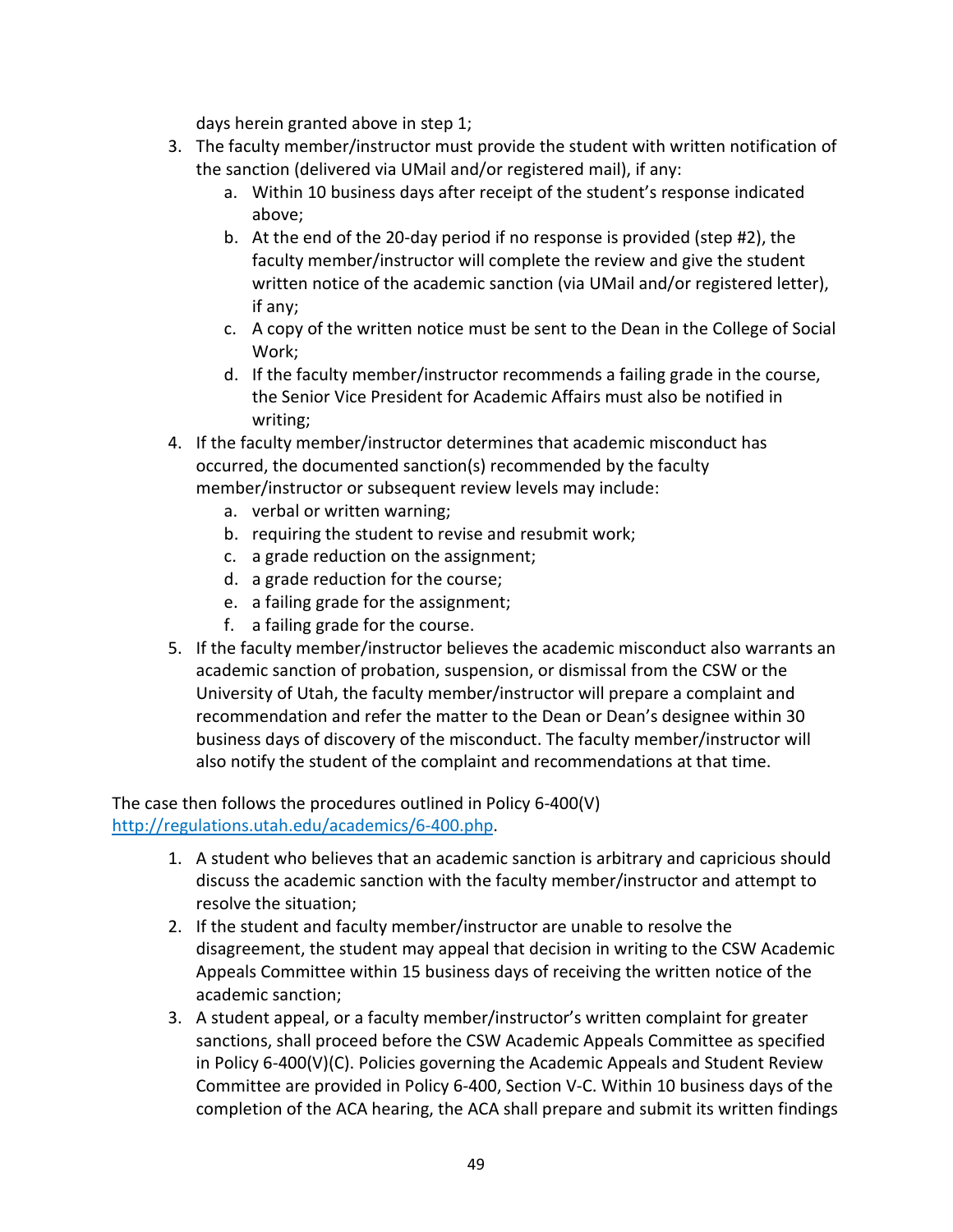and recommendations to the Dean;

- 4. The Dean shall issue a final decision within 10 business days of receipt of the ACA findings and recommendations. Notice of the decision shall be communicated to the parties, to the chair of the ACA, and to Senior Vice President for Academic Affairs;
- 5. Any party may appeal the dean's decision to the Senior Vice President for Academic Affairs within 10 business days of the Dean's decision.

### <span id="page-50-0"></span>*8.5.2. Faculty Member/Instructor Responsibilities*

The faculty member or instructor's responsibilities in this situation include the following:

- If the faculty member/instructor determines that no academic misconduct has occurred, the instructor will document that the student is not responsible for any academic misconduct; this documentation will be shared only with the student;
- If the faculty member/instructor determines that academic misconduct has occurred; and, after meeting with the student, the faculty member/instructor and the student agree on the resolution of the situation, the faculty member/instructor must document the misconduct and the steps taken along with the resolution and send the documentation to the student and the MSW Program Director or Online Program Director. Such a resolution may be used and approved only when the Dean or Dean's designee knows the current misconduct is the only instance of misconduct documented in the student's file. If the resolution includes failure of the course, the faculty member/instructor will also notify the Senior Vice President for Academic Affairs.

### <span id="page-50-1"></span>*8.5.3. Appeal to Academic Appeals Committee*

If the faculty member/instructor and the student do not agree on a resolution of the situation, the student may initiate an appeal in writing to the CSW Academic Appeals Committee. The Academic Appeals Committee (AAC) of the CSW will convene a hearing as required by Policy 6- 400(V)(C) to determine whether academic misconduct occurred and make a recommendation to the Dean. The committee may recommend any academic sanction it deems appropriate under the entire circumstances of the case, including, but not limited to, suspension or dismissal from the MSW Program and the University. If the sanction includes failure of the course, the AAC will also notify the Senior Vice President for Academic Affairs. The sanction will be noted in the resolution of the case along with the student's right of appeal as specified in Policy 6-400: [http://regulations.utah.edu/academics/6-400.php.](http://regulations.utah.edu/academics/6-400.php)

### <span id="page-50-2"></span>*8.5.4. Review and Decision by the Dean or Designee*

The Dean of the College, or designee, shall consider the documentation submitted to the Committee and the findings and recommendations of the Committee in deciding whether academic misconduct has occurred. Based upon such review, and without conducting further hearings, the Dean of the college, or designee, shall, within 10 business days, take one of the following actions: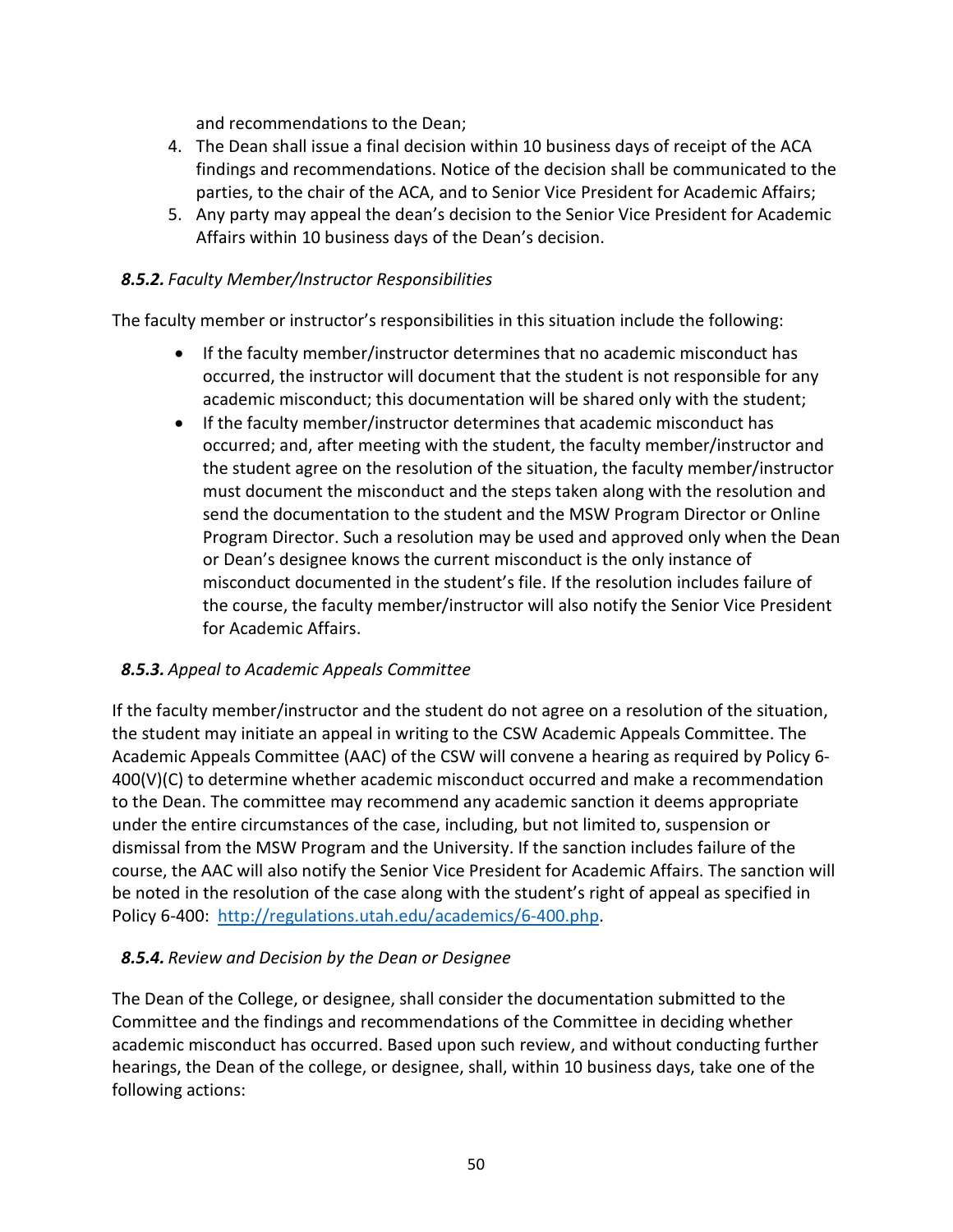- Accept the Committee's findings and recommendations;
- Return the report to the Committee chair, requesting that the Committee reconvene to reconsider or clarify specific matters, materials, and issues, and forward to the Dean of the college, or designee, a second report of its findings and recommendations relating to the specific matters referred by the Dean of the college, or designee, for further consideration;
- Reject all or parts of the Committee's findings and recommendations, stating reasons and actions to be taken.

Written notification of the Dean's, or designee's, decision shall be communicated to the parties, to the chair of the Academic Appeals Committee, and to the cognizant vice president within 10 business days after receipt of the recommendation. The Dean's, or designee's, decision is final unless appealed to the cognizant vice president within 10 business days after receipt of the decision.

### <span id="page-51-0"></span>*8.6. Readmission After Dismissal*

The following Readmission After Dismissal policy was approved by the MSW Program Advisory Committee on May 2, 2022:

Students who are dismissed from the MSW Program may not apply for readmission to the program for a minimum of three years. Students who have been dismissed for the following reasons: academic misconduct, behavioral misconduct, or professional misconduct (consistent with Policy 6-400: Code of Student Rights and Responsibilities) are not eligible for reapplication. Additionally, students dismissed for receipt of a failing grade (C or lower) in Field Practicum in any semester during the program are not eligible for readmission.

Students dismissed for any reasons other than those described above may reapply after the three-year period. Prior to applying for readmission, students will need to meet with the cognizant program director to (a) discuss readiness for readmission, (b) discuss how they have addressed the challenges that led to the dismissal, and (c) develop a plan to ensure that a second dismissal does not occur. Readmission after a dismissal is within the sole discretion of the MSW Program. If a student is readmitted and then dismissed from the program a second time, they may not reapply. Students who are dismissed from a program will have their dismissal information kept on record with the office of academic advising, college dean, and office of the dean of students.

If a student is dismissed from the University, the dismissal is final (see student policy: [https://regulations.utah.edu/academics/6-400.php\)](https://regulations.utah.edu/academics/6-400.php).

### *8.7. College of Social Work Social Media Guidelines*

<span id="page-51-1"></span>Use of social media entails obligations and liabilities that should be carefully considered by students and social workers. Students should ensure their use of social media reflects the values articulated in the [NASW Code of Ethics](https://www.socialworkers.org/About/Ethics/Code-of-Ethics/Code-of-Ethics-English) and follows MSW Program policies. The [NASW](https://www.socialworkers.org/About/Ethics/Code-of-Ethics)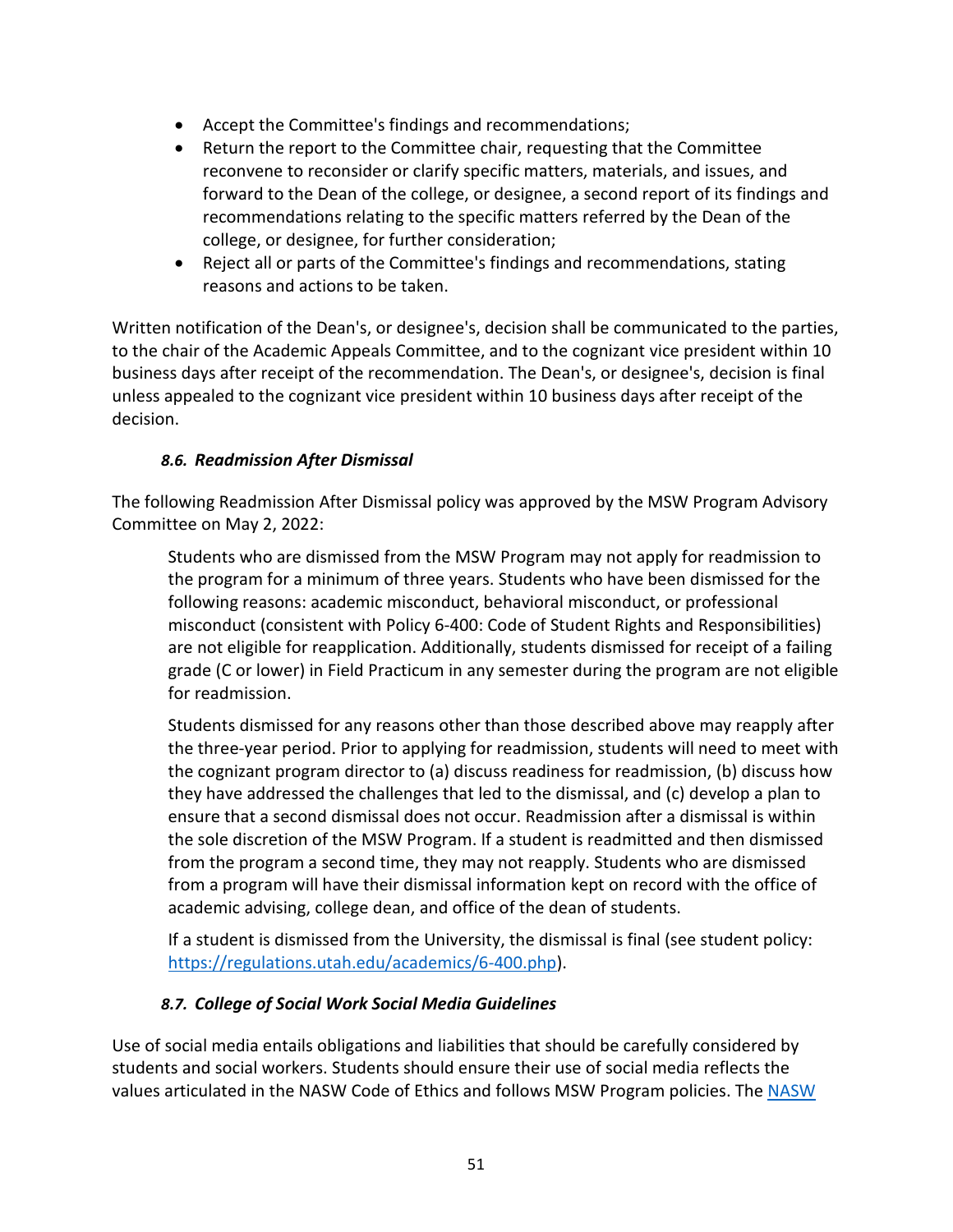[Code of Ethics](https://www.socialworkers.org/About/Ethics/Code-of-Ethics) is binding on Social Work students and professionals working in the field regardless of NASW membership. Violations in this area may result in negative consequences, impacting an individual's academic program, practicum placements, employment opportunities, and chosen profession.

In using social media, CSW students and practitioners are expected to observe the following guidelines:

- Respect the provider/client relationship;
- Post content respectful of themselves and others (including other students, colleagues, faculty, and staff);
- Assume a much larger group may see their social media posts as well as comments made on those posts. Know that once something is posted, it is beyond control; others may screenshot it, forward it, save it, etc.;
- Avoid posting distasteful, immature, or offensive content which may limit or eliminate job prospects, professional references, or other opportunities;
- Avoid identifying themselves in a manner that misrepresents their affiliation with the University of Utah, the College of Social Work, and/or their practicum agencies. If a post could be misinterpreted as representing the University of Utah, the CSW, and/or one's practicum agency, clarifying language is recommended;
- Maintain the privacy and confidentiality expected in classroom discussions and practicum. Individuals should not post identifiable client information. Students may face academic action for inappropriate disclosures of confidential information;
- Avoid posting content that disrupts or materially interferes with University and College of Social Work activities or that might lead University authorities to reasonably foresee substantial disruption or material interference with University and/or College activities;
- Communicate directly any questions or concerns about MSW Program curriculum, policies, classroom conduct, practicum placements, etc. with College of Social Work faculty, staff, and administration;
- Communicate with the original poster if they see content posted by peers that appears unprofessional. If the behavior significantly violates professional norms and the posting individual does not take appropriate action to resolve the situation, the matter should be reported to the MSW Program Director or Online Program Director.

### <span id="page-52-0"></span>*8.8. Additional Resources*

- *Social Worker's Guide to Social Media* from the University at Buffalo School of Social Work: <https://socialwork.buffalo.edu/resources/social-media-guide.html>
- "New NASW *Code of Ethics* Standards for the Digital Age" by Frederic G. Reamer, PhD, *Social Work Today*:<https://www.socialworktoday.com/archive/081617.shtml>
- Example of a professional social media policy, "My Private Practice Social Media Policy" by Dr. Keely Kolmes, PsyD: <https://www.drkkolmes.com/docs/socmed.pdf>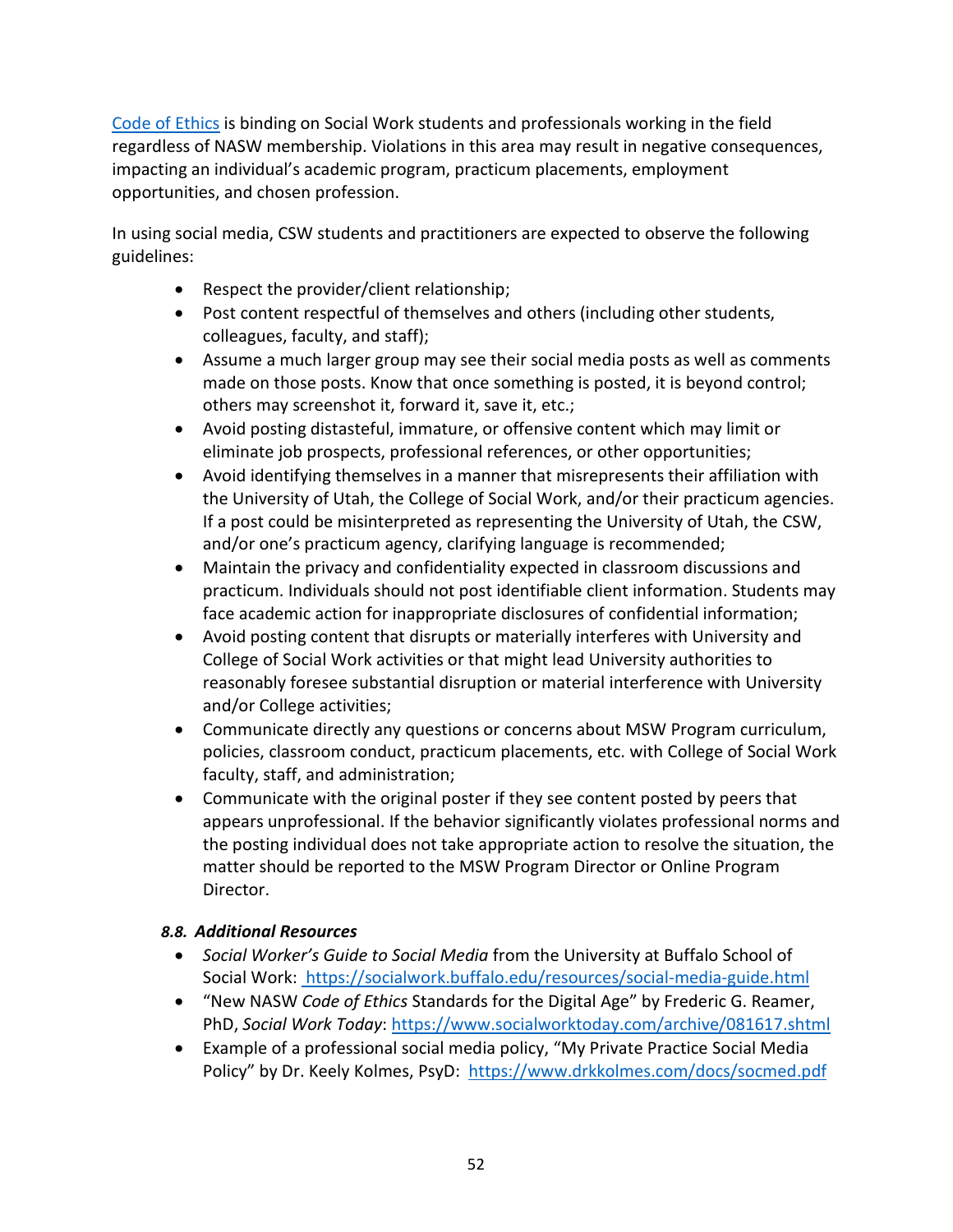### *8.9. Student Records – University Policy*

### <span id="page-53-1"></span><span id="page-53-0"></span>*8.9.1. General*

The privacy and confidentiality of all student records shall be preserved as outlined in relevant federal and local laws (i.e., The Family Educational Rights and Privacy Act (20 U.S.C.A. §1232g) and the Government Records Access Management Act (U.C.A. §63-2-101)). University interpretation of the Family Educational Rights and Privacy Act as it pertains to University of Utah students is available from the office of the Vice President for Student Affairs. Students with questions can obtain information regarding their privacy rights/FERPA/student information by visiting [http://registrar.utah.edu/handbook/ferpa.php.](http://registrar.utah.edu/handbook/ferpa.php)

Official student records shall be maintained only by members of the University staff employed for that purpose. Separate record files may be maintained under the following categories: (i) academic, academic counseling, financial aid, and placement; (ii) disciplinary; (iii) medical, psychiatric, and health counseling. When justified by legitimate law enforcement needs, the campus security agency may maintain confidential records relating primarily to its investigative function.

# <span id="page-53-2"></span>*8.9.2. Access and Challenge of Accuracy of Records*

Access to the student's official records and files is guaranteed every student subject to the limitations set forth in relevant federal and local laws (i.e., The Family Educational Rights and Privacy Act (20 U.S.C.A. § 1232g) and the Government Records Access and Management Act (U.C.A. §63-2-101)). Students with complaints, inquiries, or requests for review of official records are directed to the Vice President for Student Affairs.

# <span id="page-53-3"></span>*8.9.3. Matters Prohibited in Official Records*

Except as required by law or governmental regulations or as authorized by written consent of the student involved, official student records will not contain information regarding a student's race, religion, disability, political opinions, social opinions, or membership in any organizations other than honorary and professional organizations directly related to the educational process. Except as required by law or applicable governmental or University regulations, information regarding marital status shall not be included in the official student records of any student who has filed a written objection to the inclusion of that information in his/her records and has not filed a subsequent written revocation thereof.

# <span id="page-53-4"></span>*8.9.4. Official Disciplinary Records*

Records of behavioral or academic sanctions imposed by the Student Behavior Committee, by the Academic Appeals Committee, or by any authorized official of the University shall be maintained in the Office of the Dean of Students and the Office of the Registrar. Records of behavioral, academic, or professional misconduct may also be maintained in the official files of a department or program and by the Senior Vice President for Academic Affairs or Senior Vice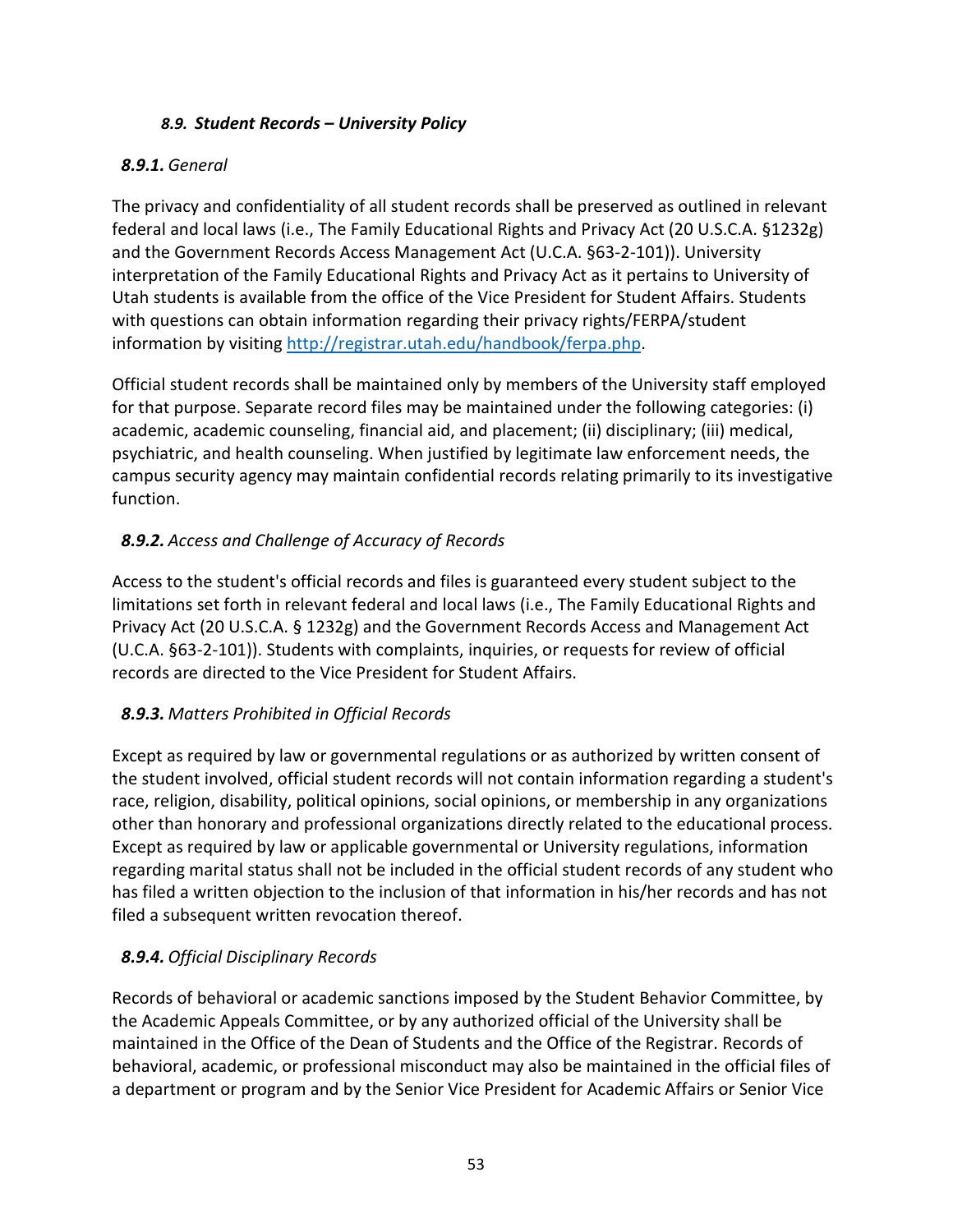President for Health Sciences. No notation of behavioral or academic sanctions shall be entered or made on the student's academic transcripts except in the following circumstances: 1) when the student is suspended from a program or from the University for academic or professional misconduct; 2) when the student is dismissed from a program or from the University for behavioral, academic, or professional misconduct; or 3) when the student's degree or certificate has been revoked. In a case of dismissal, suspension, or revocation, the entry on the transcripts of the student shall merely state: "Dismissed from the University for Behavioral Misconduct" or "Dismissed/Suspended from the [program]/University for Academic/Professional Misconduct" or "Degree/Certificate Revoked for Academic/Professional Misconduct" and the date of such action. Notices of dismissal or revocation shall not be removed from the student's academic transcripts. Notices of suspension shall be entirely removed from the student's academic transcripts after the student is reinstated in the program or at the University. If the student is not reinstated due to his/her failure to fulfill the conditions of the suspension, the notice shall be removed five years after the suspension is first imposed. (See [Procedure 6-400-Sec.VII #1 Rev.0.\)](http://www.regulations.utah.edu/academics/procedures/6-400-sec7_1r0.html)

### <span id="page-54-0"></span>*8.9.5. Confidential Character of Student Records*

The University must conform to the requirements of the statutes referred to in Subsection A "General" and Subsection B "Access to and Challenge of Accuracy of Records" forbidding the release of personally identifiable student education records or files, or personal information contained therein, without the written consent of the student. Subject to applicable legal requirements, it is the policy of the University that members of the administration and the instructional staff have access to student records for legitimate purposes such as student advising, administrative planning, and statistical reporting.

Directory information such as the student's name, address, telephone number, date and place of birth, major field of study, participation in officially recognized activities or sports, weight and height of members of athletic teams, dates of attendance, degrees and awards received, the most recent previous educational agency or institution attended by the student, current semester class schedule, and other similar information may be disclosed to an inquirer unless the student specifically withholds permission to do so.

Authorized representatives of federal and state governments may have access to student records to the extent necessary for audit and evaluation of federally supported education programs or of compliance with federal legal requirements relating to such programs and subject to the limitation that personally identifiable data shall not be disclosed except to the extent specifically authorized by federal law.

The right of access to a student's records without the consent of the student is not extended to the parents of the student unless the student has been established as a "dependent" as defined in Section 152 of the Internal Revenue Code of 1954.

Records created or maintained by a physician, psychologist, or other recognized professional or paraprofessional acting in that capacity, which are created, maintained, and used only in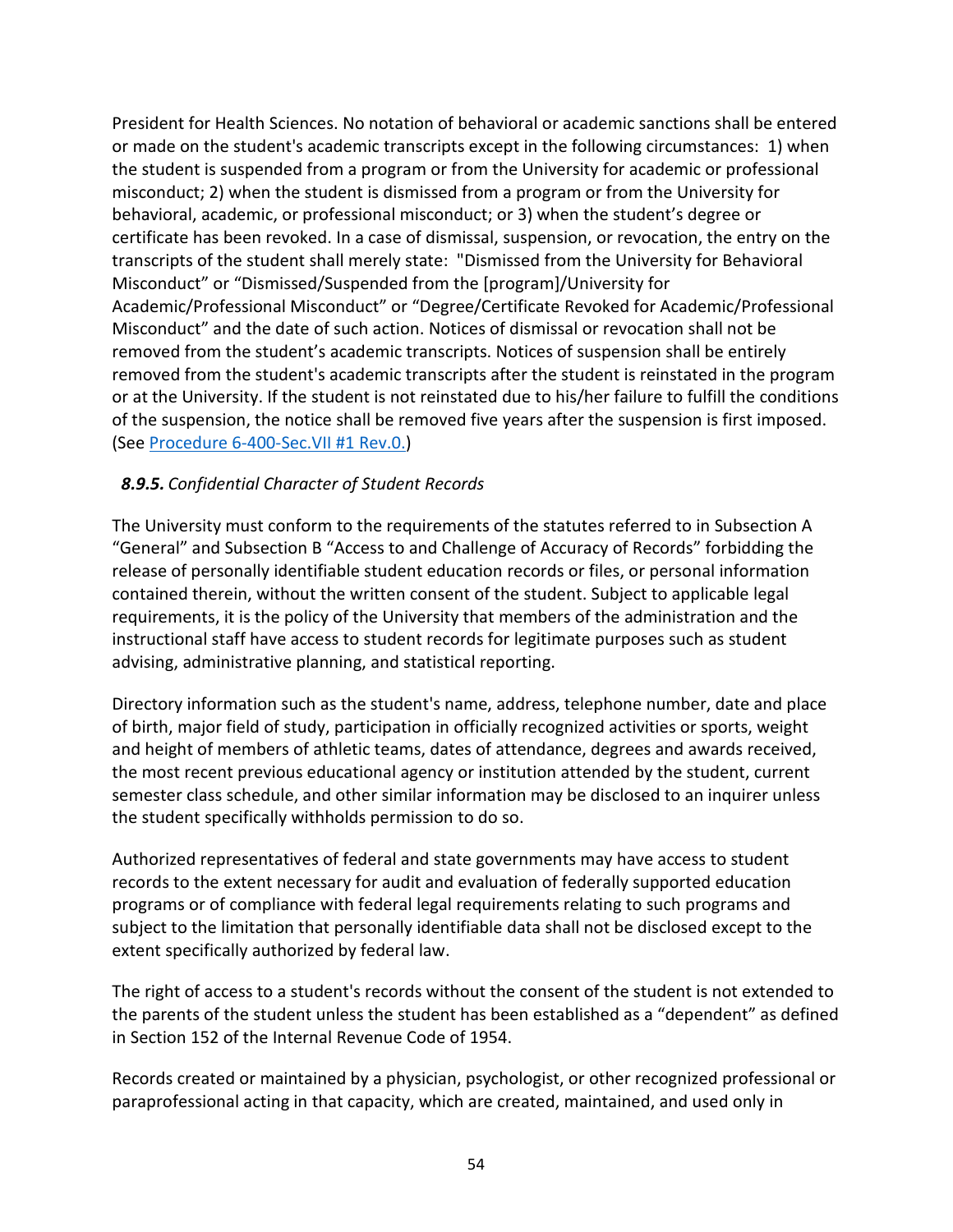connection with treatment of a student are not available for review except by an appropriate professional of the student's choice, or in compliance with an order from a court of competent jurisdiction.

# <span id="page-55-0"></span>*8.9.6. Treatment of Official Records Following Graduation or Withdrawal*

Upon graduation or withdrawal from the University, the official records of former students shall continue to be subject to the provisions of the University [Code of Student Rights and](http://regulations.utah.edu/academics/6-400.php)  [Responsibilities.](http://regulations.utah.edu/academics/6-400.php)

# <span id="page-55-1"></span>*8.10. Appeals of Grades and Other Academic Actions*

Academic action means the recording of a final grade (including credit/no credit and pass/fail) in a course, on a comprehensive or qualifying examination, on a culminating project or on a dissertation or thesis. It also includes a decision by the appropriate department or college committee to place a student on academic probation or to suspend or dismiss a student from an academic program because the student failed to meet the relevant academic standards of the discipline or program. Academic action does not include academic sanctions imposed for academic dishonesty or for specific violations of professional and ethical standards of the profession or program for which the student is preparing.

The College of Social Work adheres to the policies and procedures for appeals of grades and other academic actions set forth by the [University Code of Student Rights and Responsibilities.](http://regulations.utah.edu/academics/6-400.php) That policy is restated below.

Faculty members are qualified as professionals to observe and judge all aspects of a student's academic performance, including demonstrated knowledge, technical and interpersonal skills, attitudes and professional character, and ability to master the required curriculum. An academic action may be overturned on appeal only if the academic action was arbitrary or capricious.

A student who believes that an academic action is arbitrary or capricious should discuss his or complaint with the faculty member involved within 20 days of notification of the academic action and attempt to resolve the disagreement. If the student and faculty member are unable to resolve the disagreement, the student may appeal the academic action in accordance with the following procedures:

# <span id="page-55-2"></span>*8.10.1. Appeal to the MSW Program Director*

Within forty (40) working days of notification of the academic action, the student shall appeal the academic action in writing to and consult with the MSW Program Director regarding such academic action.

Within fifteen (15) working days of consulting with the student, the MSW Program Director shall notify the student and faculty member, in writing, of his or her determination of whether the academic action was arbitrary or capricious. The MSW Program Director shall take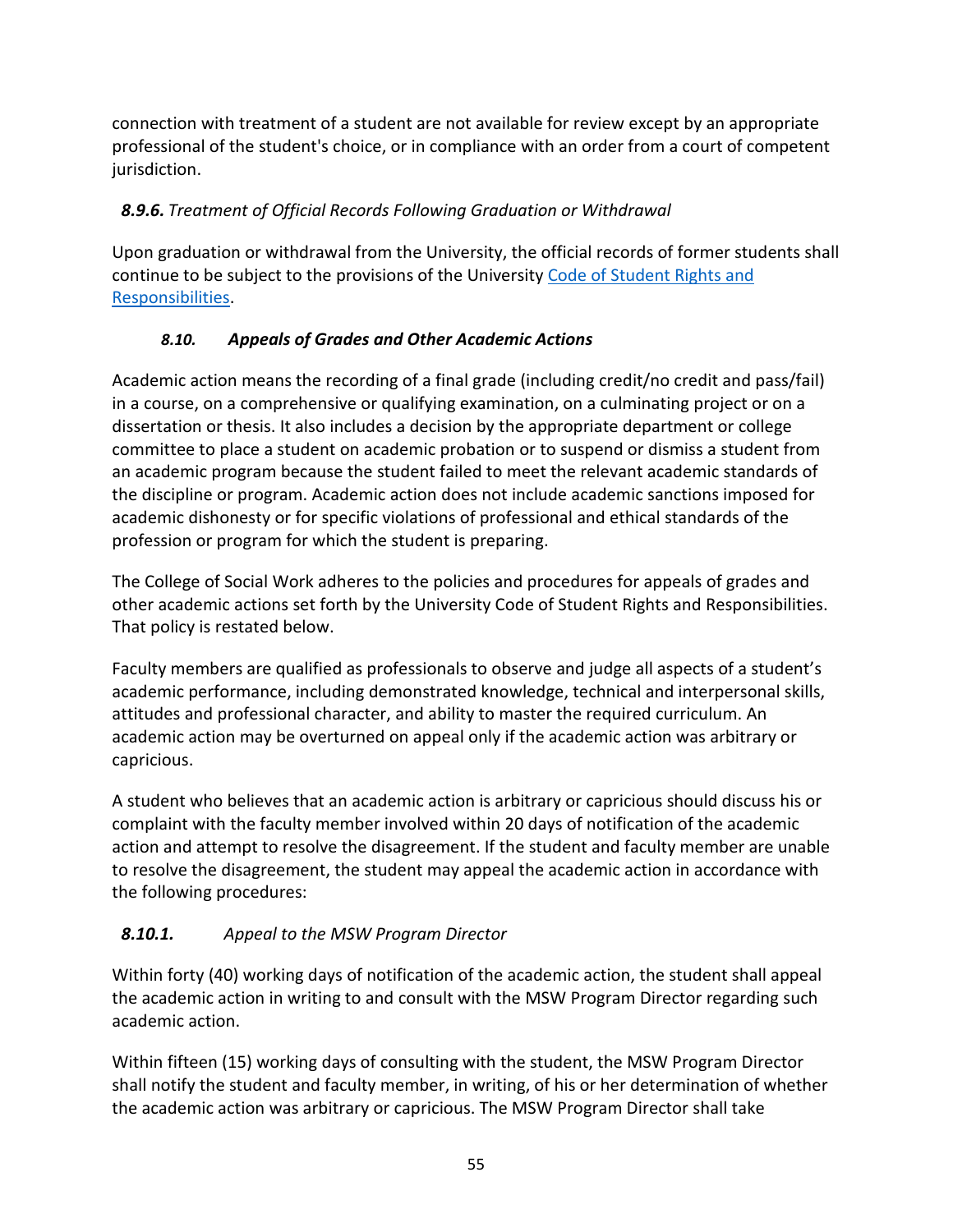appropriate action to implement his or her decision unless the faculty member appeals the decision.

# <span id="page-56-0"></span>*8.10.2. Appeal to Academic Appeals Committee*

If either party disagrees with the MSW Program Director's decision, that party may appeal to the associate dean for academic affairs, who will refer the appeal to the college's Academic Appeals Committee within fifteen (15) working days of notification of the MSW Program Director's decision. Further procedures are spelled out in the [University of Utah's Student Code.](http://regulations.utah.edu/academics/6-400.php)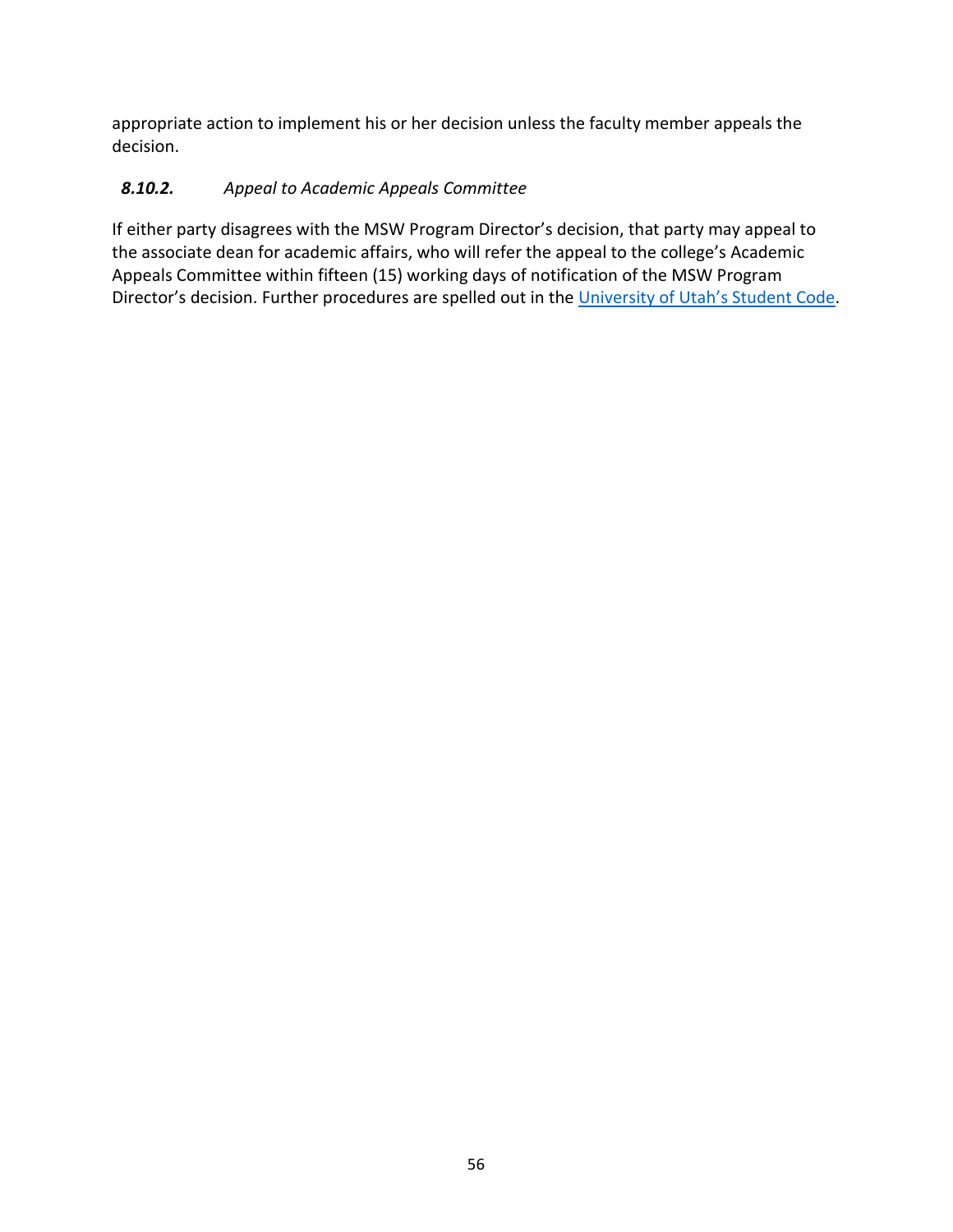# <span id="page-57-1"></span><span id="page-57-0"></span>**9. General Guidelines**

### *9.1. Student - Faculty Relations: A Guide to Informal Conflict Resolution*

The MSW Program promotes informal conflict resolution in order to create opportunities to teach and practice discussing differences.

This approach is based on the beliefs that (a) differences should be respected and (b) any disagreement between people typically reflects a complex mixture of fact and experience that is nevertheless amenable to arriving at a mutual understanding of the conflict. In addition, social workers benefit from practicing relationship building, which entails creating trust as well as learning to resolve conflict in ways that promote growth. This approach to resolving differences between students and faculty requires an open mind in dealing with conflict, being courageous in taking the risks involved, and appreciating that more than one way is available to define problems and situations.

The goals of informal conflict resolution are to (a) provide a strength-based approach for resolving student-instructor differences by utilizing social work professional development values as a guide to action and (b) provide students and faculty with an educationally-sound opportunity to practice social work professional and ethical standards. Specifically, this approach to resolving differences is based on social work values related to the following:

- Giving and receiving feedback;
- Checking perceptions and keeping an open mind;
- Being empathetic;
- Examining the data from multiple perspectives.

### <span id="page-57-2"></span>*9.2. Pregnancy, Parenting, Family Leave*

Students who are or who are expecting to become parents during their MSW Program may have some of the following options available to them, such as continuing full-time; a reduction of credit hours, to a minimum of 9 credit hours per semester, thus extending the student's program; or taking a leave of absence. Such students are encouraged to meet with their academic advisor as soon as possible to explore their options. Students are responsible for reviewing the following related University policies: <https://oeo.utah.edu/> and [https://regulations.utah.edu/academics/6-400.php.](https://regulations.utah.edu/academics/6-400.php)

Students who are or who are expecting to become parents during the MSW Program may apply for a [formal leave of absence](https://registrar.utah.edu/handbook/leave.php) for one or two semesters (up to one year). Such students must have completed at least one semester in the MSW Program and be expecting or have a newborn or a newly adopted child. Students who request a leave of absence should meet with their academic advisor prior to the approval of the leave to plan their modified program of study. Please keep in mind that missing one semester or a year will significantly delay progress in the program and graduation dates. Students should refer to the Leave of Absence policy in this handbook for guidelines regarding leave (see Section 5.13). Pregnant students and students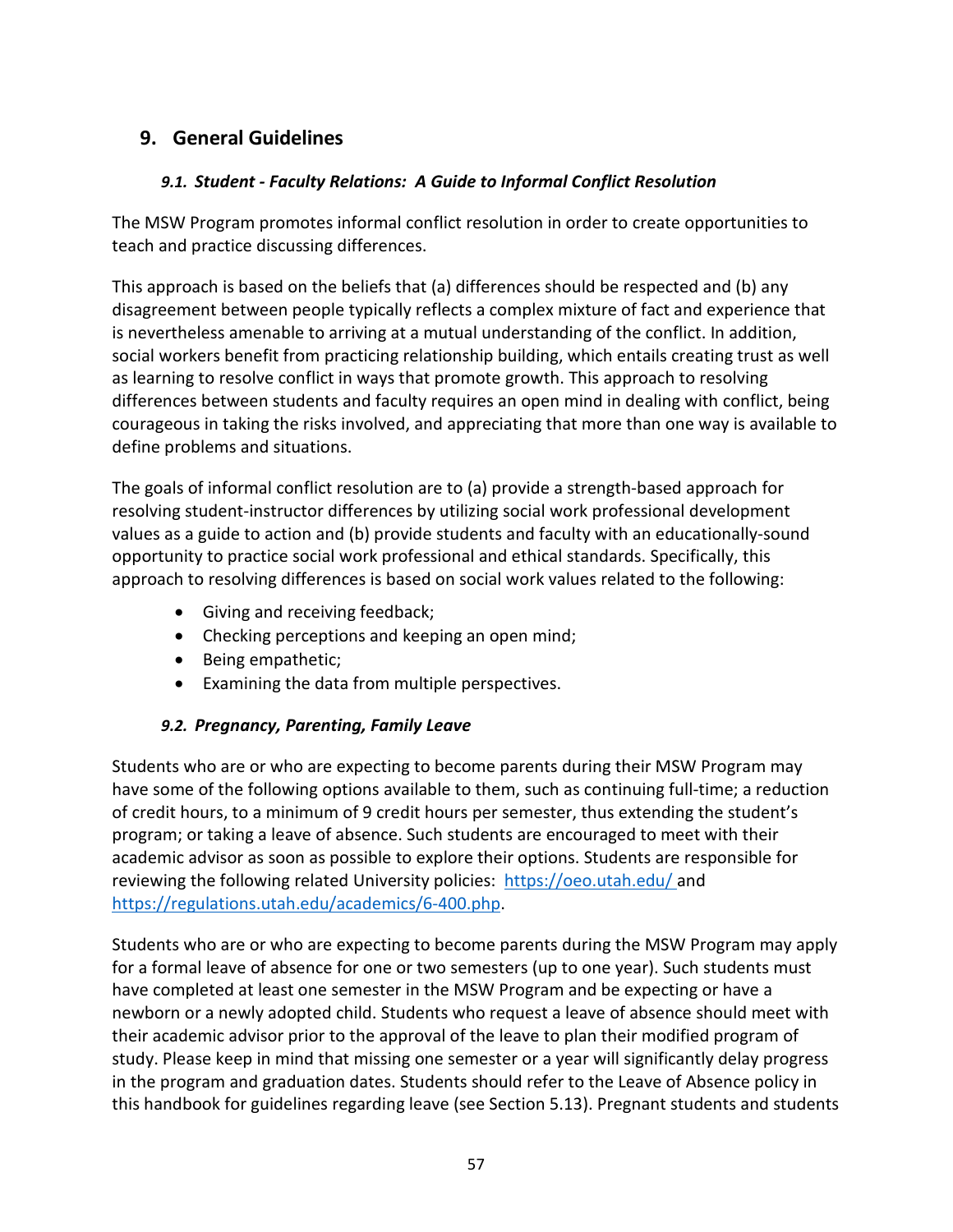who are breastfeeding should be aware of resources to support them in the College such as access the lactation room (Room 329) to rest or breastfeed. Either the staff in the main office (first floor) or the MSW Program office staff in Suite 331 can open this room as needed. Please see [childcare.utah.edu](http://www.childcare.utah.edu/) for additional campus resources.

Students who experience a medical condition associated with their pregnancy and need accommodations recommended by their medical provider should contact the University's Title IX Coordinator who will work with the student, cognizant faculty, and administration to determine what accommodations are reasonable and effective. <https://oeo.utah.edu/>

# <span id="page-58-0"></span>*9.3. Children on Campus*

The following policy related to children on campus was adopted by the College of Social Work Council on May 6, 1996. It is intended to apply to regular, daily, or prolonged presence of children in the College of Social Work. The guidelines seek to protect the safety of children in the building during work and school hours, the professional work environment required to conduct University business, and the College's compliance with childcare policies of the broader University.

The College of Social Work is an educational and employment setting. Due to our nature and purpose, it is generally not in the child's best interest to be unattended in this environment. No childcare services are available at the College; however, facilities are located on campus, and a variety of public and private agencies are located in the area.

Children are welcome to visit the College when parents/guardians can provide the direct supervision of their children and ensure that others are not disturbed or disrupted. It is inappropriate for a parent/guardian to ask members of the college community—faculty, staff, or students—to assume these responsibilities, unless they are leaving the child(ren) in a college program sanctioned for children.

Children may not attend CSW classes with enrolled students nor be in the classroom during scheduled class times unless they are present for a specific activity in the classroom at the invitation of the instructor. The discussion of topics may not always be appropriate for young children present in the classroom. We acknowledge that emergencies and other situations may occur that are difficult to control. When your children are ill or out of school for another reason, please take the time to make arrangements to have them supervised in an appropriate setting.

### *9.4. Animals on Campus*

<span id="page-58-1"></span>Rules for animals on campus are as follows:

- All animals on campus must be on a leash and under the constant supervision and control of their owner/guardian at all times.
- Except for service animals, no animals are permitted in University buildings or facilities.
- No animal may be left unattended at any time on campus. No animals may be tied